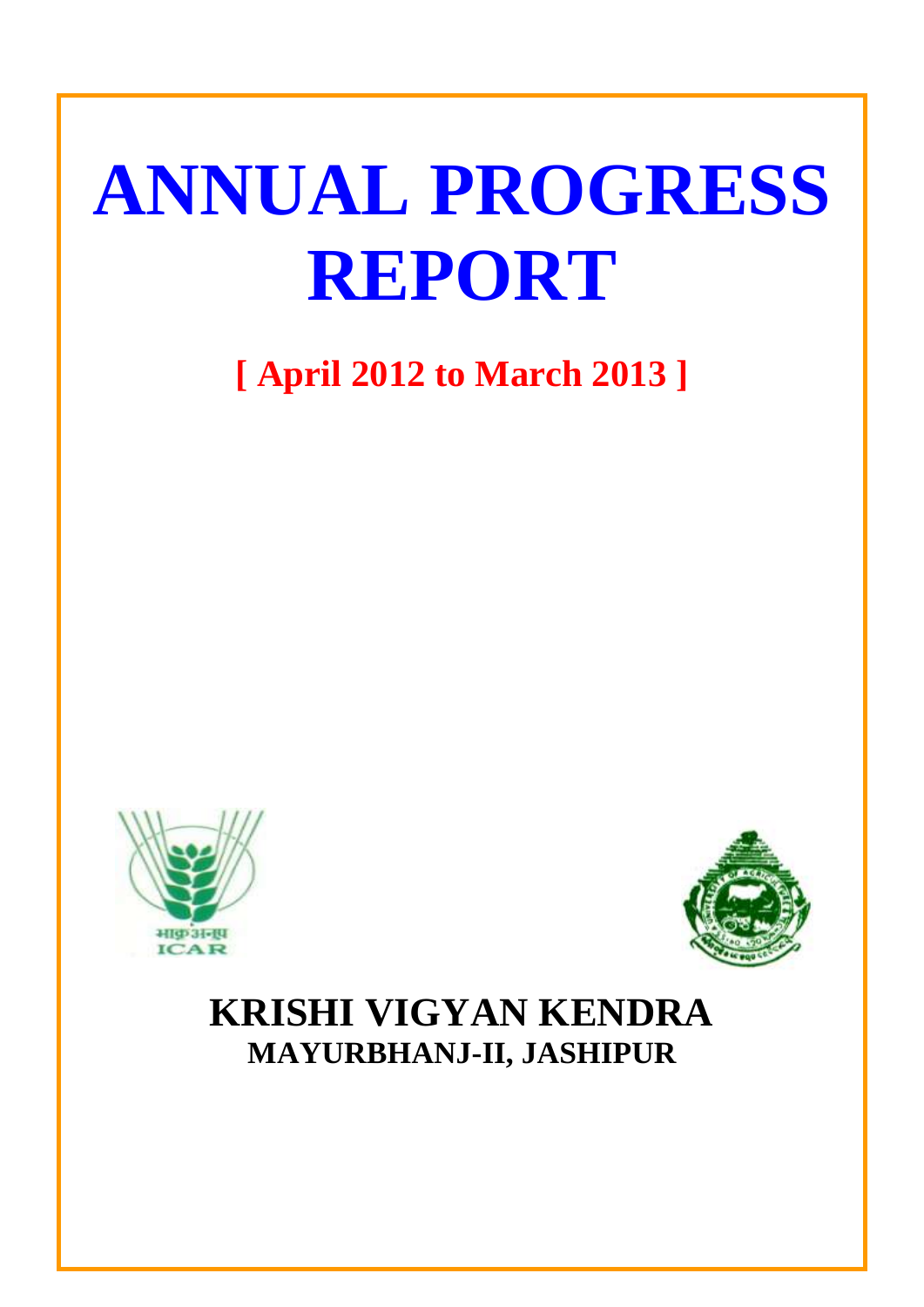# **FORMAT 1 - GENERAL, OFT & FLDS**

# **REPORTING PERIOD –April, 2011 to March, 2013**

# **Summary of achievements during the reporting period**

| <b>KVK</b>    | <b>Activity</b>                                                               | <b>Target</b>  |                  |                | Achievement   |  |
|---------------|-------------------------------------------------------------------------------|----------------|------------------|----------------|---------------|--|
| <b>Name</b>   |                                                                               | <b>Number</b>  | <b>Number of</b> | <b>Number</b>  | Number of     |  |
|               |                                                                               | of             | farmers/         | of             | farmers/      |  |
|               |                                                                               | activity       | beneficiaries    | activity       | beneficiaries |  |
| Mayurbhanj-II | Total Number of Technologies Assessed/Refined                                 |                |                  |                |               |  |
| Mayurbhanj-II | <b>Total Number of On-Farm Trials</b>                                         | 8              | 48               | 8              | 48            |  |
| Mayurbhanj-II | $FLDs - Oilseeds$ (activity in ha)                                            |                |                  |                |               |  |
| Mayurbhanj-II | FLDs – Pulses (activity in ha)                                                |                |                  |                |               |  |
| Mayurbhanj-II | $FLDs - Cotton$ (activity in ha)                                              |                |                  |                |               |  |
| Mayurbhanj-II | FLDs – Other than Oilseed and pulse<br>crops(activity in ha)                  |                |                  |                |               |  |
| Mayurbhanj-II | FLDs – Other than Crops (activity in no. of<br>Unit/Enterprise)               | 8              | 61               | 8              | 61            |  |
| Mayurbhanj-II | Training-Farmers and farm women                                               | 29             | 590              | 29             | 580           |  |
| Mayurbhanj-II | <b>Training-Rural youths</b>                                                  | $\overline{4}$ | 60               | $\overline{4}$ | 60            |  |
| Mayurbhanj-II | Training-Extension functionaries                                              | $\overline{4}$ | 40               | $\overline{4}$ | 40            |  |
| Mayurbhanj-II | <b>Extension Activities</b>                                                   |                |                  |                |               |  |
| Mayurbhanj-II | Seed Production (Number of activity as seeds in                               |                |                  |                |               |  |
|               | quintal)                                                                      |                |                  |                |               |  |
| Mayurbhanj-II | Planting material ((Number of activity as quantity)                           |                |                  |                |               |  |
|               | of planting material in quintal)                                              |                |                  |                |               |  |
| Mayurbhanj-II | Seedling Production (Number of activity as<br>number of seedlings in numbers) |                |                  |                |               |  |
| Mayurbhanj-II | Sapling Production (Number of activity as number                              |                |                  |                |               |  |
|               | of sapling in numbers)                                                        |                |                  |                |               |  |
| Mayurbhanj-II | Other Bio- products (Vermicompost)                                            |                |                  |                |               |  |
| Mayurbhanj-II | Live stock products (Banaraja chicks)                                         |                |                  |                |               |  |
| Mayurbhanj-II | SAC Meeting (Date: & no. of core/official                                     |                |                  |                |               |  |
|               | members                                                                       |                |                  |                |               |  |
| Mayurbhanj-II | Newsletters (no.)                                                             |                |                  |                |               |  |
| Mayurbhanj-II | Publication (Research papers, popular article)                                |                |                  |                |               |  |
| Mayurbhanj-II | Convergence programmes / Sponsored                                            |                |                  |                |               |  |
|               | programmes                                                                    |                |                  |                |               |  |
| Mayurbhanj-II | Outreach of KVK in the District (No. of blocks,                               |                |                  |                |               |  |
|               | no. of villages)                                                              |                |                  |                |               |  |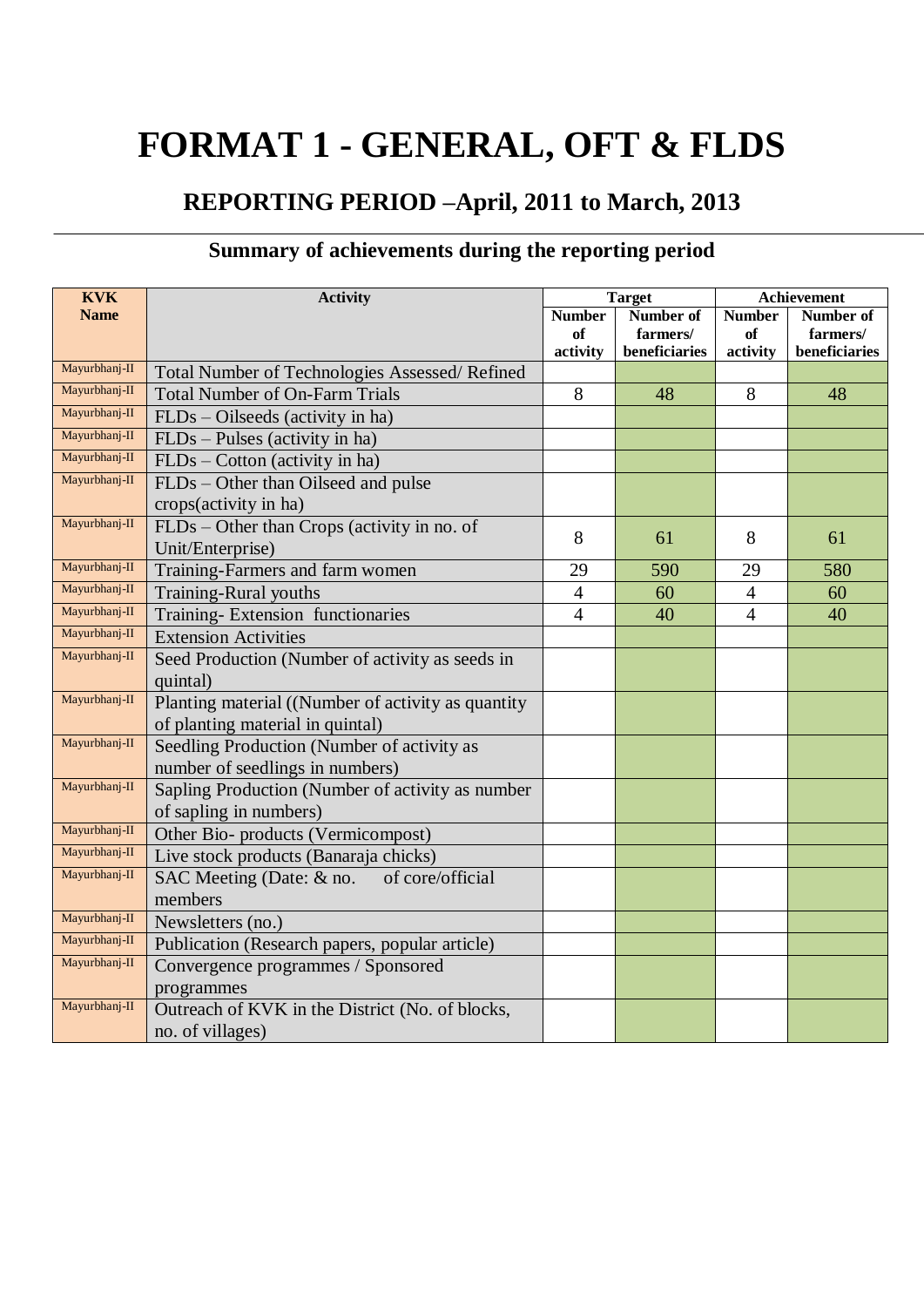# **1. GENERAL INFORMATION**

# **1.1. DISTRICT PROFILE (detail of geographical area, cultivation, Land, resources,**

**opportunities, irrigation, populations etc.)–**

# **A. Basic Information:**

| Geographical Area            |                                  |
|------------------------------|----------------------------------|
| Latitude                     | $21^{0}16'$ to $22^{0}34'$ North |
| Longitude                    | $85^{0}40'$ to $87^{0}11'$ East  |
| Altitude                     | 20m to 1165m MSL                 |
| Geographical Area            | 10,41,8('000 ha)                 |
| Forest area                  | 434('000ha)                      |
| Misc &tree grooves           | 15('000ha)                       |
| Permanent pasture            | 24('000ha)                       |
| Culturable Waste             | 10('000ha)                       |
| Land put to non argil use    | 50('000ha)                       |
| Barren and uncultivable land | 27('000ha)                       |
| Current fallow               | 65('000ha)                       |
| Other Fallow                 | 376('000ha)                      |
| Cultivable area              | 441('000ha)                      |
| Net area sown                | 376('000ha)                      |
| Gross cropped area           | 440('000ha)                      |
| Annual normal rainfall       | 1648.2mm in 77rainy day          |
| Temperature                  | Max:39 C&Min:4°C                 |
| Cultivable Land              | 437('000ha)                      |
| High land                    | 43%                              |
| Medium land                  | 28%                              |
| Low land                     | 29%                              |

#### **B. LAND UTILIZATION PATTERN**

#### **Agricultural**

| $\sum$        |                        |                                        |
|---------------|------------------------|----------------------------------------|
| Mayurbhanj-II | Farm families          |                                        |
| Mayurbhanj-II | a)Small farmer         | 1,63,122ha                             |
| Mayurbhanj-II | b)Marginal farmer      | 1,34,204ha                             |
| Mayurbhanj-II | c) Big farmer          | 43,476ha                               |
| Mayurbhanj-II | d) Agricultural labour | 2,23,601ha                             |
| Mayurbhanj-II | Major crops grown      |                                        |
| Mayurbhanj-II | Kharif                 | Paddy , Maize, Small millet, Arhar     |
|               |                        | , Mung, Biri, cowpea, kulthi, ground   |
|               |                        | nut, niger, sweet potato, other        |
|               |                        | vegetables, turmeric, ginger, mesta,   |
| Mayurbhanj-II | Rabi                   | Paddy, maize, small                    |
|               |                        | millets, Arhar, Mung, biri cow pea,    |
|               |                        | kulthi, gram , lentil, ground nut,     |
|               |                        | mustard, niger, linseed, sweet potato, |
|               |                        | potato onion, other vegetables, chilli |
|               |                        | coriander, garlic                      |
| Mayurbhanj-II | Kharif cropped area    | 364000ha                               |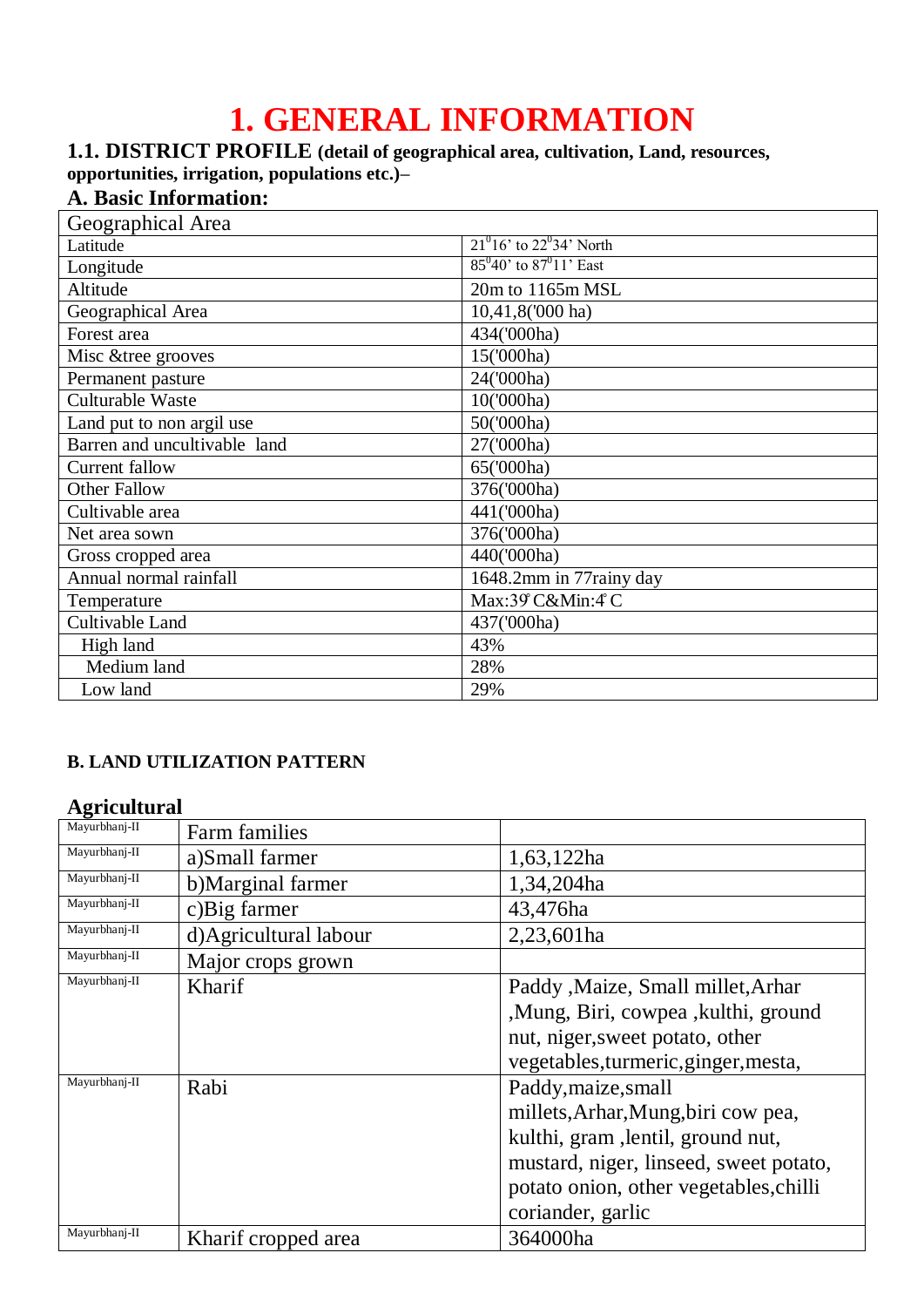| Mayurbhanj-II                                    | Rabi cropped area         | 61,000ha                               |  |
|--------------------------------------------------|---------------------------|----------------------------------------|--|
| Mayurbhanj-II                                    | Cropping intensity $(\%)$ | 121                                    |  |
| Mayurbhanj-II                                    | Total fertilizer          | 11.98(into 1000 MT)                    |  |
|                                                  | consumption(kg/ha)        |                                        |  |
| Mayurbhanj-II                                    | Nitrogen                  | Kharif 5.94+Rabi 1.67=7.61             |  |
| Mayurbhanj-II                                    | Phosphorus                | Kharif 2.19+Rabi 1.03=3.22             |  |
| Mayurbhanj-II                                    | Potash                    | Kharif $0.45 + \text{Rabi}0.70 = 1.15$ |  |
| Mayurbhanj-II                                    | Per ha Fertilizer         |                                        |  |
|                                                  | consumption(kg/ha)        |                                        |  |
| Mayurbhanj-II                                    | Kharif                    | 24                                     |  |
| Mayurbhanj-II                                    | Rabi                      | 63.48 kg                               |  |
| Mayurbhanj-II                                    | Soil type                 | Sandy loam, red lateritic              |  |
| Mayurbhanj-II                                    | Irrigation from different |                                        |  |
|                                                  | sources(in ha)            |                                        |  |
| Mayurbhanj-II                                    | Kharif                    | 24%                                    |  |
| Mayurbhanj-II                                    | Rabi                      | 10%                                    |  |
| (C) census(According to population census, 2001) |                           |                                        |  |

| Mayurbhanj-II | Total population             | 2223000 |
|---------------|------------------------------|---------|
| Mayurbhanj-II | Male                         | 112300  |
| Mayurbhanj-II | Female                       | 110000  |
| Mayurbhanj-II | Population density per sq.km | 213     |
| Mayurbhanj-II | Literacy rate                | 51.91   |

# **AGRO-ECOLOGICAL SITUATIONS**

- 1= Low Rainfall, Low Elevation-Blocks-5no
- 2=Medium Rainfall, Low Elevation-Block-15no
- 3=High Rainfall, Low Elevation-Block-1no
- 4=Medium Rainfall, Medium Elevation-Block-5s

#### **C. DEMOGRAPHIC PROFILE OF THE DISTRICT**

#### **E. Major farming systems/enterprises (based on the analysis made by the KVK)**

| Sl.No          | Farming system/enterprise                                                             |
|----------------|---------------------------------------------------------------------------------------|
|                | $Paddy - Mustard + Poultry$                                                           |
| $\overline{2}$ | Paddy- Vegetables (Tomato, Brinjal, Cole crops & cucurbits)+ Sericulture              |
| 3              | Paddy- pulse (Chick pea, Green gram, Black gram, Field pea etc.) + Apiculture         |
| $\overline{4}$ | Vegetable (Kharif Tomato, radish, Cauliflower – Vegetable (tomato, brinjal Cole crops |
| $\overline{5}$ | Ground nut – fallow                                                                   |
| 6              | Paddy-Paddy+ Fishery+ Duckery/ Poultry                                                |
| $\overline{7}$ | $\text{Paddy} - \text{Ground nut} + \text{Poultry}$                                   |
| 8              | Pulses-Vegetable                                                                      |
| 9              | Paddy - linseed                                                                       |
| 10             | Mango + Spices (Ginger and turmeric) + Poultry                                        |
| 11             | $Horti - silviculture + Duckery + Poultry$                                            |
| 12             | Niger-Fallow                                                                          |
| 13             | Maize - Vegetable                                                                     |
| 14             | Paddy - Wheat                                                                         |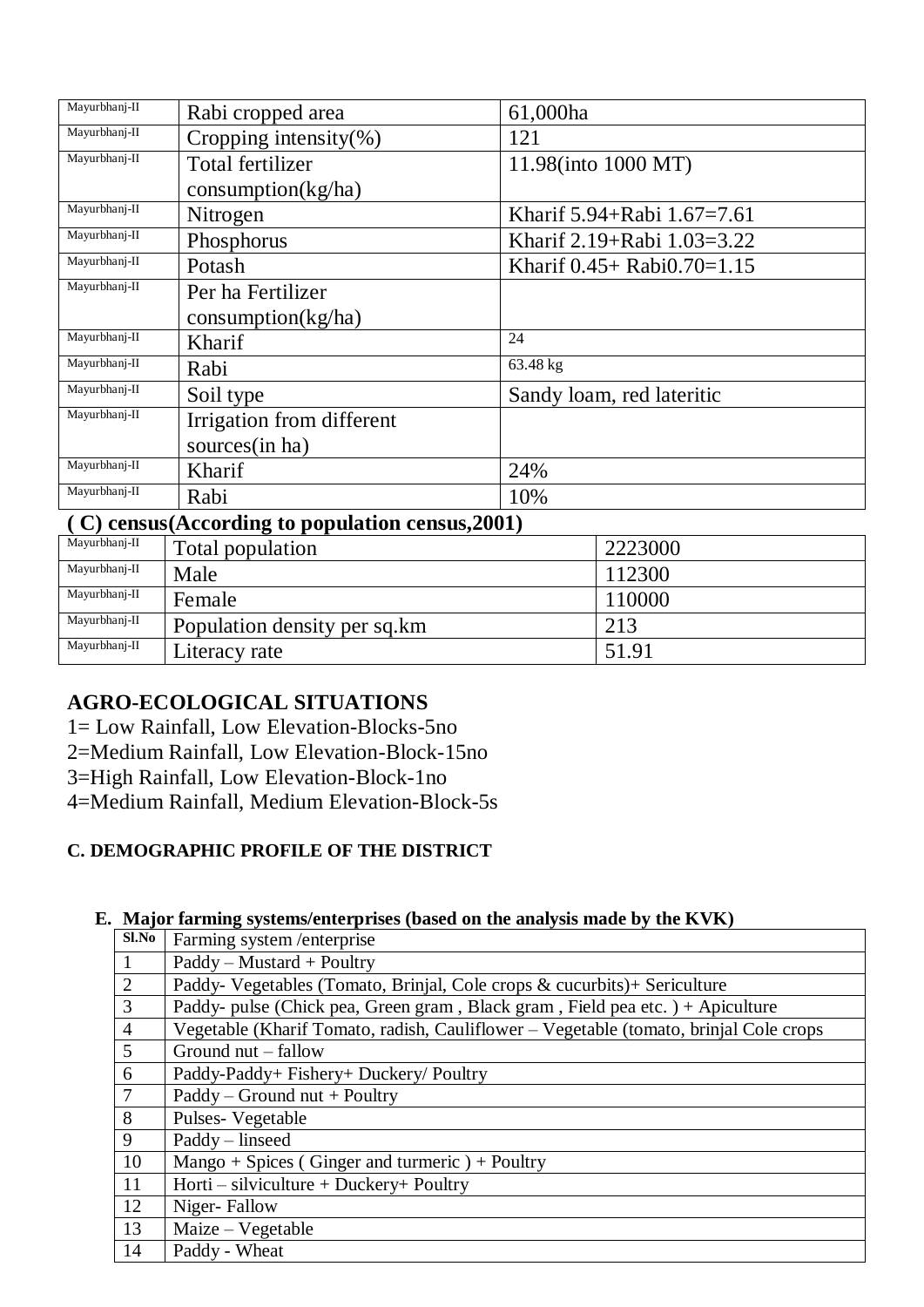**F. Description of Agro-climatic Zone & major agro ecological situations (based on soil and topography)**

#### **1.2. DETAILS OF ADOPTED VILLAGE during the reporting period (Approved by competent Authority in meetings/workshops)**

| <b>KVK</b><br><b>Name</b> | 0<br><b>Village Name</b> | $\blacksquare$<br><b>Year of</b><br>adoption | <b>Block</b><br><b>Name</b> | <b>Distance</b><br>from<br><b>KVK</b> | <b>Population</b> | Number of<br>farmers (having<br>land in the |
|---------------------------|--------------------------|----------------------------------------------|-----------------------------|---------------------------------------|-------------------|---------------------------------------------|
|                           |                          |                                              |                             |                                       |                   | village)                                    |
| Mayurbhanj-II             | Begunia                  | 2012                                         | Jashipur                    | $4$ k.m                               | 1100              | 700                                         |
| Mayurbhanj-II             | Batapandugandi           | 2012                                         | Jashipur                    | 1 k.m                                 | 1000              | 800                                         |
| Mayurbhanj-II             | Matiagada                | 2012                                         | Jashipur                    | 5 k.m                                 | 800               | 600                                         |
| Mayurbhanj-II             | <b>Badbil</b>            | 2012                                         | Jashipur                    | 5 k.m                                 | 400               | 400                                         |
| Mayurbhanj-II             | Nebda                    | 2012                                         | Jashipur                    | 7 k.m                                 | 1000              | 700                                         |

#### **1.3. THRUST AREAS identified by KVK (Approved by competent Authority in meetings/workshop)**

| <b>KVK</b>    | <b>THRUST AREA</b>                                                                              |
|---------------|-------------------------------------------------------------------------------------------------|
| <b>Name</b>   |                                                                                                 |
| Mayurbhanj-II | Crop diversification and Intensification in Rainfed up lands                                    |
| Mayurbhanj-II | Varietal replacement in field and vegetable crops                                               |
| Mayurbhanj-II | Area and technology expansion for off-season vegetable cultivation                              |
| Mayurbhanj-II | Cultivation of more remunerative crops like onion, garlic, spices, broccoli etc.                |
| Mayurbhanj-II | Area expansion of fruit based intercropping                                                     |
| Mayurbhanj-II | Soil health management through better and efficient utilization of farm residues                |
| Mayurbhanj-II | Integrated nutrient management and correction of micronutrient deficiencies                     |
| Mayurbhanj-II | Management of problematic soil (Acidic and Iron toxicity)                                       |
| Mayurbhanj-II | Enforcement of IPM strategies in crops with particular emphasis to plant diversity, botanicals, |
|               | Bio-pesticides and behavioral aspects                                                           |
| Mayurbhanj-II | Soil and water conservation engineering                                                         |
| Mayurbhanj-II | Use of drudgery reduction implements                                                            |
| Mayurbhanj-II | Use of micro irrigation system (drip and sprinkler) in orchard crop                             |
| Mayurbhanj-II | Farm mechanization                                                                              |

#### **1.4. PROBLEM IDENTIFIED by KVK (Approved by competent Authority in meetings/workshop)**

| <b>KVK</b> Name | <b>Problem identified</b>                                                                                                                        | <b>Methods of problem identification</b>                                                                                               |
|-----------------|--------------------------------------------------------------------------------------------------------------------------------------------------|----------------------------------------------------------------------------------------------------------------------------------------|
| Mayurbhanj-II   | Low yield $&$ high risk of upland paddy                                                                                                          | survey, Problem cause analysis, focus<br>PRA<br>discussion, interaction<br>line<br>with<br>group<br>department, diagnostic field visit |
| Mayurbhanj-II   | Low yield in medium land rice due to poor<br>nutrient management conventional method of<br>cultivation, deficiency in $\text{Zn} \& S$ and heavy | survey, Problem cause analysis, focus<br>PRA<br>group discussion, interaction<br>line<br>with<br>department, diagnostic field visit    |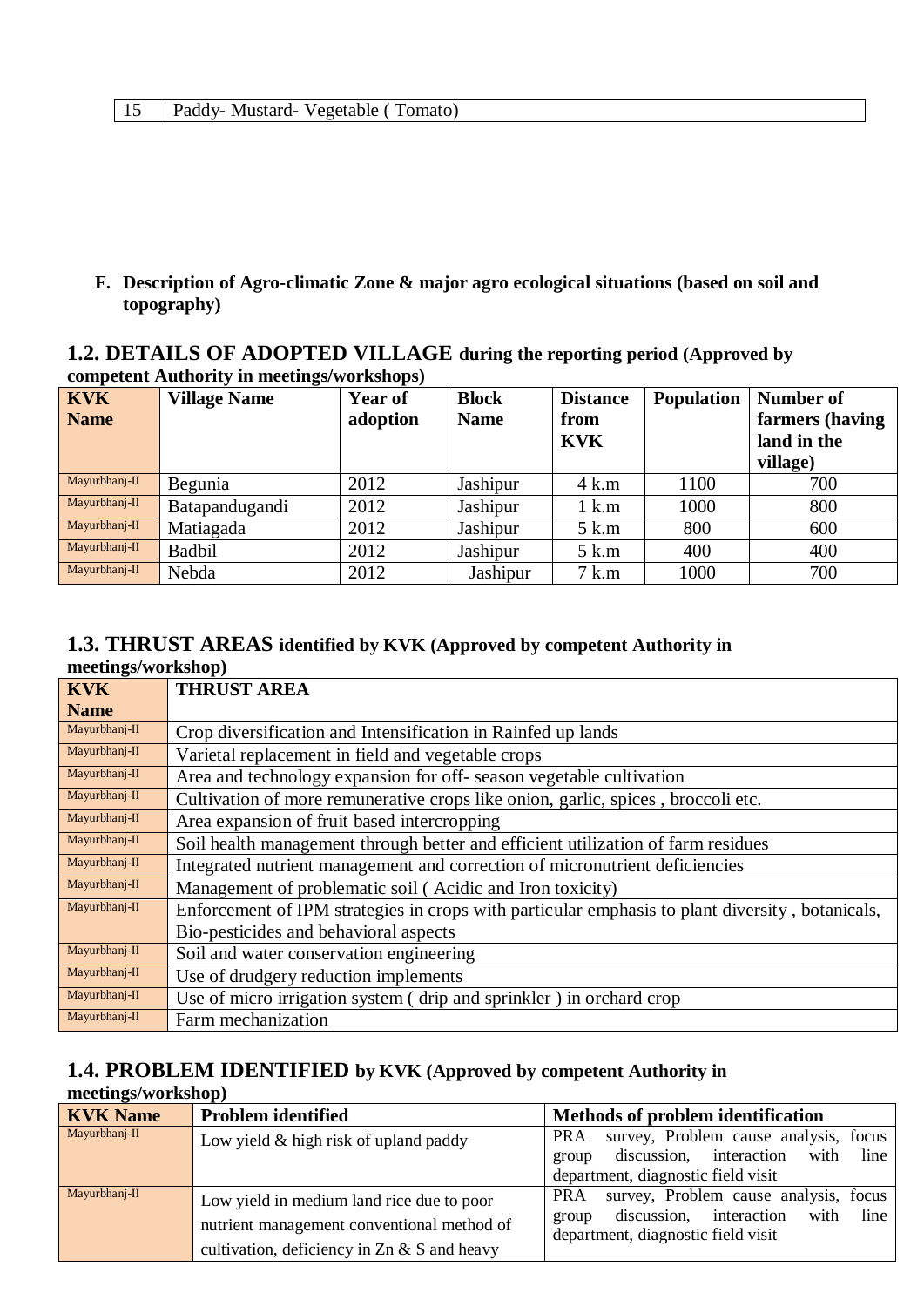|               | incident insect pest.                              |                                                                                                            |
|---------------|----------------------------------------------------|------------------------------------------------------------------------------------------------------------|
| Mayurbhanj-II | Low yield in maize due to conventional verity,     | <b>PRA</b><br>survey, Problem cause analysis, focus                                                        |
|               | to poor nutrient management, deficiency of         | discussion,<br>interaction<br>with<br>line<br>group<br>department, diagnostic field visit                  |
|               | $Zn& P$ and soil acidity.                          |                                                                                                            |
| Mayurbhanj-II | Low yield of wheat due to poor nutrient            | survey, Problem cause analysis, focus<br><b>PRA</b>                                                        |
|               | management, soil acidity & Zn deficiency           | discussion,<br>interaction<br>with<br>line<br>group                                                        |
| Mayurbhanj-II |                                                    | department, diagnostic field visit<br><b>PRA</b><br>survey, Problem cause analysis, focus                  |
|               | Low yield in arhar & chick pea due to traditional  | discussion,<br>interaction<br>with<br>line<br>group                                                        |
|               | verity to poor nutrient management and high        | department, diagnostic field visit                                                                         |
| Mayurbhanj-II | infestation of pod borer complex and wild.         |                                                                                                            |
|               | Low yield in ground nut due to use of              | <b>PRA</b><br>survey, Problem cause analysis, focus<br>discussion,<br>interaction<br>with<br>line<br>group |
|               | degenerated seeds of AK12 -24, to poor nutrient    | department, diagnostic field visit                                                                         |
|               | management, soil acidity , infestation of leaf     |                                                                                                            |
|               | minor & PNBN virus.                                |                                                                                                            |
| Mayurbhanj-II | Low yield in toria due to to poor nutrient         | <b>PRA</b><br>survey, Problem cause analysis, focus                                                        |
|               | management, S deficiency & heavy incidence         | discussion,<br>interaction<br>with<br>line<br>group<br>department, diagnostic field visit                  |
|               | of mustard aphid and Weber                         |                                                                                                            |
| Mayurbhanj-II | Low yield in off season tomato due to in           | survey, Problem cause analysis, focus<br><b>PRA</b>                                                        |
|               | appropriate variety, soil acidity, B deficiency &  | discussion,<br>interaction<br>line<br>with<br>group                                                        |
|               | incidence of wilt fruit borer & leaf curl viral    | department, diagnostic field visit                                                                         |
|               | disease incidence                                  |                                                                                                            |
| Mayurbhanj-II | Low yield in off season coriander due to local     | <b>PRA</b><br>survey, Problem cause analysis, focus                                                        |
|               | variety.                                           | discussion,<br>interaction<br>with<br>line<br>group                                                        |
| Mayurbhanj-II |                                                    | department, diagnostic field visit                                                                         |
|               | Low yield in tuber crops like sweet potato, Yam    | <b>PRA</b><br>survey, Problem cause analysis, focus<br>discussion,<br>interaction<br>with<br>line<br>group |
|               | & elephant foot Yam due to traditional variety &   | department, diagnostic field visit                                                                         |
|               | conventional management practice.                  |                                                                                                            |
| Mayurbhanj-II | Low yield in cabbage and cauliflower due to soil   | <b>PRA</b><br>survey, Problem cause analysis, focus<br>discussion,<br>interaction<br>with                  |
|               | acidity, B deficiency and high infestation of      | line<br>group<br>department, diagnostic field visit                                                        |
|               | DBM, collar rot and other insect pest.             |                                                                                                            |
| Mayurbhanj-II | Low yield in arrow root due to conventional        | <b>PRA</b><br>survey, Problem cause analysis, focus                                                        |
|               | variety with traditional package of practice       | discussion,<br>interaction<br>with<br>line<br>group<br>department, diagnostic field visit                  |
|               |                                                    |                                                                                                            |
| Mayurbhanj-II | Low yield and poor fruit quality in brinjal due to | <b>PRA</b><br>survey, Problem cause analysis, focus                                                        |
|               |                                                    | discussion,<br>interaction<br>with<br>line<br>group                                                        |
|               | heavy incidence Shoot& fruit borer.                | department, diagnostic field visit                                                                         |
| Mayurbhanj-II | Low yield in okra due to the incidence YMV         | <b>PRA</b><br>survey, Problem cause analysis, focus                                                        |
|               |                                                    | discussion,<br>interaction<br>with<br>line<br>group<br>department, diagnostic field visit                  |
| Mayurbhanj-II |                                                    | <b>PRA</b><br>survey, Problem cause analysis, focus                                                        |
|               | Low yield in cow pea due to in appropriate         | discussion,<br>interaction<br>with<br>line<br>group                                                        |
|               | variety, poor nutrient management & high           | department, diagnostic field visit                                                                         |

|               | LOW YICKLED ONE QUE TO THE HICKCHILL TIME.                                                                     | interaction<br>with<br>line<br>discussion,<br>group<br>department, diagnostic field visit                                                        |
|---------------|----------------------------------------------------------------------------------------------------------------|--------------------------------------------------------------------------------------------------------------------------------------------------|
| Mayurbhanj-II | Low yield in cow pea due to in appropriate<br>variety, poor nutrient management $\&$ high<br>incidence of YMV. | survey, Problem cause analysis, focus<br><b>PRA</b><br>interaction<br>with<br>line<br>discussion,<br>group<br>department, diagnostic field visit |
| Mayurbhanj-II | Low level of family income $\&$ poor productivity<br>from cross pollinated crop.                               | <b>PRA</b><br>survey, Problem cause analysis, focus<br>interaction<br>line<br>discussion,<br>with<br>group<br>department, diagnostic field visit |
| Mayurbhanj-II | Lack of suitable enterprises for the farm women<br>and low house hold income                                   | Livelihood analysis, SHG meet, group dission.                                                                                                    |
| Mayurbhanj-II | Low egg production, slower growth rate and<br>high mortality in local birds.                                   | Problem cause analysis, discussion with FIG,<br>interaction with line department, field visit.                                                   |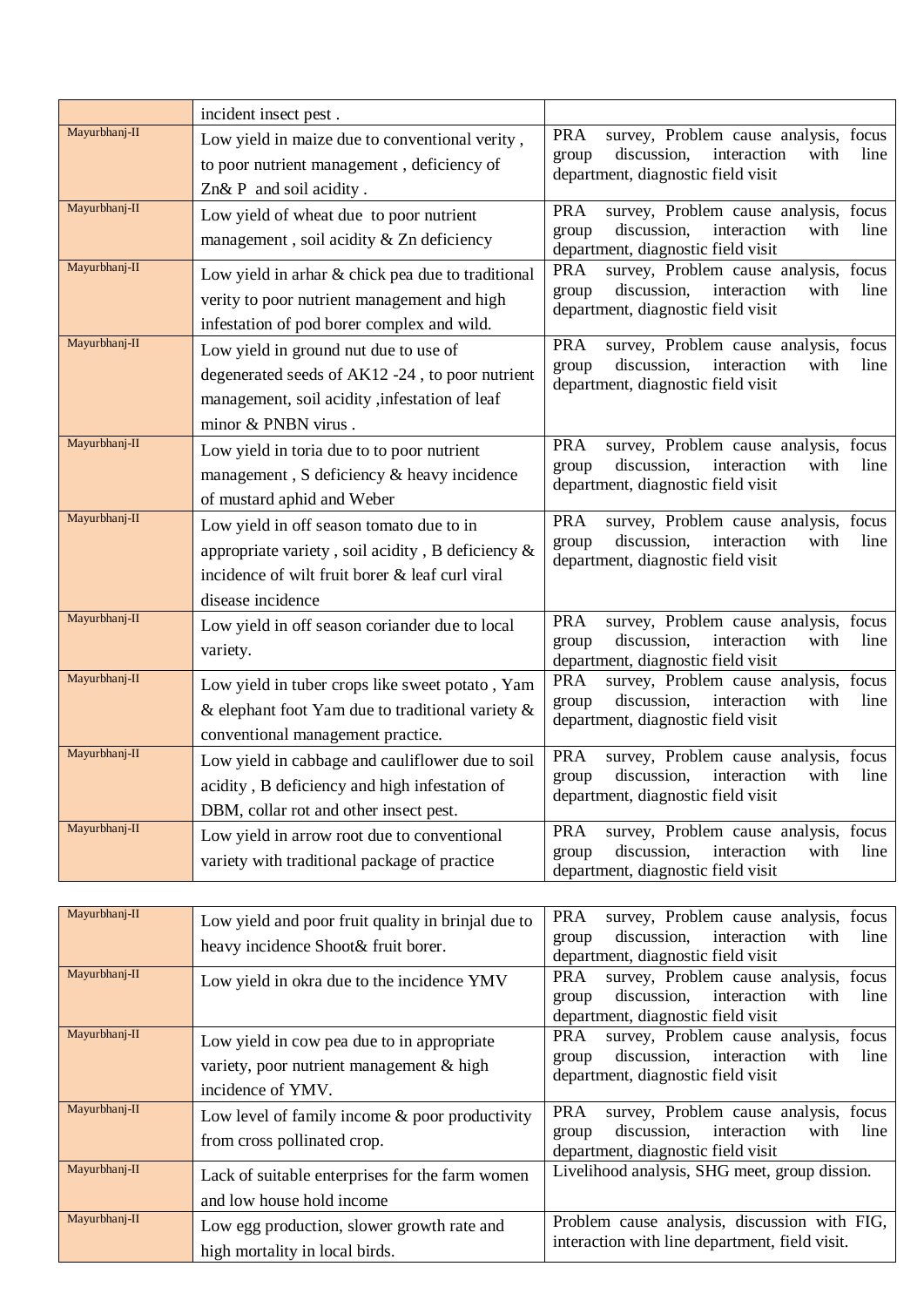| Mayurbhanj-II | Irregular planting of crops in backyard restricts<br>the throughout availability of vegetables,<br>Malnutrition incidence among women $\&$ | SHG meet, Problem cause analysis, focus group<br>discussion.                                   |
|---------------|--------------------------------------------------------------------------------------------------------------------------------------------|------------------------------------------------------------------------------------------------|
| Mayurbhanj-II | children, High price of vegetables.                                                                                                        |                                                                                                |
|               | Low production of fish due to stocking of small                                                                                            | Problem cause analysis, discussion with FIG,<br>interaction with line department, field visit. |
|               | fry with dis proportionate size and ratio, no/poor                                                                                         |                                                                                                |
|               | supplementary feeding.                                                                                                                     |                                                                                                |
| Mayurbhanj-II | Low production of fish due to under utilization                                                                                            | Problem cause analysis, discussion with FIG,                                                   |
|               | of pond carrying capacity, no pre and post pond                                                                                            | interaction with line department, field visit.                                                 |
|               | water fertilization for pond water productivity.                                                                                           |                                                                                                |
| Mayurbhanj-II | Non adoption of pond based farming system for                                                                                              | Problem cause analysis, discussion with FIG,                                                   |
|               | higher & sustainable return.                                                                                                               | interaction with line department, field visit.                                                 |
| Mayurbhanj-II | Labour crises, more cost of cultivation,                                                                                                   | Interaction with line department, field visit                                                  |
| Mayurbhanj-II | No irrigation facilities.                                                                                                                  | Interaction with line department, field visit                                                  |
| Mayurbhanj-II |                                                                                                                                            |                                                                                                |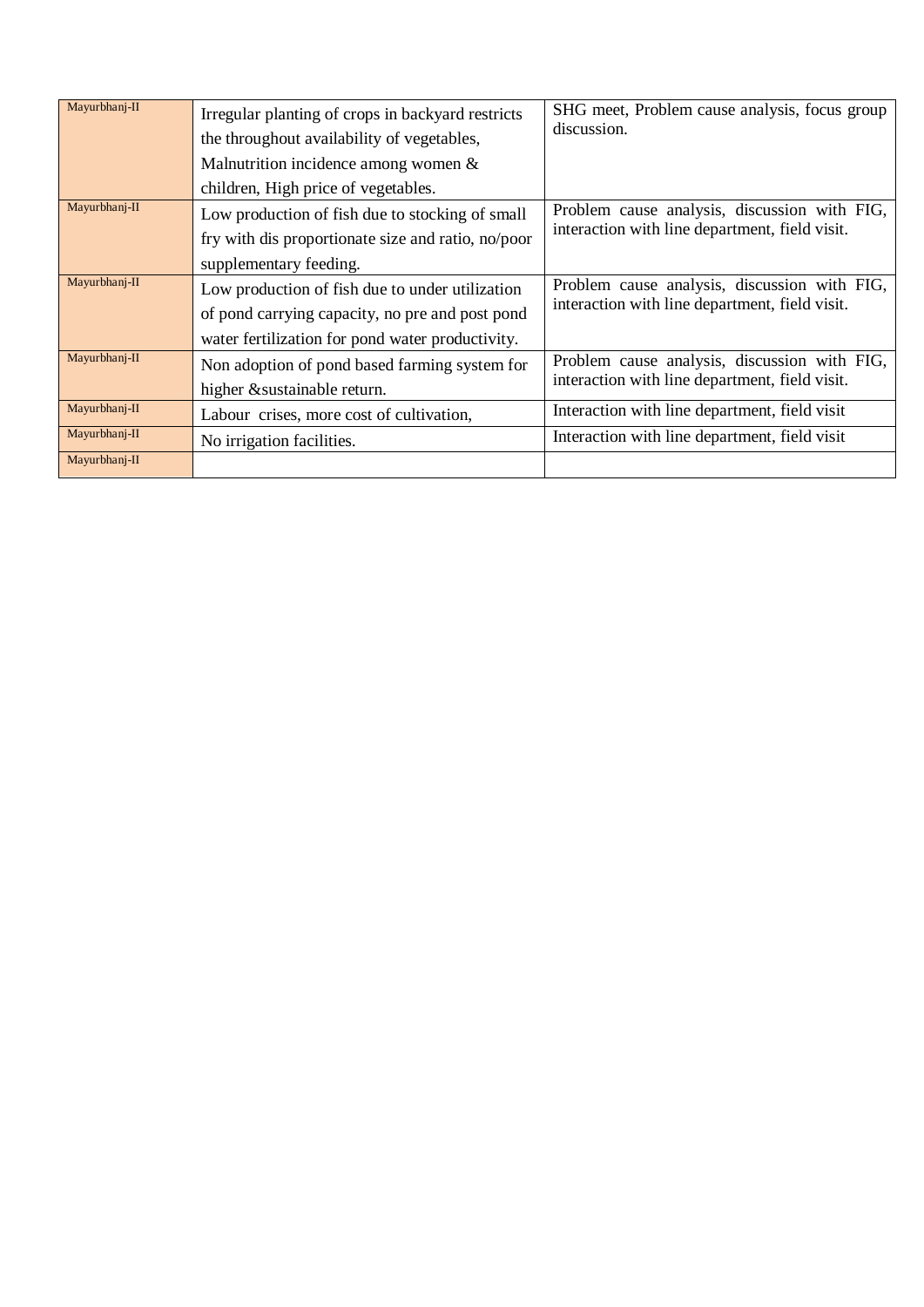# **OFT (April 2012 to March 2013)**

# **2.1 Basic information of the Technology taken by the KVK**

|                 |      |        | Category of<br>technology          | OFT on                       |                                                                       | OFT $ID^*$ (to be            | Name of                          |          | No of trials | Area (ha)         |                   | Status of the<br>OFT                        |
|-----------------|------|--------|------------------------------------|------------------------------|-----------------------------------------------------------------------|------------------------------|----------------------------------|----------|--------------|-------------------|-------------------|---------------------------------------------|
| <b>KVK</b> name | Year | Season | (Assessment<br><b>Refinement</b> ) | $\text{crop}/$<br>Enterprise | Title of OFT                                                          | created by the<br>KVK)       | Crop/<br>Enterprise              | Targeted | Achieved     | Targeted          | Achiev<br>ed      | (Completed/<br>Continued/<br>Result awaited |
| Mayurbhanj-II   | 2012 | Rabi   | Assessment                         | Maize                        | Assessment use of tubular<br>maize Sheller                            | MAYURBHANJ1<br>213R01        | Tubular<br>maize<br>Sheller      | 10       | 10           | N.A               | N.A               | Completed                                   |
| Mayurbhanj-II   | 2012 | Rabi   | Assessment                         | Mushroom                     | Assessment use of use of<br>maize stem in oyster<br>mushroom          | <b>MAYURBHANJ1</b><br>213R02 | Pleurotus<br>Florida<br>(verity) | 10       | 10           | N.A               | N.A               |                                             |
| Mayurbhanj-II   | 2012 | Rabi   | Assessment                         | Ground nut                   | Assessment use of Ground<br>nut decodicator for<br>drudgery reduction | MAYURBHANJ1<br>213R03        | Ground nut<br>decodicator        | 5        | 5            | N.A               | N.A               | Completed                                   |
| Mayurbhanj-II   | 2012 | Kharif | Assessment                         | Paddy<br>reaper              | Assessment of self<br>propelled paddy reaper                          | MAYURBHANJ1<br>213K04        | Paddy<br>reaper                  | 5        | 5            |                   |                   | Completed                                   |
| Mayurbhanj-II   | 2012 | Rabi   | Assessment                         | Paddy drum<br>seeder         | Assessment of 8 rows<br>paddy drum seeder                             | MAYURBHANJ1<br>213R05        | Paddy drum<br>seeder             | 5        | 5            |                   |                   | Completed                                   |
| Mayurbhanj-II   | 2012 | Rabi   | Assessment                         | mango                        | Assessment of drip<br>irrigation with plastic<br>mulching in mango    | MAYURBHANJ1<br>213R06        | mango                            | 3        | 3            | 1 ha              | 1 ha              | Continued                                   |
| Mayurbhanj-II   | 2012 | Rabi   | Assessment                         | Power<br>weeder              | Assessment of power<br>weeder in orchard crop                         | MAYURBHANJ1<br>213R07        | Power<br>weeder                  | 5        | 5            | 0.8 <sub>ha</sub> | 0.8 <sub>ha</sub> | Result awaited                              |
| Mayurbhanj-II   | 2012 | Rabi   | Assessment                         | Chick pea                    | Assessment of tractor<br>operated 9 rows seed<br>drill                | MAYURBHANJ1<br>213R08        | Chick pea                        | 5        | 5            | 1 ha              | 1ha               | Completed                                   |

# **2.2 Details of Problems taken as OFT by the KVK**

| <b>KVK</b>       | <b>OFT ID</b>                | Problem diagnose                                                                                       | Thematic                     | Farmers'                          |               |                   | <b>Farming situation</b>                                     |                                  | <b>Total Area of the</b>                       | Name of the                                              |
|------------------|------------------------------|--------------------------------------------------------------------------------------------------------|------------------------------|-----------------------------------|---------------|-------------------|--------------------------------------------------------------|----------------------------------|------------------------------------------------|----------------------------------------------------------|
| name             |                              |                                                                                                        | area                         | practice<br>$(T_1)$               | Soil type     | <b>Irrigation</b> | <b>Type of Cultivation</b><br>(Low land/Mid<br>land/ Up land | <b>Cropping</b><br><b>System</b> | district (in ha)<br>affected by the<br>problem | block(s) under<br><b>KVK</b> where the<br>problem occurs |
| Mayurbhanj-      | <b>MAYURBHAN</b><br>J1213R01 | Drudgery due to<br>manual shelling                                                                     | <b>Drudgery</b><br>reduction | Manual<br>shelling                |               | Irrigated         | Medium land                                                  |                                  |                                                |                                                          |
| Mayurbhanj-<br>Ш | <b>MAYURBHAN</b><br>J1213R02 | Less income of farm<br>women in winter<br>season due to un<br>availability of paddy<br>straw mushroom. | Mushroom<br>production       | Not<br>practicing                 |               |                   |                                                              | Backyard                         |                                                |                                                          |
| Mayurbhanj-      | <b>MAYURBHAN</b><br>J1213R03 | Drudgery due to<br>manual Threshing                                                                    | Drudgery<br>reduction        | Manual<br>threshing               |               | Irrigated         | Medium land                                                  |                                  |                                                |                                                          |
| Mayurbhanj-<br>П | <b>MAYURBHAN</b><br>J1213K04 | More cost of<br>harvesting of<br>paddy by manual                                                       | Farm<br>mechanizat<br>ion    | Manual<br>harvesting by<br>sickle | Sandy<br>loam |                   | Medium land                                                  | Paddy-paddy                      |                                                | All blocks                                               |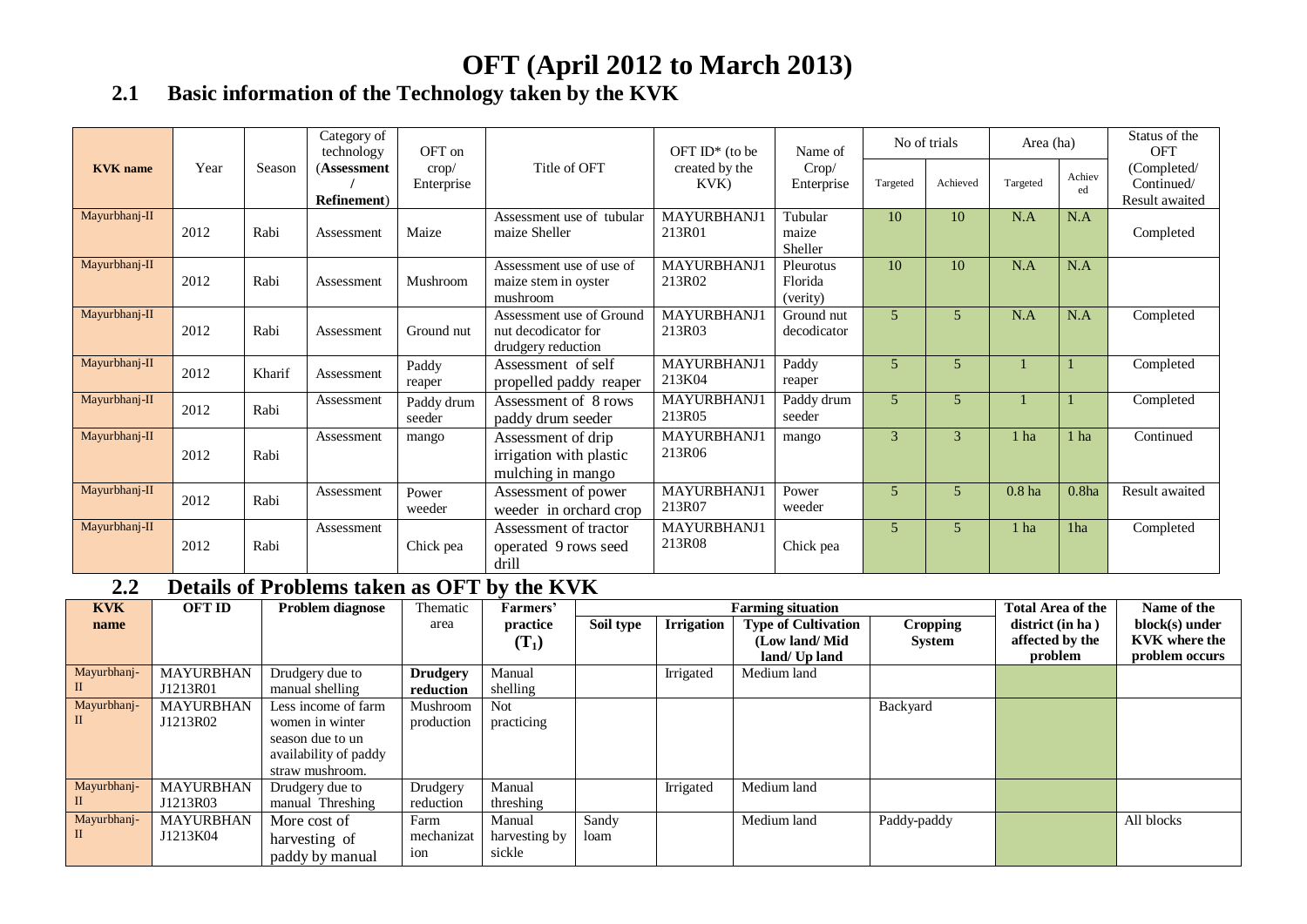| Mayurbhanj- | <b>MAYURBHAN</b> | No line sowing of  | Farm             | Manual and    | Sandy | irrigated | Medium land | Paddy-paddy     |                     |
|-------------|------------------|--------------------|------------------|---------------|-------|-----------|-------------|-----------------|---------------------|
|             | J1213R05         | paddy              | mechanizat       | with out line | loam  |           |             |                 |                     |
|             |                  |                    | 10 <sub>n</sub>  | transplanting |       |           |             |                 |                     |
| Mayurbhanj- | <b>MAYURBHAN</b> | Water scarcity and | Micro            | Basin         | Sandy | irrigated | Up land     | mango           | Karanjia, jashipur, |
|             | J1213R06         | more evaporation   | irrigation       | irrigation    | loam  |           |             |                 |                     |
|             |                  | <b>loss</b>        |                  |               |       |           |             |                 |                     |
| Mayurbhanj- | <b>MAYURBHAN</b> | More cost of       | Farm             | Manual        | Sandy | irrigated | Medium land | mango           | Karanjia, jashipur  |
|             | J1213R07         | weeding by manual  | mechanizat       | weeding       | loam  |           |             |                 |                     |
|             |                  |                    | 1 <sub>O</sub> n |               |       |           |             |                 |                     |
| Mayurbhanj- | <b>MAYURBHAN</b> | More cost of line  | Farm             | <b>Broad</b>  | Sandy | irrigated | Medium land | Paddy-chick pea | Raruan,, karanjia,  |
|             | J1213R08         | sowing by manual   | mechanizat       | casting       | loam  |           |             |                 | jamda               |
|             |                  |                    | ion              |               |       |           |             |                 |                     |

### **2.3 Details of solution taken for technology assessment/refinement by the KVK**

| <b>KVK Name</b> | <b>OFT ID No</b>  | Details of technology selected $(T_2)$                | Source of<br>technology | Year of release of<br>technology | If refinement in the<br>technology, give details of<br>refinement over recommended<br>practices $(T_3)$ |
|-----------------|-------------------|-------------------------------------------------------|-------------------------|----------------------------------|---------------------------------------------------------------------------------------------------------|
| Mayurbhanj-II   | MAYURBHANJ1213R01 | Use of tubular maize Sheller in maize crop.           | CIAE, Bhopal            | 2005                             | N <sub>0</sub>                                                                                          |
| Mayurbhanj-II   | MAYURBHANJ1213R02 | use of maize stem in oyster mushroom                  | CTMRI, OUAT             | 2006                             |                                                                                                         |
| Mayurbhanj-II   | MAYURBHANJ1213R03 | Use of Groundnut decorticator in groundnut crop.      | CIAE, Bhopal            | 2005                             | $\mathbf{N}\mathbf{0}$                                                                                  |
| Mayurbhanj-II   | MAYURBHANJ1213K04 | Use of self propelled paddy reaper                    | <b>OUAT</b>             | 2007                             |                                                                                                         |
| Mayurbhanj-II   | MAYURBHANJ1213R05 | Use of 8 rows paddy drum seeder                       | <b>TNAU</b>             | 2005                             |                                                                                                         |
| Mayurbhanj-II   | MAYURBHANJ1213R06 | Use of drip irrigation with plastic mulching in mango | WTCER, BBSR             | 2002                             |                                                                                                         |
| Mayurbhanj-II   | MAYURBHANJ1213R07 | Use of power weeder in mango                          | <b>COMMERCIAL</b>       | 2007                             |                                                                                                         |
| Mayurbhanj-II   | MAYURBHANJ1213R08 | Use of tractor operated 9 rows multi crop planter     | <b>TNAU</b>             | 2008                             |                                                                                                         |

# **2.4 Performance of the technology for assessment/refinement**

# **A. Production**

| <b>KVK Name</b>  | <b>OFT ID</b>                |           |                         | <b>Main Products</b>    |                          | <b>Bve-Product</b> |                         |                         |                          |  |  |  |  |
|------------------|------------------------------|-----------|-------------------------|-------------------------|--------------------------|--------------------|-------------------------|-------------------------|--------------------------|--|--|--|--|
|                  |                              | Unit of   | Farmer's                | <b>Recommended</b>      | <b>Refined Practice,</b> | Unit of            | Farmer's                | Recommended             | <b>Refined Practice,</b> |  |  |  |  |
|                  |                              | measureme | <b>Practice</b> $(T_1)$ | <b>Practice</b> $(T_2)$ | if any $(T_3)$           | measurement        | <b>Practice</b> $(T_1)$ | <b>Practice</b> $(T_2)$ | if any $(T_3)$           |  |  |  |  |
|                  |                              | nt        |                         |                         |                          |                    |                         |                         |                          |  |  |  |  |
| Mayurbhanj-<br>П | <b>MAYURBHAN</b><br>J1213R01 | O/ha      | 14q/ha                  | 24q/ha                  |                          |                    |                         |                         |                          |  |  |  |  |
| Mayurbhanj-<br>П | <b>MAYURBHAN</b><br>J1213R02 | Kg/bed    |                         | $1.5$ kg/bed            |                          |                    |                         |                         |                          |  |  |  |  |
| Mayurbhanj-<br>П | <b>MAYURBHAN</b><br>J1213R03 | Q/ha      | $1 \text{ kg/hr}$       | $50 \text{ kg/hr}$      |                          |                    |                         |                         |                          |  |  |  |  |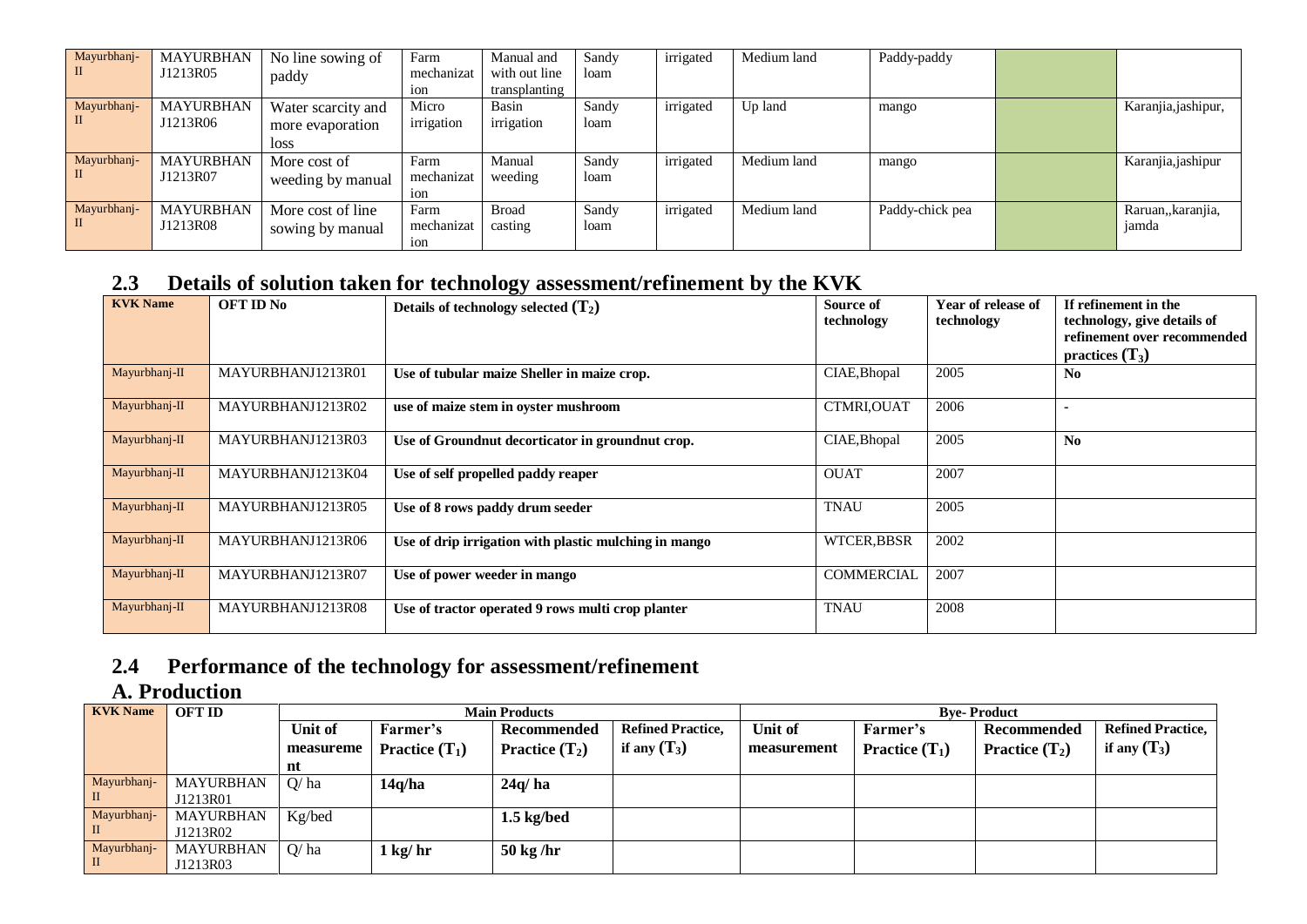| <b>MAYURBHAN</b><br>J1213K04 | Kg/ha                         | 38.4 | 40   |  |  |  |
|------------------------------|-------------------------------|------|------|--|--|--|
| <b>MAYURBHAN</b><br>J1213R05 | Kg/ha                         | 36   | 36.5 |  |  |  |
| MAYURBHAN<br>J1213R06        | Kg/ha(4<br>year old<br>plant) | 7.5  | 10.5 |  |  |  |
| MAYURBHAN<br>J1213R07        | Kg/ha(4<br>year old<br>plant) | 10   | 10.5 |  |  |  |
| <b>MAYURBHAN</b><br>J1213R08 | Kg/ha                         | 8.5  | 10.5 |  |  |  |

#### **B. Parameters**

| <b>KVK Name</b>             | <b>OFT ID</b>                |                           | Observations taken on parameter 1 |                                                       |                                               |                                                  |                                  |                        | Observations taken on parameter 1I     |                                 |                                                  |
|-----------------------------|------------------------------|---------------------------|-----------------------------------|-------------------------------------------------------|-----------------------------------------------|--------------------------------------------------|----------------------------------|------------------------|----------------------------------------|---------------------------------|--------------------------------------------------|
|                             |                              | Parameter name            | Unit of<br>measurement            | Farmer'<br><sub>S</sub><br><b>Practice</b><br>$(T_1)$ | <b>Recommended</b><br><b>Practice</b> $(T_2)$ | <b>Refined</b><br>Practice,<br>if any<br>$(T_3)$ | <b>Parameter</b><br>name         | Unit of<br>measurement | Farmer's<br><b>Practice</b><br>$(T_1)$ | Recommended<br>Practice $(T_2)$ | <b>Refined</b><br>Practice,<br>if any<br>$(T_3)$ |
| Mayurbhanj-<br>П.           | <b>MAYURBHAN</b><br>J1213R01 | Heart rate                | bits/min                          | 84                                                    | 92                                            |                                                  |                                  |                        |                                        |                                 |                                                  |
| Mayurbhanj-<br>П            | <b>MAYURBHAN</b><br>J1213R02 | yield                     | Kg / bed                          |                                                       | 1.5                                           |                                                  |                                  |                        |                                        |                                 |                                                  |
| Mayurbhanj-<br>П            | <b>MAYURBHAN</b><br>J1213R03 | Decorticating<br>capacity | (kg/hr)                           | 3.5                                                   | 25                                            |                                                  | Heart rate                       | bits/min               | 98                                     | 88                              |                                                  |
| Mayurbhanj-<br>П            | <b>MAYURBHAN</b><br>J1213K04 | Field capacity            | ha/hr                             | 0.05<br>(15)<br>labour)                               | 0.178<br>(one labour                          |                                                  |                                  |                        |                                        |                                 |                                                  |
| Mayurbhanj-<br>$\mathbf{I}$ | <b>MAYURBHAN</b><br>J1213R05 | Field capacity            | ha/hr                             | 0.05<br>(15)<br>labour)                               | 0.13<br>(one labour)                          |                                                  | No of tillers<br>per hill        | nos                    | 15                                     | 29                              |                                                  |
| Mayurbhanj-<br>П            | <b>MAYURBHAN</b><br>J1213R06 | Irrigation interval       | days                              | 3                                                     | 5                                             |                                                  | Weeding<br>cost per 100<br>plant | <b>RS</b>              | 990                                    | <b>NIL</b>                      |                                                  |
| Mayurbhanj-<br>П            | <b>MAYURBHAN</b><br>J1213R07 | Field capacity            | Ha/hr                             | 0.05                                                  | 0.12                                          |                                                  | Weeding<br>efficiency            | $\%$                   | 95                                     | 78.5                            |                                                  |
| Mayurbhanj-<br>П            | <b>MAYURBHAN</b><br>J1213R08 | Field capacity            | Ha/hr                             | 0.096                                                 | 0.38                                          |                                                  | Weeding<br>cost /ha              | RS                     | 2500                                   | 875                             |                                                  |

# **C. Economic Performance**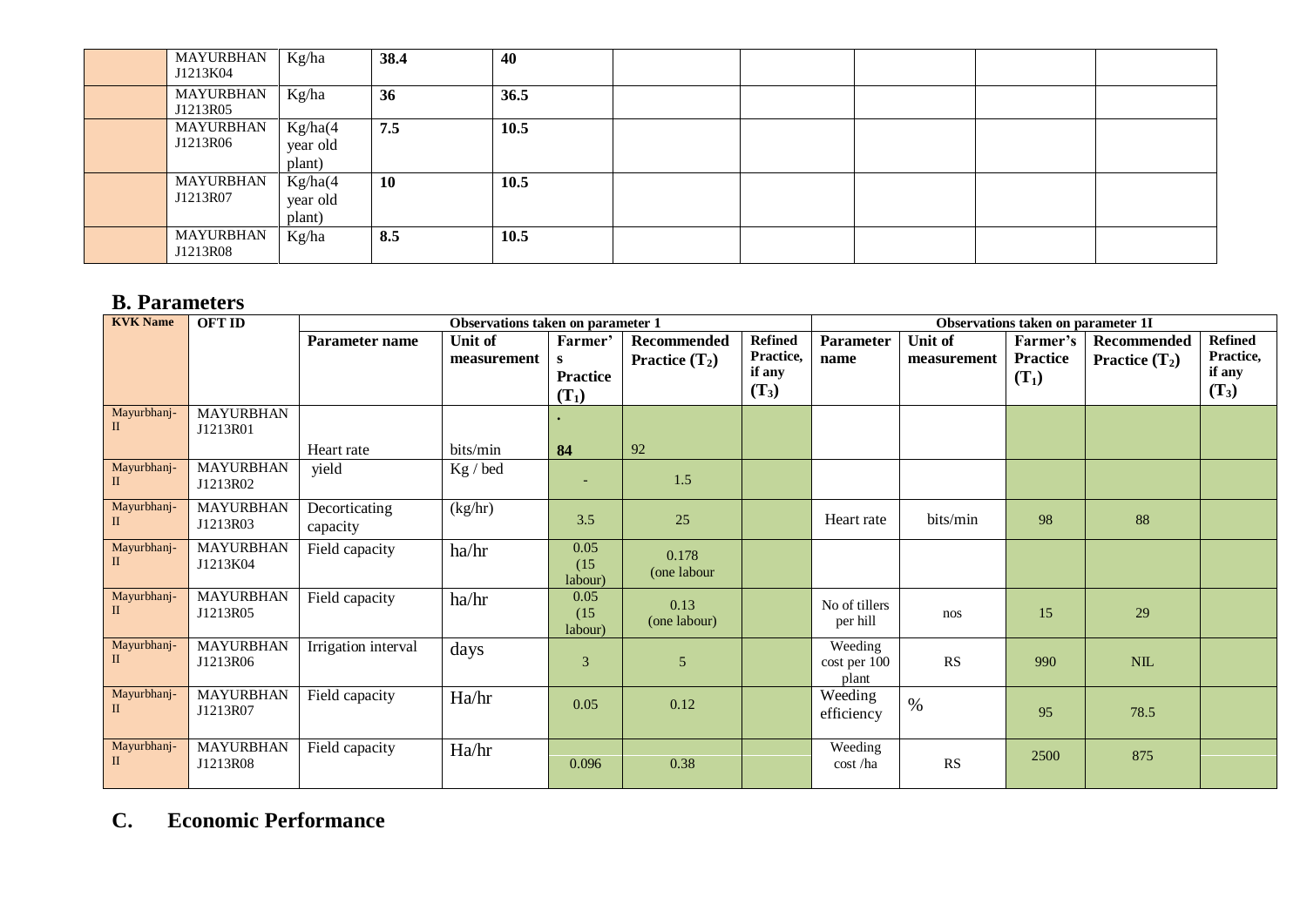| <b>KVK</b> name  | <b>OFT ID</b>                     |                                         | <b>Average Cost of cultivation (Rs/ha)</b> |                                                  |                                            | <b>Average Gross Return (Rs/ha)</b>                  |                                                  |                                            | <b>Average Net Return (Rs/ha)</b>             |                                                  |                                             | <b>Benefit-Cost Ratio (Gross Return /</b><br><b>Gross Cost</b> ) |                                                  |
|------------------|-----------------------------------|-----------------------------------------|--------------------------------------------|--------------------------------------------------|--------------------------------------------|------------------------------------------------------|--------------------------------------------------|--------------------------------------------|-----------------------------------------------|--------------------------------------------------|---------------------------------------------|------------------------------------------------------------------|--------------------------------------------------|
|                  |                                   | Farm<br>er's<br>Practi<br>ce<br>$(T_1)$ | Recom<br>mended<br>Practice<br>$(T_2)$     | <b>Refined</b><br>Practice,<br>if any<br>$(T_3)$ | Farmer'<br>s<br><b>Practice</b><br>$(T_1)$ | <b>Recomm</b><br>ended<br><b>Practice</b><br>$(T_2)$ | <b>Refined</b><br>Practice,<br>if any<br>$(T_3)$ | Farmer'<br>S<br><b>Practice</b><br>$(T_1)$ | Recomm<br>ended<br><b>Practice</b><br>$(T_2)$ | <b>Refined</b><br>Practice,<br>if any<br>$(T_3)$ | Farmer'<br>S.<br><b>Practice</b><br>$(T_1)$ | Recomm<br>ended<br><b>Practice</b><br>$(T_2)$                    | <b>Refined</b><br>Practice,<br>if any<br>$(T_3)$ |
| Mayurbhanj-<br>П | MAYURBHANJ1213<br>R <sub>01</sub> |                                         |                                            |                                                  |                                            |                                                      |                                                  |                                            |                                               |                                                  |                                             |                                                                  |                                                  |
| Mayurbhanj-      | MAYURBHANJ1213<br>R <sub>02</sub> |                                         |                                            |                                                  |                                            |                                                      |                                                  |                                            |                                               |                                                  |                                             |                                                                  |                                                  |
| Mayurbhanj-      | MAYURBHANJ1213<br>R <sub>03</sub> |                                         |                                            |                                                  |                                            |                                                      |                                                  |                                            |                                               |                                                  |                                             |                                                                  |                                                  |
| Mayurbhanj-      | MAYURBHANJ1213<br>K04             | 31800                                   | 29050                                      |                                                  | 38500                                      | 40000                                                |                                                  | 6700                                       | 10950                                         |                                                  | 1.21                                        | 1.37                                                             |                                                  |
| Mayurbhanj-<br>П | MAYURBHANJ1213<br>R <sub>05</sub> | 32500                                   | 26200                                      |                                                  | 43800                                      | 46800                                                |                                                  | 11300                                      | 20600                                         |                                                  | 1.34                                        | 1.78                                                             |                                                  |
| Mayurbhanj-<br>П | MAYURBHANJ1213<br>R <sub>06</sub> | 41250                                   | 38500                                      |                                                  |                                            |                                                      |                                                  |                                            |                                               |                                                  |                                             |                                                                  |                                                  |
| Mayurbhanj-      | MAYURBHANJ1213<br>R <sub>07</sub> | 42500                                   | 40200                                      |                                                  |                                            |                                                      |                                                  |                                            |                                               |                                                  |                                             |                                                                  |                                                  |
| Mayurbhanj-<br>П | MAYURBHANJ1213<br><b>R08</b>      | 16260                                   | 13760                                      |                                                  | 25500                                      | 31500                                                |                                                  | 9240                                       | 17740                                         |                                                  | 1.56                                        | 2.28                                                             |                                                  |

# **2.5 Recommendations/message form assessed/refined technology**

| <b>KVK Name</b> | OFT ID No         | ా                      |                 |               | ~<br>Farmers feed back                |                                   |               |               |                                                   |
|-----------------|-------------------|------------------------|-----------------|---------------|---------------------------------------|-----------------------------------|---------------|---------------|---------------------------------------------------|
|                 |                   | Final                  | Constraints     | Process of    |                                       |                                   |               |               | Process for sensitization of the line departments |
|                 |                   | recommendation         | identified and  | farmers       |                                       | for replacement of the technology |               |               |                                                   |
|                 |                   | for micro level        | feedback for    | participation |                                       | Workshop/                         | Trainings     | <b>Visits</b> | Publications                                      |
|                 |                   | situation              | research        | and their     |                                       | meetings                          |               |               |                                                   |
|                 |                   |                        |                 | reaction      |                                       |                                   |               |               |                                                   |
| Mayurbhanj-     | MAYURBHANJ1213R01 | Work efficiency of     | Tubular maize   | Group         | Satisfied with the performance of the |                                   |               |               |                                                   |
|                 |                   | the worker increased   | Sheller is an   | meeting,      | machine                               |                                   |               |               |                                                   |
|                 |                   | 1.4 times than         | effective tool  | observation   |                                       |                                   | $\mathcal{D}$ | 5             |                                                   |
|                 |                   | Traditional practices. | for homestead   | recording     |                                       |                                   |               |               |                                                   |
|                 |                   |                        | Used.           |               |                                       |                                   |               |               |                                                   |
|                 |                   |                        |                 |               |                                       |                                   |               |               |                                                   |
| Mayurbhanj-     | MAYURBHANJ1213R02 | The substrate use for  | Farmers were    | Group         | Farmers were satisfied by using maize |                                   |               |               |                                                   |
|                 |                   | bed preparation was    | satisfied by    | meeting,      | stalk for cultivation oyster mushroom |                                   |               |               |                                                   |
|                 |                   | maize stalk, whose     | using maize     | observation   |                                       |                                   |               |               |                                                   |
|                 |                   | yield is equivalent to | stalk for       | recording     |                                       |                                   | $\mathcal{D}$ | 5             |                                                   |
|                 |                   | paddy straw            | cultivation     |               |                                       |                                   |               |               |                                                   |
|                 |                   |                        | oyster          |               |                                       |                                   |               |               |                                                   |
|                 |                   |                        | mushroom        |               |                                       |                                   |               |               |                                                   |
|                 |                   |                        |                 |               |                                       |                                   |               |               |                                                   |
| Mayurbhanj-     | MAYURBHANJ1213R03 | Work efficiency of     | Groundnut       | Group         | Satisfied with the performance of the |                                   |               |               |                                                   |
|                 |                   | the worker increased   | decorticator is | meeting,      | machine                               |                                   |               |               |                                                   |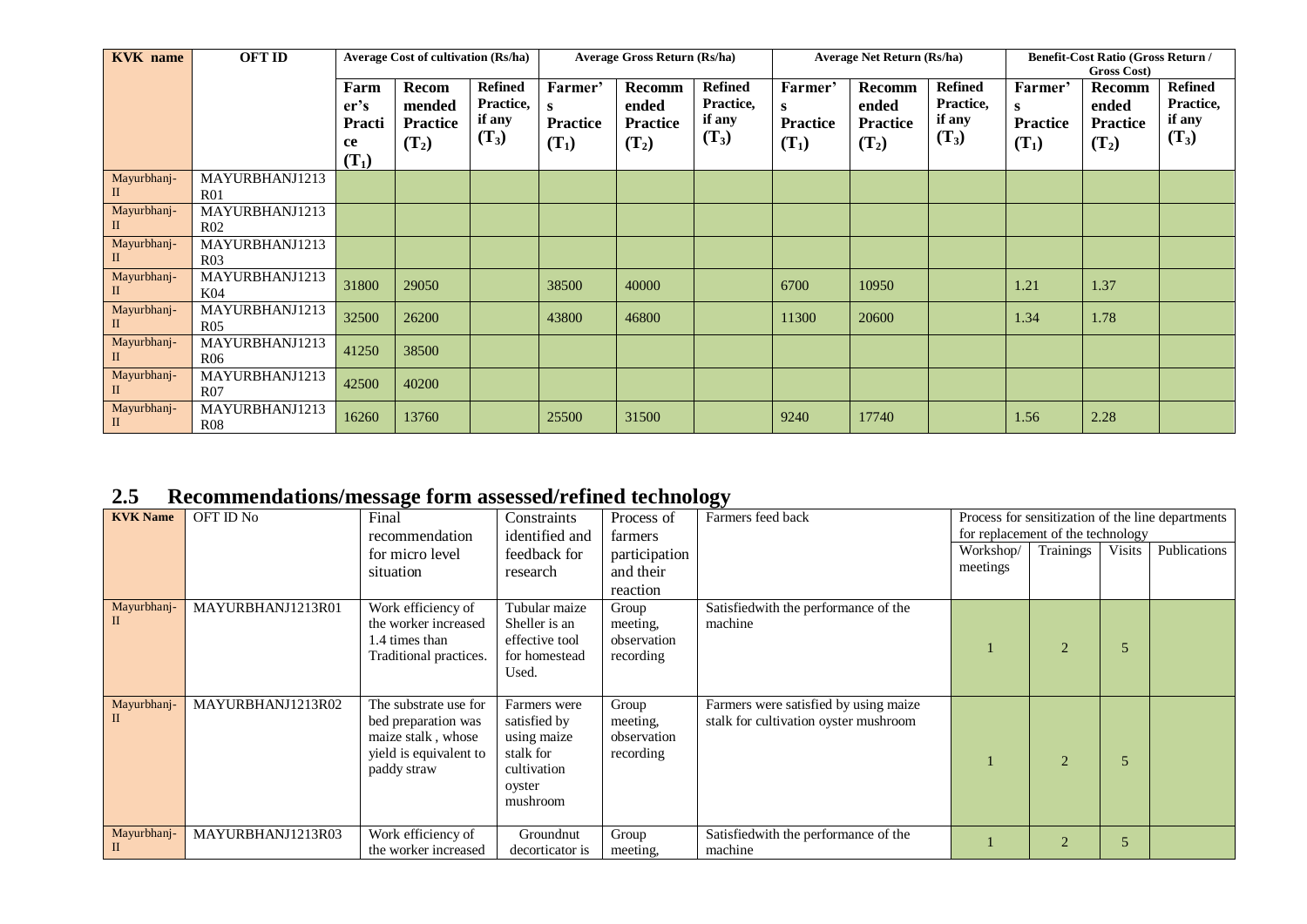|                             |                   | in traditional<br>practices                                                                                                            | an effective<br>tool for<br>homestead<br>used.                                                                                   | observation<br>recording                                                |                                                 |                |                |                |  |
|-----------------------------|-------------------|----------------------------------------------------------------------------------------------------------------------------------------|----------------------------------------------------------------------------------------------------------------------------------|-------------------------------------------------------------------------|-------------------------------------------------|----------------|----------------|----------------|--|
| Mayurbhanj-<br>П            | MAYURBHANJ1213K04 | Harvesting of<br>standing paddy is<br>suitable for cutting<br>by the machine                                                           | Crop which are<br>adjacent to the<br>field bund are<br>left                                                                      | Group<br>meeting,<br>observation<br>recording                           | Satisfiedwith the performance of the<br>machine |                | $\overline{2}$ | 5              |  |
| Mayurbhanj-<br>$\mathbf{I}$ | MAYURBHANJ1213R05 | Line sowing of just<br>pregerminated paddy<br>seeds is suitable for<br>the 8 rows drum<br>seeder                                       | Germinated<br>seeds which<br>have more<br>length of<br>germinated<br>portion are<br>blockd in the<br>holes of the<br>drum seeder | Group<br>meeting,<br>observation<br>recording                           | Satisfiedwith the performance of the<br>machine | $\overline{2}$ | 3              | 6              |  |
| Mayurbhanj-<br>$\Pi$        | MAYURBHANJ1213R06 | Using 100 micron<br>black polythene as<br>mulching with drip<br>reduces the weed<br>growth and<br>increases the<br>irrigation interval | Investment is<br>more                                                                                                            | Group<br>meeting,<br>observation<br>recording                           | Satisfiedwith the performance of the<br>machine |                | $\overline{2}$ | $\overline{4}$ |  |
| Mayurbhanj-<br>$\mathbf{I}$ | MAYURBHANJ1213R07 | Reduces the weeding<br>cost                                                                                                            |                                                                                                                                  | Group<br>meeting,<br>observation<br>recording                           | Satisfiedwith the performance of the<br>machine |                | $\overline{2}$ | 5              |  |
| Mayurbhanj-<br>$\mathbf{I}$ | MAYURBHANJ1213R08 | Seeds and fertilizer<br>are sowned in line<br>and reduces the cost<br>of line sowing                                                   | In undulated<br>land the<br>performance of<br>the machine is<br>reduced                                                          | Group<br>meeting,<br>Farmers<br>training,<br>meeting and<br>field visit | Satisfiedwith the performance of the<br>machine |                | 3              | 6              |  |

# **2.6 Farmer-wise performance of the technology for assessment/refinement**

| <b>KVK</b>       | <b>OFT ID No</b>  | <b>Farmers</b><br>name | Main Product (kg/ha) |   |   |                   | <b>By-Product</b><br>(kg/ha) |       |                   | <b>Observations on Other Parameter</b> |   |   |   | <b>Observations on Other Parameter</b> |      |   |   |                |
|------------------|-------------------|------------------------|----------------------|---|---|-------------------|------------------------------|-------|-------------------|----------------------------------------|---|---|---|----------------------------------------|------|---|---|----------------|
| <b>Name</b>      |                   |                        | m<br>д.              | m | m | m<br>$\mathbf{r}$ | m                            | $T_3$ | Parameter<br>name | Unit                                   | m | m | m | Parameter<br>name                      | Unit | m | m | m<br>$\perp$ 3 |
| Mayurbhanj-      | MAYURBHANJ1213R01 |                        |                      |   |   |                   |                              |       |                   |                                        |   |   |   |                                        |      |   |   |                |
| Mayurbhanj-<br>П |                   |                        |                      |   |   |                   |                              |       |                   |                                        |   |   |   |                                        |      |   |   |                |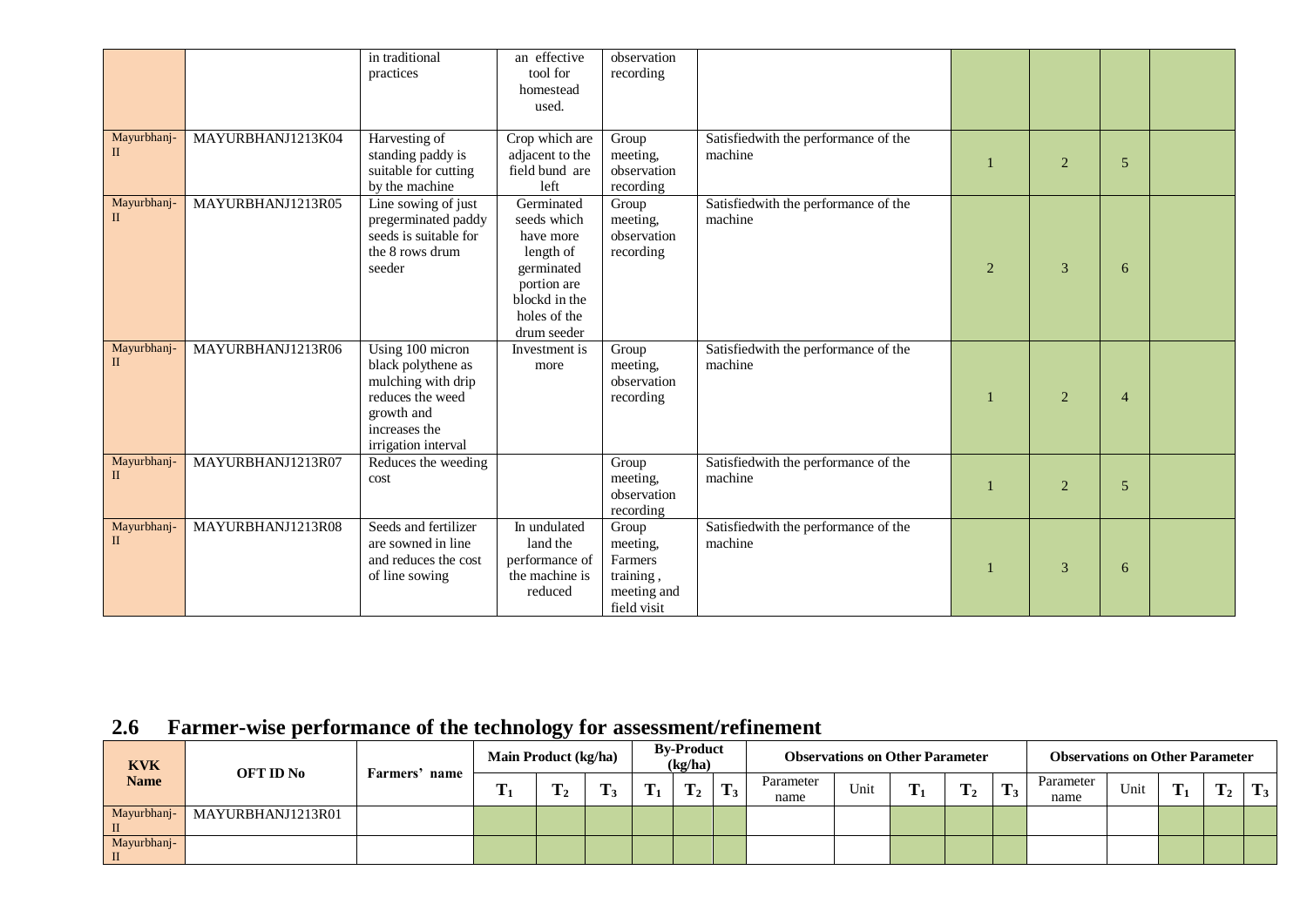| <b>KVK</b><br><b>Name</b>   | OFT ID No         | Farmers' name            | Main Product (kg/ha) |         |       |       | <b>By-Product</b><br>(kg/ha) |       |                   | <b>Observations on Other Parameter</b> |       |                |       | <b>Observations on Other Parameter</b> |      |                |                |       |
|-----------------------------|-------------------|--------------------------|----------------------|---------|-------|-------|------------------------------|-------|-------------------|----------------------------------------|-------|----------------|-------|----------------------------------------|------|----------------|----------------|-------|
|                             |                   |                          | $T_1$                | $T_{2}$ | $T_3$ | $T_1$ | $T_2$                        | $T_3$ | Parameter<br>name | Unit                                   | $T_1$ | T <sub>2</sub> | $T_3$ | Parameter<br>name                      | Unit | $\mathbf{T}_1$ | T <sub>2</sub> | $T_3$ |
| Mayurbhanj-<br>$\;$ II      |                   |                          |                      |         |       |       |                              |       |                   |                                        |       |                |       |                                        |      |                |                |       |
| Mayurbhanj-<br>$\mathbf{I}$ |                   |                          |                      |         |       |       |                              |       |                   |                                        |       |                |       |                                        |      |                |                |       |
| Mayurbhanj-<br>П            |                   |                          |                      |         |       |       |                              |       |                   |                                        |       |                |       |                                        |      |                |                |       |
| Mayurbhanj-<br>$\mathbf{I}$ | MAYURBHANJ1213R02 |                          |                      |         |       |       |                              |       |                   |                                        |       |                |       |                                        |      |                |                |       |
| Mayurbhanj-<br>$\mathbf{I}$ |                   |                          |                      |         |       |       |                              |       |                   |                                        |       |                |       |                                        |      |                |                |       |
| Mayurbhanj-<br>$\;$ II      |                   |                          |                      |         |       |       |                              |       |                   |                                        |       |                |       |                                        |      |                |                |       |
| Mayurbhanj-<br>$\;$ II      |                   |                          |                      |         |       |       |                              |       |                   |                                        |       |                |       |                                        |      |                |                |       |
| Mayurbhanj-<br>$\mathbf{I}$ |                   |                          |                      |         |       |       |                              |       |                   |                                        |       |                |       |                                        |      |                |                |       |
| Mayurbhanj-<br>$\mathbf{I}$ | MAYURBHANJ1213R03 |                          |                      |         |       |       |                              |       |                   |                                        |       |                |       |                                        |      |                |                |       |
| Mayurbhanj-<br>П            |                   |                          |                      |         |       |       |                              |       |                   |                                        |       |                |       |                                        |      |                |                |       |
| Mayurbhanj-<br>$\mathbf{I}$ |                   |                          |                      |         |       |       |                              |       |                   |                                        |       |                |       |                                        |      |                |                |       |
| Mayurbhanj-<br>$\mathbf{I}$ |                   |                          |                      |         |       |       |                              |       |                   |                                        |       |                |       |                                        |      |                |                |       |
| Mayurbhanj-<br>$\rm II$     |                   |                          |                      |         |       |       |                              |       |                   |                                        |       |                |       |                                        |      |                |                |       |
| Mayurbhanj-<br>$\rm II$     |                   |                          |                      |         |       |       |                              |       |                   |                                        |       |                |       |                                        |      |                |                |       |
| Mayurbhanj-<br>П            |                   |                          |                      |         |       |       |                              |       |                   |                                        |       |                |       |                                        |      |                |                |       |
| Mayurbhanj-<br>П            |                   |                          |                      |         |       |       |                              |       |                   |                                        |       |                |       |                                        |      |                |                |       |
| Mayurbhanj-<br>$\rm II$     | MAYURBHANJ1213K04 | Jogeswar<br>Mohanta      | 38.4                 | 40.0    |       |       |                              |       | Field<br>capacity | Ha/hr                                  | 0.05  | 0.178          |       |                                        |      |                |                |       |
| Mayurbhanj-<br>$\;$ II      |                   | Sri Chaitanya<br>Mohanta | 38.6                 | 41.6    |       |       |                              |       |                   |                                        | 0.04  | 0.165          |       |                                        |      |                |                |       |
| Mayurbhanj-<br>$\mathbf{I}$ |                   | Sri Basudev<br>Mohanta   | 39.20                | 40.8    |       |       |                              |       |                   |                                        | 0.05  | 0.168          |       |                                        |      |                |                |       |
|                             |                   | Laxman Marandi           | 36.5                 | 36.0    |       |       |                              |       |                   |                                        | 0.035 | 0.164          |       |                                        |      |                |                |       |
|                             |                   | Duku Hembram             | 37.0                 | 36.5    |       |       |                              |       |                   |                                        | 0.038 | 0.168          |       |                                        |      |                |                |       |
| Mayurbhanj-<br>$\rm II$     | MAYURBHANJ1213R05 | Ghasiram Gerei           | 38.90                | 42.2    |       |       |                              |       | Field<br>capacity | Ha/hr                                  | 0.035 | 0.13           |       |                                        |      |                |                |       |
| Mayurbhanj-<br>$\rm II$     |                   | Khudiram<br>Balmunch     | 38.5                 | 39.8    |       |       |                              |       |                   |                                        | 0.028 | 0.17           |       |                                        |      |                |                |       |
| Mayurbhanj-<br>$\rm II$     |                   | Ghasiram<br>Chhatat      | 35.6                 | 35.0    |       |       |                              |       |                   |                                        | 0.034 | 0.12           |       |                                        |      |                |                |       |
| Mayurbhanj-<br>$\rm II$     |                   | Lalmohan<br>Chhatar      | 38.2                 | 37.8    |       |       |                              |       |                   |                                        | 0.038 | 0.15           |       |                                        |      |                |                |       |
| Mayurbhanj-                 |                   | Jayhari Naik             | 36.5                 | 36.0    |       |       |                              |       |                   |                                        | 0.025 | 0.14           |       |                                        |      |                |                |       |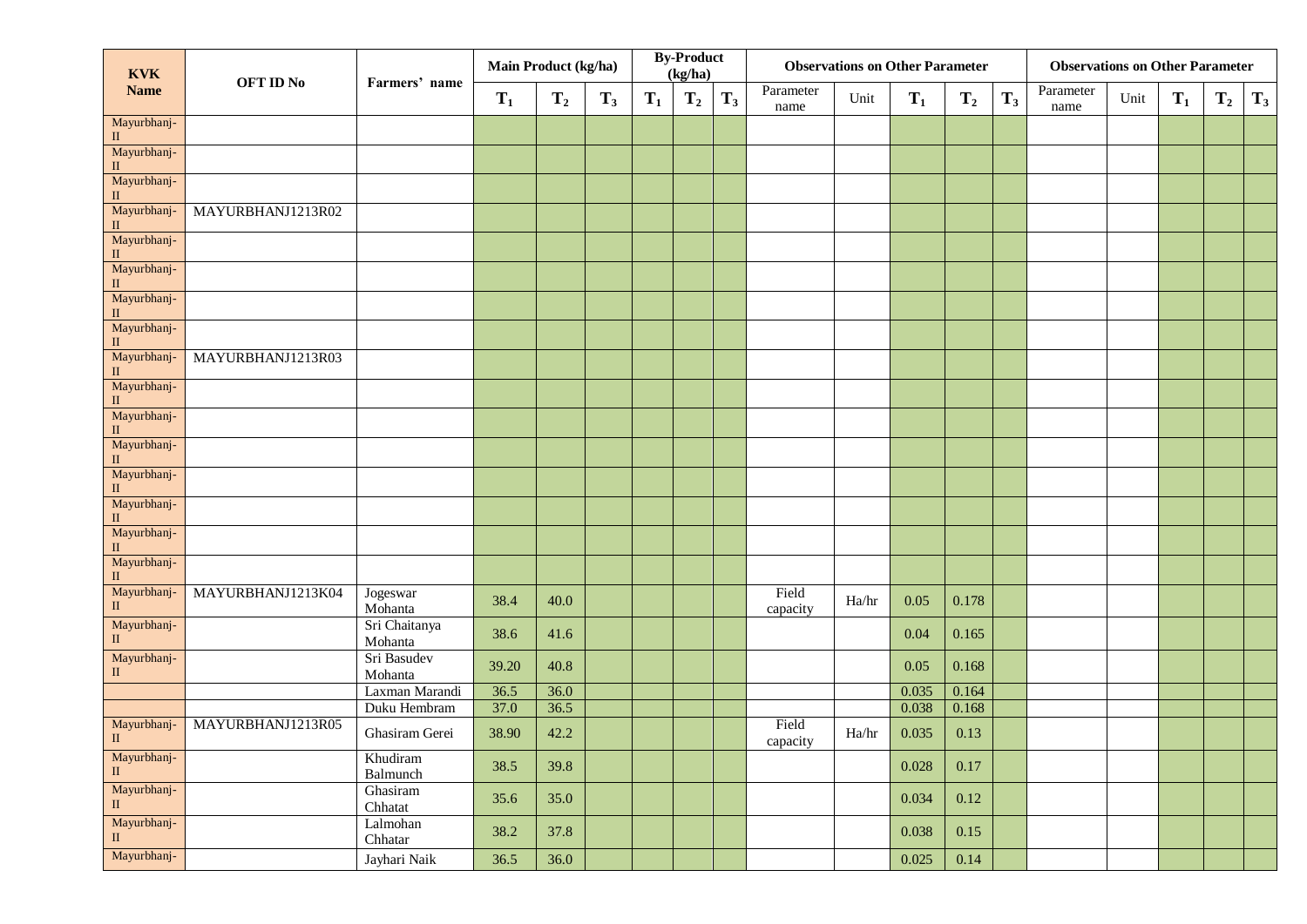| <b>KVK</b>                  | <b>OFT ID No</b>  | Farmers' name                   | Main Product (kg/ha) |       |       |       | <b>By-Product</b><br>(kg/ha) |       |                        |       | <b>Observations on Other Parameter</b> |                |       | <b>Observations on Other Parameter</b> |           |       |         |       |
|-----------------------------|-------------------|---------------------------------|----------------------|-------|-------|-------|------------------------------|-------|------------------------|-------|----------------------------------------|----------------|-------|----------------------------------------|-----------|-------|---------|-------|
| <b>Name</b>                 |                   |                                 | $T_1$                | $T_2$ | $T_3$ | $T_1$ | T <sub>2</sub>               | $T_3$ | Parameter<br>name      | Unit  | $T_1$                                  | $T_2$          | $T_3$ | Parameter<br>name                      | Unit      | $T_1$ | $T_{2}$ | $T_3$ |
|                             |                   |                                 |                      |       |       |       |                              |       |                        |       |                                        |                |       |                                        |           |       |         |       |
| Mayurbhanj-<br>$\mathbf{I}$ |                   |                                 |                      |       |       |       |                              |       |                        |       |                                        |                |       |                                        |           |       |         |       |
| Mayurbhanj-<br>$\rm II$     | MAYURBHANJ1213R06 | Sri Dukhabandhu<br><b>Barik</b> |                      |       |       |       |                              |       | Irrigation<br>interval | days  | 3                                      | $\overline{7}$ |       | Weeding<br>cost per<br>100 plants      | Rs        | 990   | nil     |       |
| Mayurbhanj-<br>$\mathbf{I}$ |                   | Amarendra Barik                 |                      |       |       |       |                              |       |                        |       | $\mathbf{3}$                           | 5 <sub>5</sub> |       |                                        |           | 1005  | nil     |       |
| Mayurbhanj-<br>$\;$ II      |                   | Ranjan kumar<br>Barik           |                      |       |       |       |                              |       |                        |       | 3                                      | 6              |       |                                        |           | 1100  | nil     |       |
| Mayurbhanj-<br>$\mathbf{I}$ |                   |                                 |                      |       |       |       |                              |       |                        |       |                                        |                |       |                                        |           |       |         |       |
| Mayurbhanj-<br>$\rm II$     |                   |                                 |                      |       |       |       |                              |       |                        |       |                                        |                |       |                                        |           |       |         |       |
| Mayurbhanj-<br>$\rm II$     |                   |                                 |                      |       |       |       |                              |       |                        |       |                                        |                |       |                                        |           |       |         |       |
| Mayurbhanj-<br>$\mathbf{I}$ | MAYURBHANJ1213R07 | Nrupabhanu<br>Mohanta           |                      |       |       |       |                              |       | Field<br>capacity      | Ha/hr | 0.045                                  | 0.15           |       | Weeding<br>cost per<br>per ha          | <b>Rs</b> | 2268  | 950     |       |
| Mayurbhanj-<br>$\rm II$     |                   | Paramananda<br>Mohanta          |                      |       |       |       |                              |       |                        |       | 0.041                                  | 0.12           |       |                                        |           | 2350  | 850     |       |
| Mayurbhanj-<br>$\rm II$     |                   | Laxman<br>Balmunch              |                      |       |       |       |                              |       |                        |       | 0.045                                  | 0.10           |       |                                        |           | 2280  | 950     |       |
| Mayurbhanj-<br>$\rm II$     |                   | Dhaneswar Naik                  |                      |       |       |       |                              |       |                        |       | 0.043                                  | 0.12           |       |                                        |           | 2300  | 850     |       |
| Mayurbhanj-<br>$\rm II$     |                   | Pravakar<br>Mohanta             |                      |       |       |       |                              |       |                        |       | 0.041                                  | 0.13           |       |                                        |           | 2250  | 950     |       |
| Mayurbhanj-<br>$\rm II$     | MAYURBHANJ1213R08 | Ghanshyam Naik                  | 10.5                 | 8.5   |       |       |                              |       | Field<br>capacity      | Ha/hr | 0.0068                                 | 0.34           |       | Weeding<br>cost per<br>per ha          | Rs        | 2500  | 875     |       |
| Mayurbhanj-<br>$\;$ II      |                   | Ghasiram Jerai                  | 10.0                 | 8.5   |       |       |                              |       |                        |       | .007                                   | 0.38           |       |                                        |           | 2450  | 850     |       |
| Mayurbhanj-<br>$\;$ II      |                   | Laxmidhar<br>Chhatar            | 9.5                  | 9.0   |       |       |                              |       |                        |       | .0065                                  | 0.31           |       |                                        |           | 2550  | 900     |       |
| Mayurbhanj-<br>$\rm II$     |                   | Maheswar<br>Mohanta             | 10                   | 9.5   |       |       |                              |       |                        |       | .0067                                  | 0.33           |       |                                        |           | 2540  | 925     |       |
| Mayurbhanj-<br>$\rm II$     |                   | Ratan Mohanta                   | 8.5                  | 8.0   |       |       |                              |       |                        |       | .0069                                  | 0.35           |       |                                        |           | 2450  | 857     |       |
| Mayurbhanj-<br>$\rm II$     |                   |                                 |                      |       |       |       |                              |       |                        |       |                                        |                |       |                                        |           |       |         |       |
| Mayurbhanj-<br>$\mathbf{I}$ |                   |                                 |                      |       |       |       |                              |       |                        |       |                                        |                |       |                                        |           |       |         |       |
| Mayurbhanj-<br>$\mathbf{I}$ |                   |                                 |                      |       |       |       |                              |       |                        |       |                                        |                |       |                                        |           |       |         |       |
| Mayurbhanj-<br>$\mathbf{I}$ |                   |                                 |                      |       |       |       |                              |       |                        |       |                                        |                |       |                                        |           |       |         |       |
| Mayurbhanj-<br>$\rm II$     |                   |                                 |                      |       |       |       |                              |       |                        |       |                                        |                |       |                                        |           |       |         |       |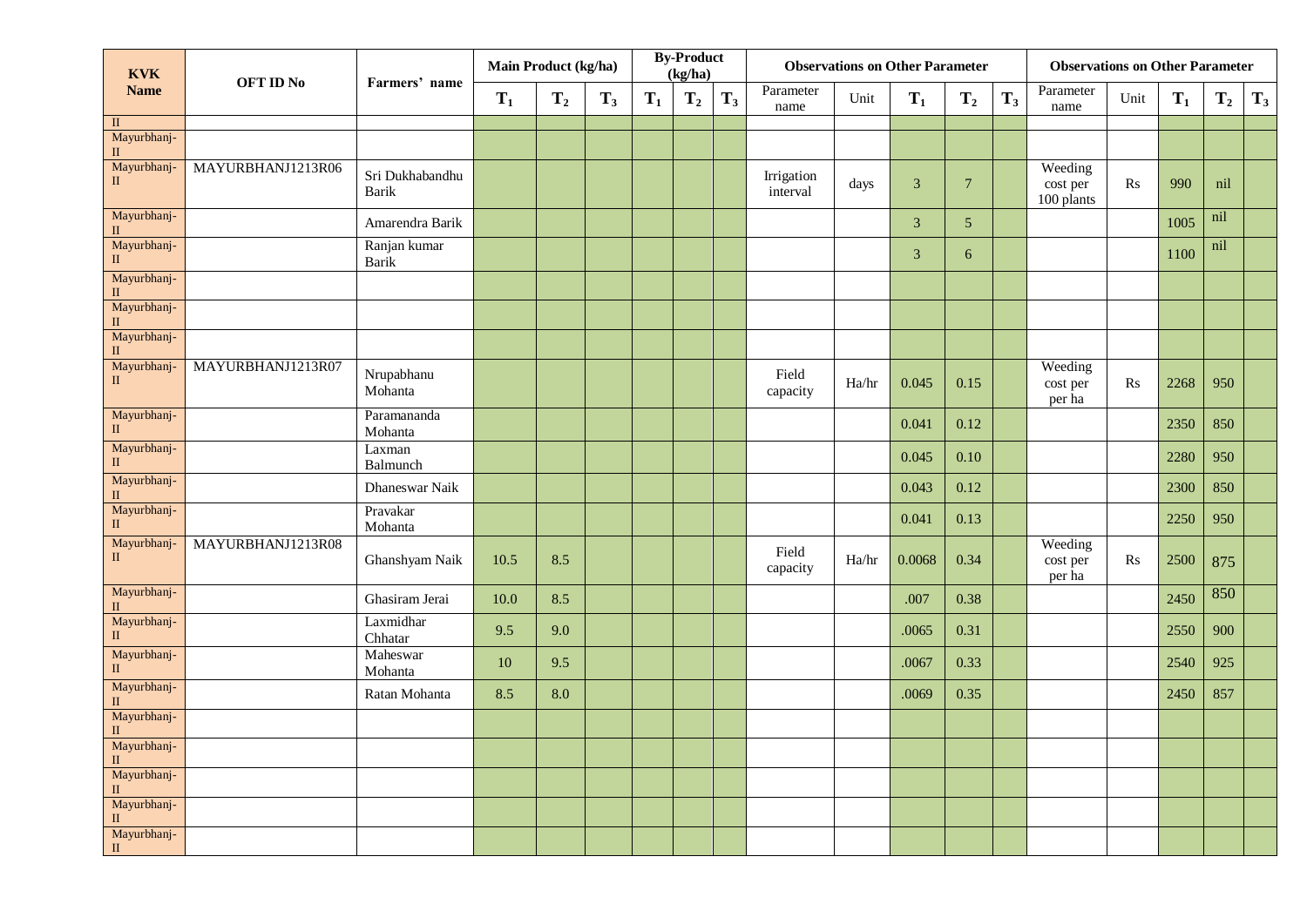| <b>KVK</b>                  |                             |      | Main Product (kg/ha) |   |   |            | <b>By-Product</b><br>(kg/ha) |         |                   | <b>Observations on Other Parameter</b> |    |   | <b>Observations on Other Parameter</b> |      |   |   |                    |
|-----------------------------|-----------------------------|------|----------------------|---|---|------------|------------------------------|---------|-------------------|----------------------------------------|----|---|----------------------------------------|------|---|---|--------------------|
| <b>Name</b>                 | <b>OFT ID No</b><br>Farmers | name | m<br>л.              | m | m | <b>TIP</b> | m                            | m<br>13 | Parameter<br>name | Unit                                   | m. | m | Parameter<br>name                      | Unit | m | m | m<br>$\mathbf{1}3$ |
| Mayurbhanj-<br>$\mathbf{I}$ |                             |      |                      |   |   |            |                              |         |                   |                                        |    |   |                                        |      |   |   |                    |
|                             |                             |      |                      |   |   |            |                              |         |                   |                                        |    |   |                                        |      |   |   |                    |

**\* - Plots failed due to shortage of rains at initial stage of crop.**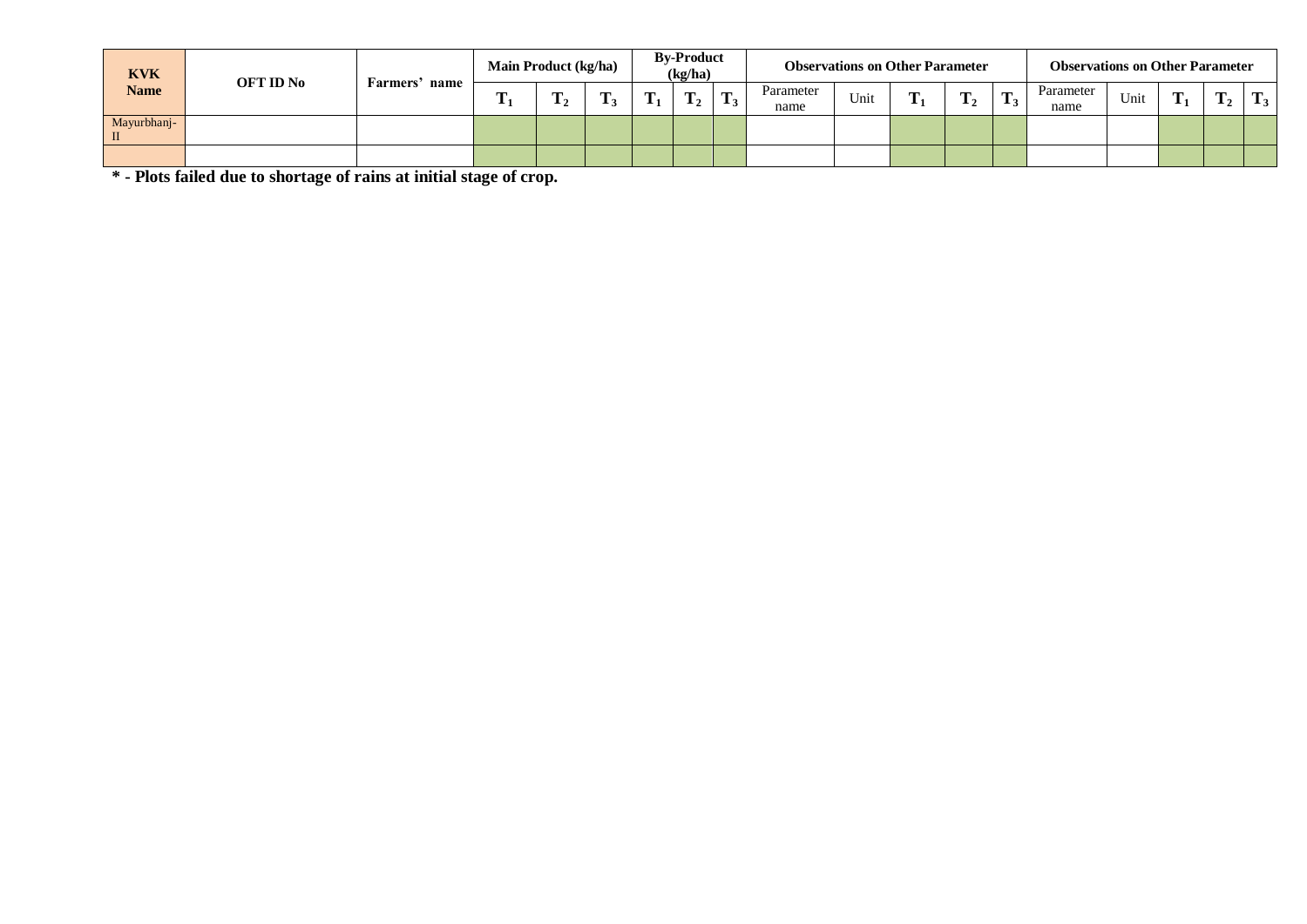# **3. Achievements of Frontline Demonstrations (conducted during 1-04-2011 to 31-03-2012)**

*(On the basis of Soil Test based fertilizer application for Acceptability of your results)*

#### **3.1. Follow-up for results of FLDs implemented during previous years**

List of technologies demonstrated and popularized during previous years and recommended for large scale adoption in the district

| <b>KVK Name</b> | Crop/             |                                                        |  | Details of popularization methods |                      | <b>Horizontal spread of technology</b> |         |
|-----------------|-------------------|--------------------------------------------------------|--|-----------------------------------|----------------------|----------------------------------------|---------|
|                 | <b>Enterprise</b> | <b>Technology demonstrated</b><br><b>Thematic Area</b> |  | suggested to the Extension system | N <sub>0</sub><br>Ωt | No.                                    | Area in |
|                 |                   |                                                        |  |                                   | villages             | farmers                                | ha      |
| Mayurbhanj-II   |                   |                                                        |  |                                   |                      |                                        |         |
| Mayurbhanj-II   |                   |                                                        |  |                                   |                      |                                        |         |
| Mayurbhanj-II   |                   |                                                        |  |                                   |                      |                                        |         |

#### **3.2 Details of FLDs implemented**

|                           |                            |                                          |                          | Category                    |                    |                        | Area                         | No. of                                 | Size of                          |           |           | No. of farmers |        |                |
|---------------------------|----------------------------|------------------------------------------|--------------------------|-----------------------------|--------------------|------------------------|------------------------------|----------------------------------------|----------------------------------|-----------|-----------|----------------|--------|----------------|
| <b>KVK</b><br><b>Name</b> | Type (Crop/<br>Enterprise) | Name of<br>Crop/<br>Enterprise           | Category of<br>$crops*$  | of<br>Enterpris<br>$e^{**}$ | Season and<br>year | Thematic area          | $(ha)$ in<br>case of<br>crop | Units, in<br>case of<br>Enterpris<br>e | Unit in<br>case of<br>Enterprise | <b>SC</b> | <b>ST</b> | <b>OBC</b>     | Others | Tot<br>al      |
| Mayurbhanj-II             | Enterprise                 | Poultry                                  | Van raj                  | Enterprise (<br>poultry)    | Rabi-2012          | Evaluation of<br>breed | $10$ nos                     |                                        |                                  |           | 09        | 11             |        | 20             |
| Mayurbhanj-II             | Enterprise                 | Duckling                                 | Khaki<br>Campbell)       | Enterprise                  | Rabi-2012          | Duckling               | $10$ nos                     |                                        |                                  |           | 03        | 07             |        | 10             |
| Mayurbhanj-II             | Enterprise                 | Mushroom                                 | Paddy straw<br>mushroom) | Enterprise                  | Summer-<br>2013    | Mushroom               | $10$ nos                     |                                        |                                  |           | 05        | 05             |        | 10             |
| Mayurbhanj-II             | Enterprise                 | Rotavator                                | Chick pea                | Farm<br>implement           | Kharif-<br>2012    | Farm mechanization     | 1.5 <sub>ha</sub>            |                                        |                                  |           | 3         | $\overline{2}$ |        | $\overline{5}$ |
| Mayurbhanj-II             | Enterprise                 | Pitcher<br>irrgation                     | pumpkin                  | Farm<br>implement           | Rabi-2012          | Micro irrigation       | $0.04$ ha                    |                                        |                                  |           | 3         |                |        | 3 <sup>1</sup> |
| Mayurbhanj-II             | Enterprise                 | with<br>Drip<br>plastic<br>mulching      | lemon                    | enterprise                  | Summer-<br>2012    | Micro irrigation       | $0.2$ ha                     |                                        |                                  |           |           | 3              |        | 3              |
| Mayurbhanj-II             | Enterprise                 | Tractor<br>drawn<br>multicrop<br>planter | Ground nut               | Farm<br>implement           | Rabi-2012          | Farm mechanization     | 1 ha                         |                                        |                                  |           |           | $\overline{4}$ |        | 5              |
| Mayurbhanj-II             | Enterprise                 | Power<br>weeder                          | Ground nut               | Farm<br>implement           | Rabi-2012          | Farm mechanization     | 1 ha                         |                                        |                                  |           | 3         | $\overline{2}$ |        | 5 <sup>5</sup> |
| Mayurbhanj-II             |                            |                                          |                          |                             |                    |                        |                              |                                        |                                  |           |           |                |        |                |

\* Cereal/Oilseed/Pulse/Vegetable/Fruit/Flower/Spice/Medicinal&Aromatic/Fibre/Plantation/Fodder/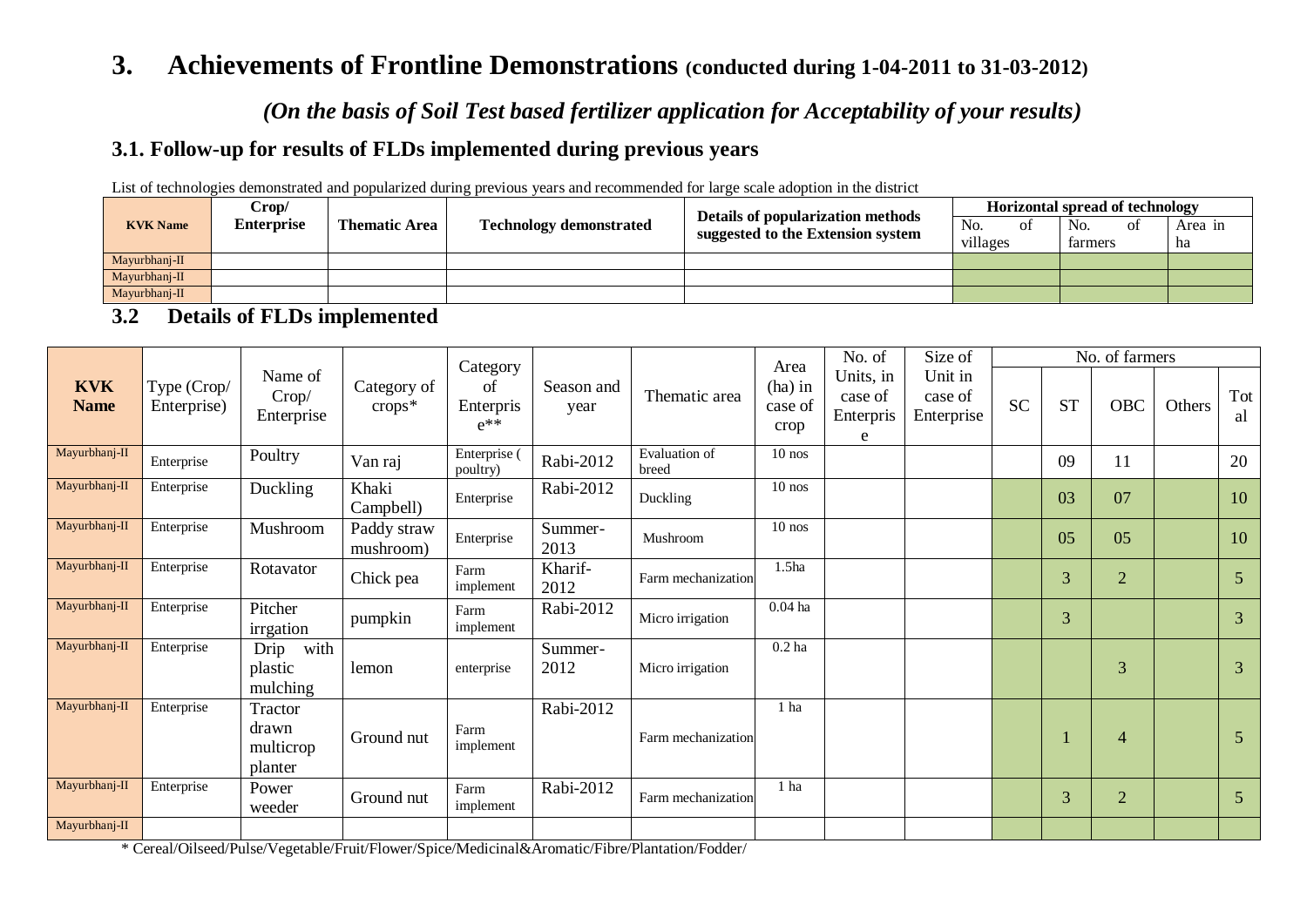\*\* Farm Implements/ Livestock Enterprises (Dairy/Buffalo/Goatery/Poultry etc.)/Mushroom/Apiary/Sericulture/Vermi-composting/Lac production etc.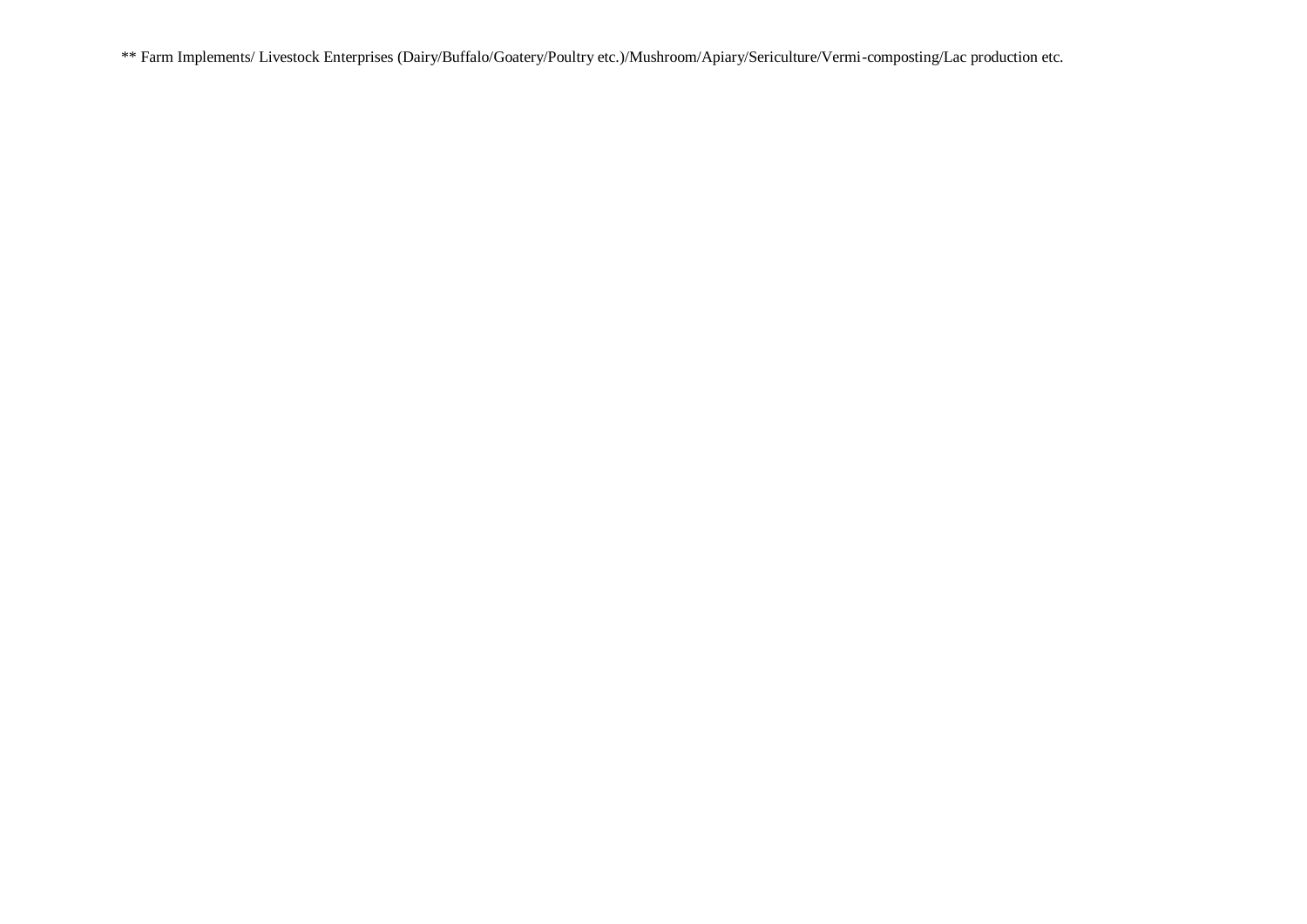# **3.3 Details of farming situation**

| <b>Name</b>                            |                                      |                                                 | Type of       | Croppin                                                        | <b>Previous</b>     |        | Status of soil (kg/ha) |          |        |                                   |                                          |                                         | Status of the             |                                                              |
|----------------------------------------|--------------------------------------|-------------------------------------------------|---------------|----------------------------------------------------------------|---------------------|--------|------------------------|----------|--------|-----------------------------------|------------------------------------------|-----------------------------------------|---------------------------|--------------------------------------------------------------|
| <b>KVK</b><br><b>Name</b>              | of<br>Crop/<br><b>Enterp</b><br>rise | Farming<br>situation<br>(Rainfed/<br>Irrigated) | Soil type     | <b>Cultivatio</b><br>n<br>(Low<br>land/Mid<br>land/ Up<br>land | g system            | crops  | N                      | $P_2O_5$ | $K_2O$ | Sowing<br><b>Time</b>             | <b>Harvest</b><br>date                   | <b>Season</b><br>al<br>rainfall<br>(mm) | No.<br>of<br>rain<br>days | <b>FLD</b><br>(Completed/<br>Continued/<br>Result<br>awaited |
| Mayurbhanj-                            | Enterprise                           |                                                 |               |                                                                |                     |        |                        |          |        |                                   |                                          |                                         |                           |                                                              |
| Mayurbhanj-<br>$\overline{\mathbf{u}}$ | Enterprise                           |                                                 |               |                                                                |                     |        |                        |          |        |                                   |                                          |                                         |                           |                                                              |
| Mayurbhanj-                            | Enterprise                           |                                                 |               |                                                                |                     |        |                        |          |        |                                   |                                          |                                         |                           |                                                              |
| Mayurbhanj-<br>П                       | Enterprise                           | rain fed                                        | Sandy loam    | Mid land                                                       | Paddy-<br>chick pea | Paddy  | 121<br>$\overline{2}$  | 56.3     | 156.6  | Novembe<br>$r 1st$ week           | $Feb-2nd$<br>week                        | 1648.2<br>mm                            | 77                        | Completed                                                    |
| Mayurbhanj-<br>$\mathbf{I}$            | Enterprise                           | rain fed                                        | Clay loam     | Up land                                                        | Pumpkin<br>-fallow  | fallow | 120.<br>$\overline{4}$ | 25.5     | 296.2  | December<br>$2nd$ week            | March $2^{\overline{\text{nd}}}$<br>week | 1648.2<br>mm                            | 77                        | Completed                                                    |
| Mayurbhanj-                            | Enterprise                           | rain fed                                        | Clay loam     | Mid land                                                       | lemon               | lemon  | 132                    | 29.5     | 268.4  | June $3rd$<br>week                | Crops in<br>field                        | 1648.2<br>mm                            | 77                        | Continued                                                    |
| Mayurbhanj-<br>$\mathbf{I}$            | Enterprise                           | irrigated                                       | Sandy<br>loam | Mid land                                                       | Paddy-<br>groundnu  | Paddy- | 133.<br>$\mathcal{I}$  | 48.5     | 270.8  | Feb1st<br>week                    | Crops in<br>field                        | 1648.2<br>mm                            | 77                        | Result<br>awaited                                            |
| Mayurbhanj-<br>$\mathbf{I}$            | Enterprise                           | irrigated                                       | Sandy<br>loam | Mid land                                                       | Paddy-<br>groundnu  | Paddy- | 131.<br>4              | 33.9     | 245.1  | $\text{Feb1}^{\text{st}}$<br>week | Crops in<br>field                        | 1648.2<br>mm                            | 77                        | Result<br>awaited                                            |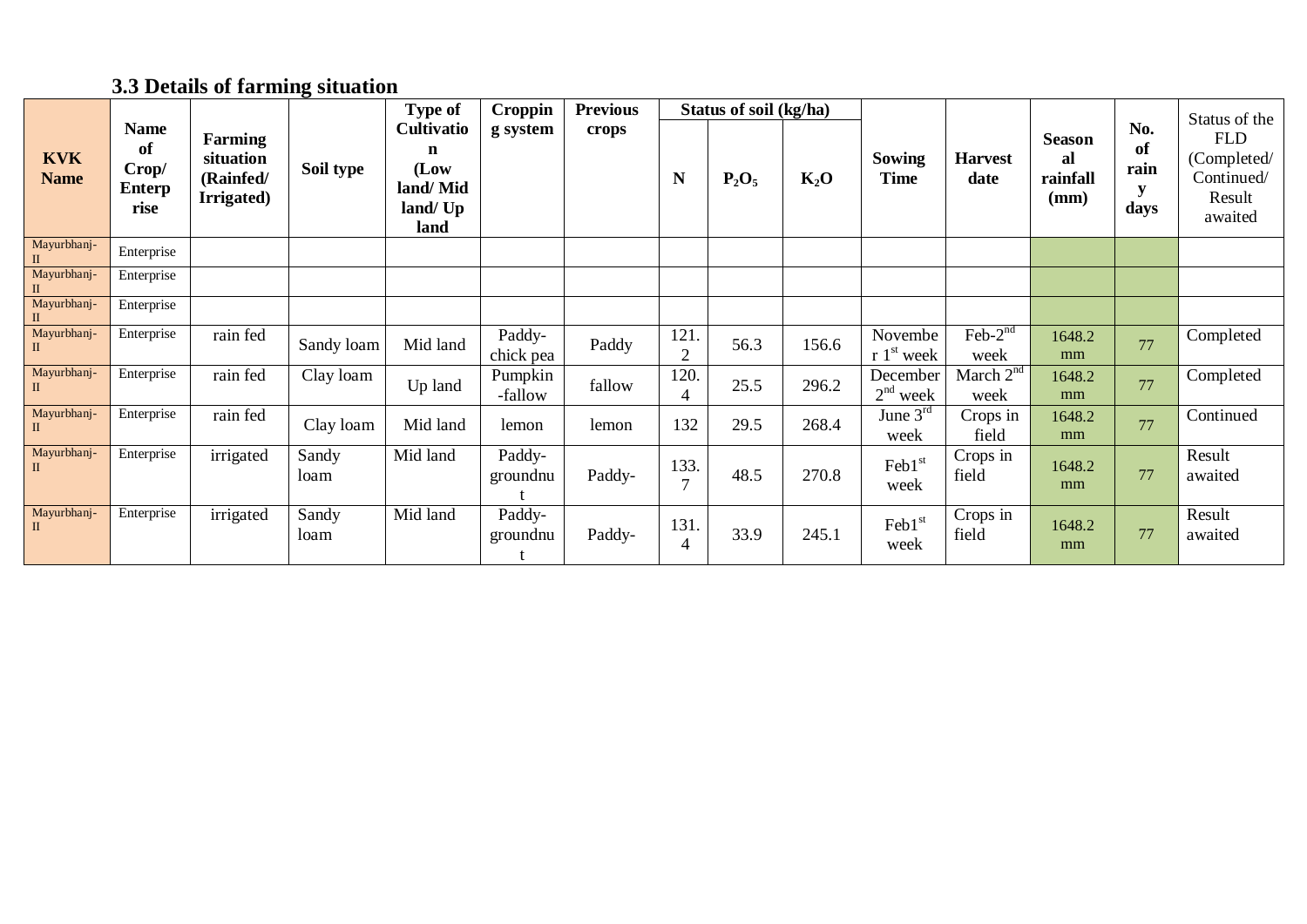# **3.4 Details of Technology demonstrated**

| <b>KVK</b><br><b>Name</b> | Name of<br>Crop/<br><b>Enterpris</b><br>e | Problem<br><b>Identified</b>                                                                                                                | Detail of<br><b>Farmers</b><br>practice<br>(Local<br>Check)        | Name of<br><b>Technology</b>                            | Detail of the<br>technology<br>demonstrated                                            | <b>Source</b><br>and year<br>of<br>technolog<br>y                          | <b>Themati</b><br>c Area  | Name of<br><b>Variety</b><br><b>Used</b> | <b>Characteristic of</b><br>the variety                        | Source of<br>variety<br>and year<br>of release                    | Whether<br>assessed<br>under<br>OFT or<br>not |
|---------------------------|-------------------------------------------|---------------------------------------------------------------------------------------------------------------------------------------------|--------------------------------------------------------------------|---------------------------------------------------------|----------------------------------------------------------------------------------------|----------------------------------------------------------------------------|---------------------------|------------------------------------------|----------------------------------------------------------------|-------------------------------------------------------------------|-----------------------------------------------|
| Mayurbhanj-II             | Enterprise<br>(poultry)                   | Rearing of<br>desi bird                                                                                                                     | Rearing of<br>desi bird                                            | Rearing of<br>improved<br>poultry                       | Van raj                                                                                | released<br><b>CPDO</b><br><b>Bhubanes</b><br>war                          | Evaluation<br>of<br>breed | Van raj                                  | Increasing wt.<br>180 no of egg<br>laid /year                  | <b>CPDO</b><br>Bhubanesw<br>ar                                    | $\rm No$                                      |
| Mayurbhanj-II             | Duck                                      | Low<br>production<br>from single<br>enterprise                                                                                              | Solo fish<br>farming $\&$<br>also rearing<br>desi duck             | Rearing of<br>improved<br>Duck breed                    | Khaki Campbell                                                                         | <b>CPDO</b><br><b>Bhubanes</b><br>war,<br>CARRI,<br>Chip lima<br>Sambalpur | Duckling                  | Khaki<br>Campbell                        | Increasing wt.<br>$220$ no of egg<br>laid /year                | <b>CPDO</b><br>Bhubanesw<br>ar, CARRI,<br>Chipilima,<br>Sambalpur | No                                            |
| Mayurbhanj-II             | Mushroom<br>production                    | Utilization<br>paddy straw<br>and income<br>due to non<br>adoption of<br>improved<br>technology<br>$&$ strain in<br>mushroom<br>cultivation | <b>Not</b><br>practicing                                           | Paddy<br>mushroom<br>production                         | Growing of<br>mushroom in bed<br>using spawn straw<br>wheat flour &<br>polythin chadar | <b>CTMRI</b><br><b>OUAT</b><br>$-2004$                                     | Mushroom                  | Mushroom                                 | Production<br>$1.5$ kg / bed                                   | <b>CTMRI</b><br><b>OUAT</b><br>$-2004$                            | N <sub>o</sub>                                |
| Mayurbhanj-II             | Rotavator                                 | Soil is not<br>well<br>pulverized<br>by 9 tyne<br>cultivator                                                                                | Land<br>preparation<br>by tractor<br>drawn 9<br>tyne<br>cultivator | Demonstration<br>of<br>tractor<br>operated<br>rotavator | Demonstration of<br>tractor operated<br>rotavator                                      | OUAT,20<br>07                                                              | Farm<br>mechanizati<br>on | rotavator                                | Land preparation<br>and leveling are<br>simultaneously<br>done | <b>OUAT,2007</b>                                                  | $\overline{No}$                               |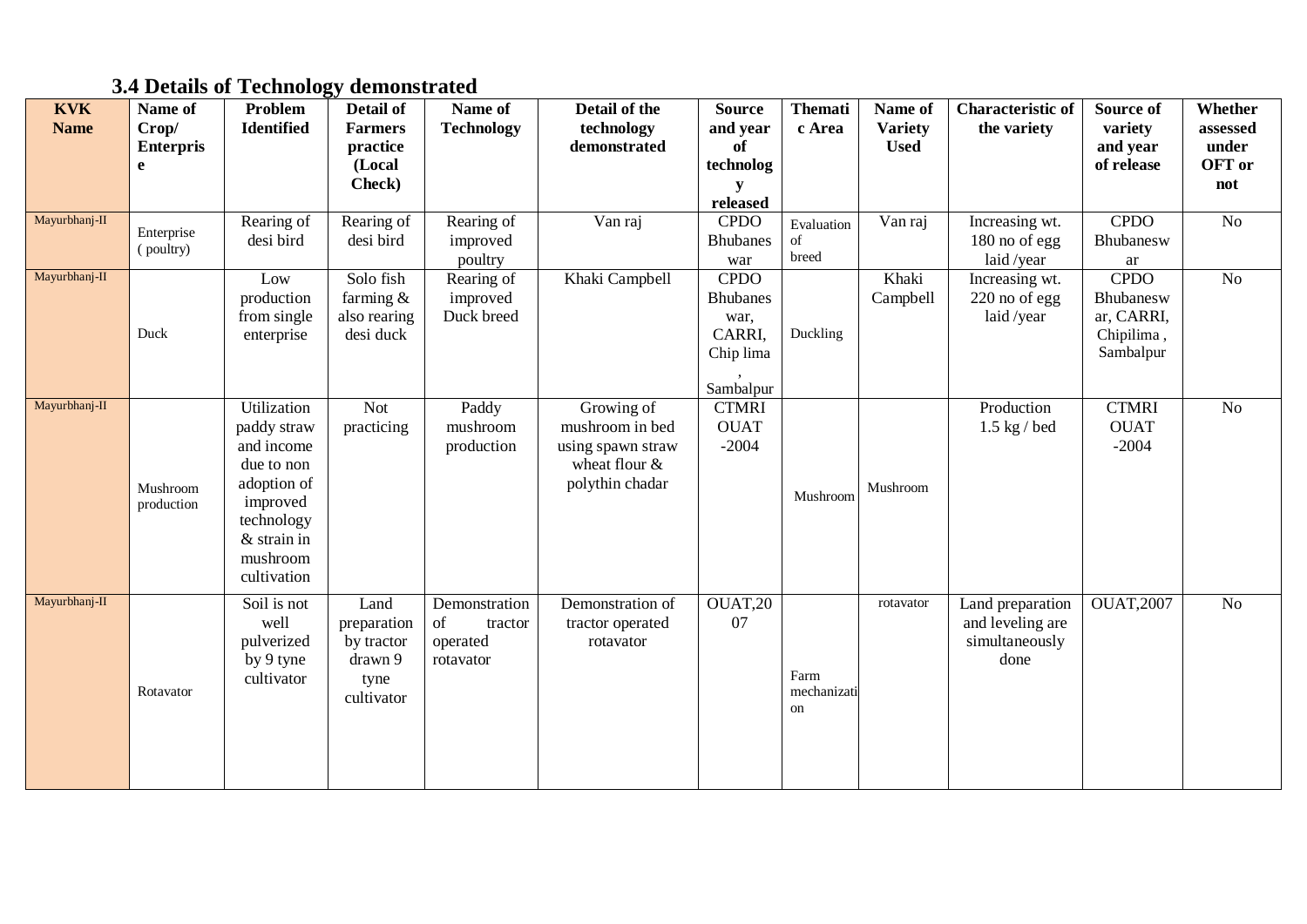| <b>KVK</b><br><b>Name</b> | Name of<br>Crop/<br><b>Enterpris</b><br>e   | Problem<br><b>Identified</b>             | Detail of<br><b>Farmers</b><br>practice<br>(Local<br>Check) | Name of<br><b>Technology</b>                                                               | Detail of the<br>technology<br>demonstrated                                       | <b>Source</b><br>and year<br>of<br>technolog<br>y<br>released | <b>Themati</b><br>c Area  | Name of<br><b>Variety</b><br><b>Used</b>                        | <b>Characteristic of</b><br>the variety                                   | Source of<br>variety<br>and year<br>of release | Whether<br>assessed<br>under<br>OFT or<br>not |
|---------------------------|---------------------------------------------|------------------------------------------|-------------------------------------------------------------|--------------------------------------------------------------------------------------------|-----------------------------------------------------------------------------------|---------------------------------------------------------------|---------------------------|-----------------------------------------------------------------|---------------------------------------------------------------------------|------------------------------------------------|-----------------------------------------------|
| Mayurbhanj-II             | Pitcher<br>irrigation                       | Water<br>scarcity                        | <b>Basin</b><br>irrigation                                  | Demonstration<br>on use of<br>pitcher<br>irrigation in<br>pumpkin                          | Demonstration on use<br>of pitcher irrigation in<br>pumpkin                       | OUAT,20<br>02                                                 | Micro<br>irrigation       | Pitcher<br>irrigation                                           | Earthen Pitcher<br>having small<br>opening at the<br>bottom               | <b>OUAT,2002</b>                               | $\overline{No}$                               |
| Mayurbhanj-II             | Drip irrigation<br>with plastic<br>mulching | Water<br>scarcity                        | <b>Basin</b><br>irrigation                                  | Demonstration<br>on use of drip<br>irrigation with<br>mulching in<br>lemon                 | Demonstration on use<br>of drip irrigation with<br>mulching in lemon              | OUAT,20<br>07                                                 | Micro<br>irrigation       | Drip<br>irrigation<br>with 100<br>micron<br>plastic<br>mulching | Drip irrigation with<br>100 micron plastic<br>mulching                    | <b>OUAT,2007</b>                               | No                                            |
| Mayurbhanj-II             | Multicrop<br>planter                        | More cost of<br>line sowing<br>by manual | Sowing<br>behind the<br>bullock<br>drawn<br>plough          | Demonstration<br>on use of<br>tractor<br>operated<br>multicrop<br>planter in<br>ground nut | Demonstration on use<br>of tractor operated<br>multicrop planter in<br>ground nut | <b>TNAU</b>                                                   | Farm<br>mechanizati<br>on |                                                                 | Line sowing and soil<br>cover is done<br>simultaneously by<br>the machine | <b>TNAU,2007</b>                               | N <sub>o</sub>                                |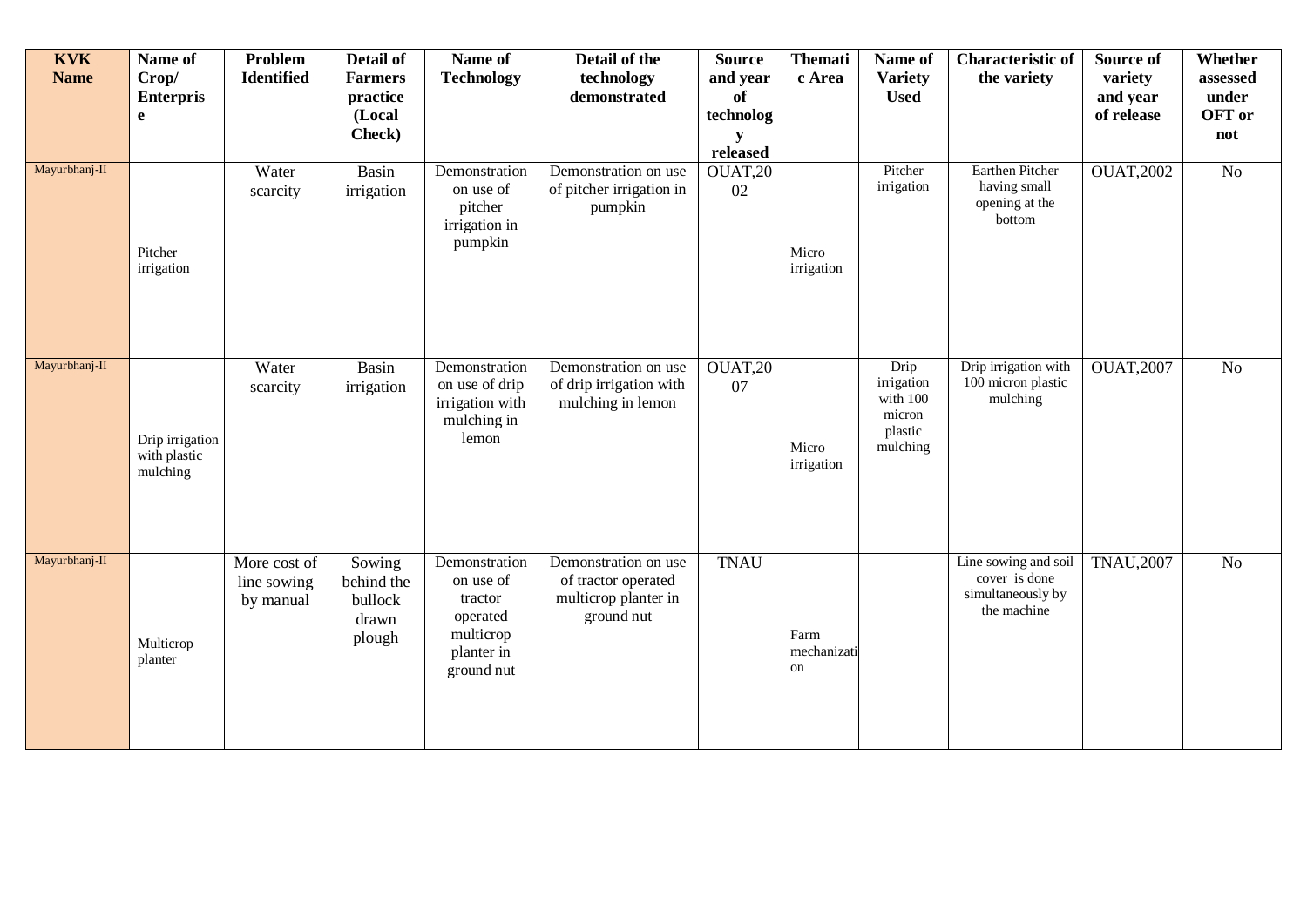| <b>KVK</b><br><b>Name</b> | Name of<br>Crop/<br><b>Enterpris</b><br>e | Problem<br><b>Identified</b>         | Detail of<br><b>Farmers</b><br>practice<br>(Local<br>Check) | Name of<br><b>Technology</b>                            | Detail of the<br>technology<br>demonstrated          | <b>Source</b><br>and year<br>-of<br>technolog<br>released | <b>Themati</b><br>c Area  | Name of<br><b>Variety</b><br><b>Used</b> | <b>Characteristic of</b><br>the variety                               | Source of<br>variety<br>and year<br>of release | Whether<br>assessed<br>under<br>OFT or<br>not |
|---------------------------|-------------------------------------------|--------------------------------------|-------------------------------------------------------------|---------------------------------------------------------|------------------------------------------------------|-----------------------------------------------------------|---------------------------|------------------------------------------|-----------------------------------------------------------------------|------------------------------------------------|-----------------------------------------------|
| Mayurbhanj-II             | Power weeder                              | More cost of<br>weeding by<br>manual | Weeding by<br>trench hoe                                    | Demonstration<br>on use power<br>weeder in<br>groundnut | Demonstration on use<br>power weeder in<br>groundnut | commerci<br>al                                            | Farm<br>mechanizati<br>on | Power<br>weder                           | Better perform when<br>the weeds are in<br>small vegetative<br>growth | commercial                                     | No                                            |

# **3.5 Performance of FLD**

#### **A. Production**

|                 | Name of                                  |                        |                         |                       |                   |                                                          |                      | Production (q/ha) |                                                          |                           |
|-----------------|------------------------------------------|------------------------|-------------------------|-----------------------|-------------------|----------------------------------------------------------|----------------------|-------------------|----------------------------------------------------------|---------------------------|
| <b>KVK Name</b> | Crop/Enterprise                          | <b>Thematic Area</b>   | <b>Variety</b>          | <b>No. of Farmers</b> | Area (ha)         |                                                          | <b>Demonstration</b> |                   | <b>Local Check</b>                                       | Increase in yield $(\% )$ |
|                 |                                          |                        |                         |                       |                   | Maxi                                                     | Min                  | Average           |                                                          |                           |
|                 | $\overline{2}$                           | 3                      |                         | 5                     | 6                 |                                                          | 8                    |                   | 10                                                       | 11                        |
| Mayurbhanj-II   | Enterprise<br>(pultry)                   | Evaluation of<br>breed | (Van raj)               | 20                    | Backyard          | $M -$<br>$3.6$ kg/4mo<br>$nth.F-$<br>$2.9$ kg/4mo<br>nth | 3.4<br>2.7           | 3.5<br>2.8        | $-M-$<br>$1.2$ Kg/4mont<br>$hF-$<br>,750gm/4mo<br>nth    | WtM-191,F-273             |
| Mayurbhanj-II   | Duck                                     | Dukling                | (Khaki<br>Campbell)     | 10                    | Backyard<br>Pond  | $M -$<br>$2.4$ kg/4mo<br>$nth.F-$<br>$1.4$ kg/4mo<br>nth | 2.0<br>1.0           | 2.2<br>1.2        | $-M-$<br>$1.2$ Kg/4mont<br>$hF-$<br>$1\text{kg}/4$ month | Wt-M-83.3, F-20           |
| Mayurbhanj-II   | Mushroom production                      | Mushroom               | Volvariellav<br>olvacea | 10                    | Backyard          | 1.6Kg/bed                                                | 1.4                  | 1.5               |                                                          | 15                        |
| Mayurbhanj-II   | rotavator                                | Farm mechanization     | Chick pea               | 5                     | 1.5 <sub>ha</sub> | 12.5                                                     | 9.5                  | 11                | 9.5                                                      | 15 %                      |
| Mayurbhanj-II   | Pitcher irrigation                       | Micro irrigation       | pumpkin                 | 3                     | $0.04$ ha         | 110                                                      | 90.5                 | 100.25            | 101.5                                                    | $-1.24$                   |
| Mayurbhanj-II   | Drip irrigation with<br>plastic mulching | Micro irrigation       | lemon                   | 3                     | $0.2$ ha          |                                                          |                      |                   |                                                          |                           |
| Mayurbhanj-II   | Multicrop planter                        | Farm mechanization     | Groundnut               | 5                     | 1.5 <sub>ha</sub> | 11.5                                                     | 9.5                  | 10.5              | 10                                                       | 5                         |
| Mayurbhanj-II   | Power weeder                             | Farm mechanization     | Groundnut               | 5                     | 1 ha              | 11.2                                                     | 9.4                  | 10.8              | 10.5                                                     | $\overline{2}$            |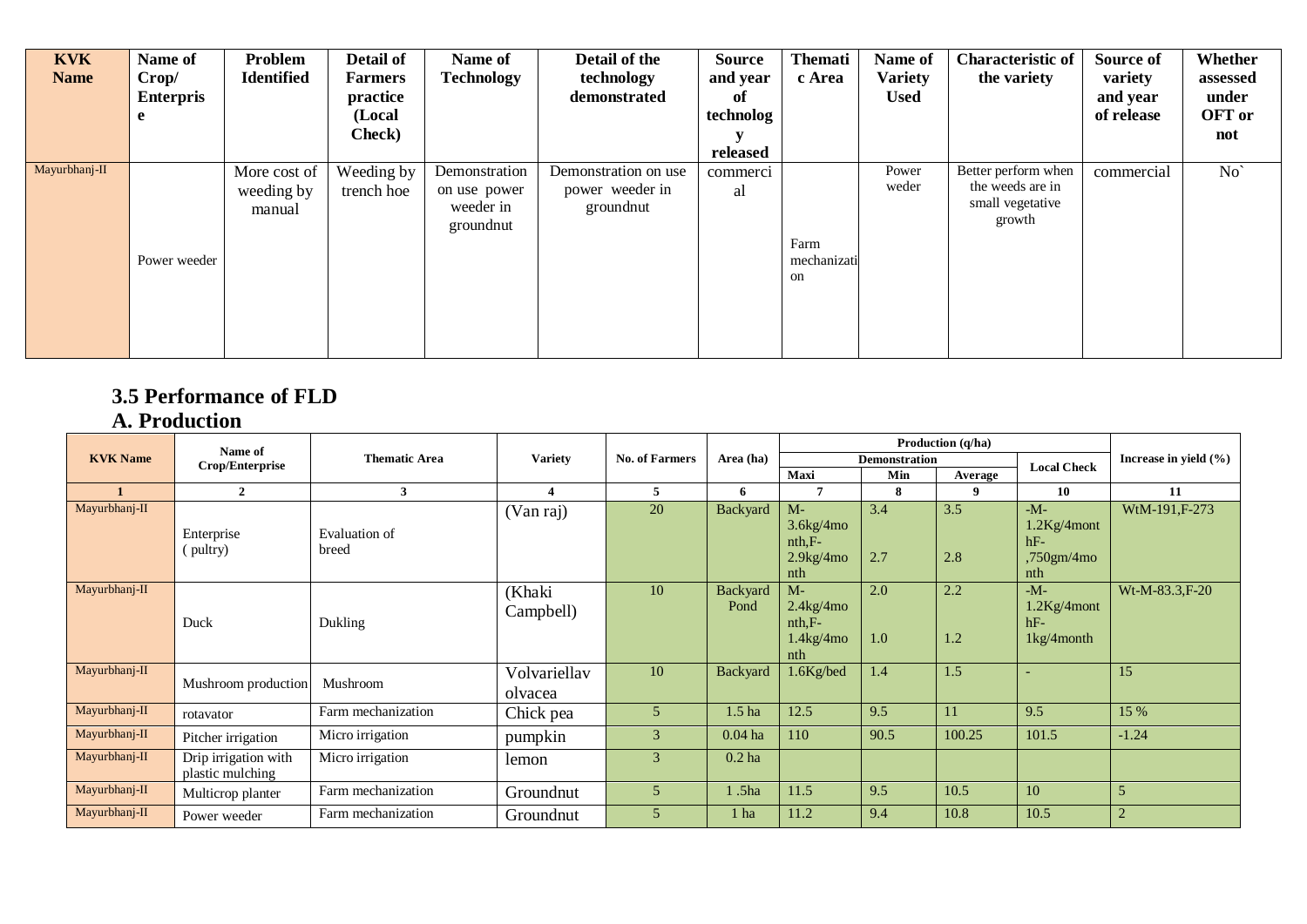| <b>KVK</b>    | Name of                                        |                              | Data on parameter in relation to technology<br>demonstrated |                |                |                                   |                | Data on parameter in relation to<br>technology demonstrated |                |                          |      | Data on parameter in relation to<br>technology demonstrated |                |
|---------------|------------------------------------------------|------------------------------|-------------------------------------------------------------|----------------|----------------|-----------------------------------|----------------|-------------------------------------------------------------|----------------|--------------------------|------|-------------------------------------------------------------|----------------|
| Name          | Crop/Enterp<br>rise                            | Name of<br>parameter         | Unit                                                        | Demo           | Local<br>Check | Name of<br>parameter              | Unit           | Demo                                                        | Local<br>Check | Name of<br>paramete<br>r | Unit | Demo                                                        | Local<br>Check |
| Mayurbhanj-II |                                                | 12                           | 13                                                          | 14             | 15             | 16                                | 17             | 18                                                          | 19             | $\overline{20}$          | 21   | 22                                                          | 23             |
| Mayurbhanj-II | Enterprise<br>(pultry)                         | No. of eggs<br>laid/2months: | nos                                                         | 30             | 12             | Growth in<br>6 month              | kg             | $3.5$ (male)<br>2.8(femal<br>e)                             | 1.05<br>0.750  |                          |      |                                                             |                |
| Mayurbhanj-II | Duck                                           | Egg laying<br>capacity/year  | nos                                                         | 220            | 72             | <b>Body</b><br>wt./yr             | kg             | 2.2                                                         | 1.8            | Egg wt                   | gm   | 71                                                          | 65             |
| Mayurbhanj-II | Mushroom<br>production                         | Yield per bed                | kg                                                          | 1.5            | ٠              |                                   |                |                                                             |                |                          |      |                                                             |                |
| Mayurbhanj-II | rotavator                                      | Field capacity               | Ha/hr                                                       | 0.4            | 0.2            | Pulvorisati<br>on(clod<br>size)   | mm             | 1.2                                                         | 15             |                          |      |                                                             |                |
| Mayurbhanj-II | Pitcher<br>irrigation                          | Irrigation<br>interval       | days                                                        | $\overline{7}$ | 3              | Weeding<br>cost per<br>100 plants | R <sub>S</sub> | 350                                                         | 1250           |                          |      |                                                             |                |
| Mayurbhanj-II | Drip<br>irrigation<br>with plastic<br>mulching | Irrigation<br>interval       | days                                                        | $\overline{5}$ | 3              | Weeding<br>cost per<br>100 plants | R <sub>S</sub> | nil                                                         | 1005           |                          |      |                                                             |                |
| Mayurbhanj-II | Multicrop<br>planter                           | Field capacity               | Ha/hr                                                       | 0.38           | 0.05           |                                   |                |                                                             |                |                          |      |                                                             |                |
| Mayurbhanj-II | Power<br>weeder                                | Field capacity               | Ha/hr                                                       | 0.13           | 0.0125         | Weeding<br>cost per ha            | R <sub>S</sub> | 1250                                                        | 3780           |                          |      |                                                             |                |

# **B. Other Parameters (continuation of previous table)**

# **C. Economic Impact (continuation of previous table)**

| <b>KVK</b><br>Name | Name of<br>$\sim$<br>Crop/Enterprise | Cost of cultivation (Rs/ha)<br><b>Average</b> | (Rs/ha)<br>Averag<br>rage Gross<br>s Keturn- | <b>Average Net Return (Rs/ha)</b><br>. . | <b>Cost Ratio (Gross)</b><br>Benetit<br>$\sim$<br>Return /<br>/ Gross Cost |
|--------------------|--------------------------------------|-----------------------------------------------|----------------------------------------------|------------------------------------------|----------------------------------------------------------------------------|
|--------------------|--------------------------------------|-----------------------------------------------|----------------------------------------------|------------------------------------------|----------------------------------------------------------------------------|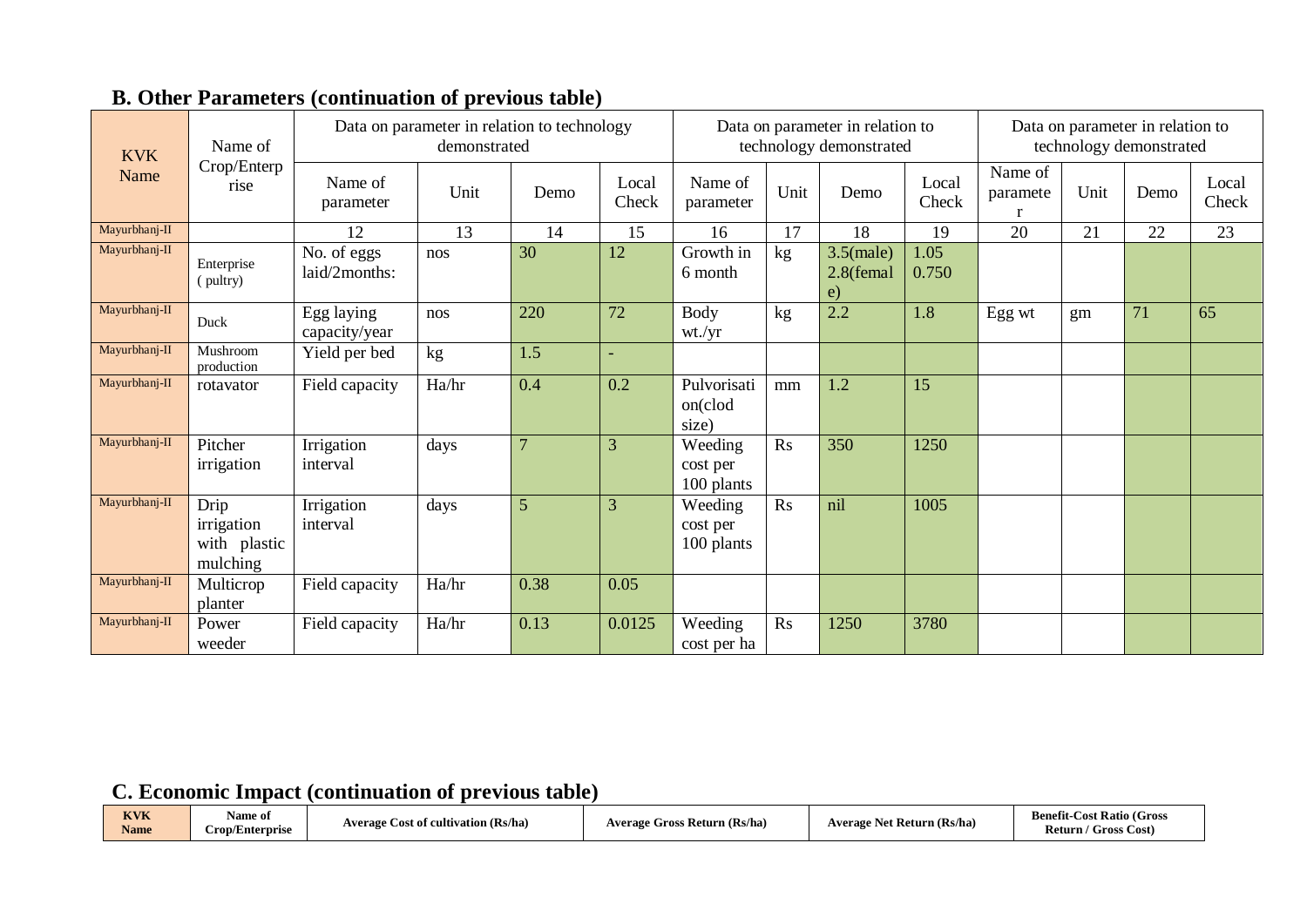|                             |                                                | <b>Demonstration</b> | <b>Local Check</b>       | <b>Demonstration</b> | <b>Local Check</b>       | Demonstration | Local<br><b>Check</b> | <b>Demonstration</b> | Local<br><b>Check</b> |
|-----------------------------|------------------------------------------------|----------------------|--------------------------|----------------------|--------------------------|---------------|-----------------------|----------------------|-----------------------|
|                             |                                                | 24                   | 25                       | 26                   | 27                       | 28            | 29                    | 30                   | 31                    |
| Mayurbhanj-<br>П            | Enterprise<br>pultry)                          | 2350/20 no of bird   | 1400/20no of<br>bird     | 8805                 | 4480                     | 3227          | 3080                  | 3.74                 | 3.2                   |
| Mayurbhanj-<br>П            | Duck                                           | $1160/10$ no of duck | 850/10 no of duck        | 4325                 | 2210                     | 3165          | 1360                  | 3.7                  | 2.6                   |
| Mayurbhanj-                 | Mushroom<br>production                         | $2650/100$ no of bed | $\overline{\phantom{0}}$ | 12000                | $\overline{\phantom{a}}$ | 9350          |                       | 4.52                 |                       |
| Mayurbhanj-                 | rotavator                                      | 16500                | 17200                    | 26750                | 25800                    | 10250         | 8600                  | 1.62                 | 1.5                   |
| Mayurbhanj-<br>П            | Pitcher<br>irrigation                          | 49600                | 47300                    | 125000               | 126300                   | 75400         | 79000                 | 2.52                 | 2.67                  |
| Mayurbhanj-<br>$\mathbf{I}$ | Drip irrigation<br>plastic<br>with<br>mulching | continuing           |                          |                      |                          |               |                       |                      |                       |
| Mayurbhanj-<br>$\mathbf{I}$ | Multicrop<br>planter                           | 35360                | 36940                    | 52500                | 50000                    | 17140         | 13060                 | 1.48                 | 1.35                  |
| Mayurbhanj-<br>$\mathbf{I}$ | Power weeder                                   | 33160                | 34940                    | 54000                | 52500                    | 20840         | 17560                 | 1.62                 | 1.50                  |

# **3.6 Analytical Review of component demonstrations**

| <b>KVK</b><br><b>Name</b>   | Name of<br>Crop/Enterprise | <b>Season</b> | Type of<br>Demo<br>(Full<br>Package/<br>Component) | <b>Components</b><br>provided by KVK | <b>Components</b><br>provided by<br><b>Farmers</b> | Farming<br>situation | Average yield under<br>demonstration(q/ha) | Average<br>yield<br>under<br>Local<br>check<br>(q/ha) | <b>Percentage</b><br>increase in<br>productivity over<br>local check |
|-----------------------------|----------------------------|---------------|----------------------------------------------------|--------------------------------------|----------------------------------------------------|----------------------|--------------------------------------------|-------------------------------------------------------|----------------------------------------------------------------------|
| Mayurbhanj-<br>$\mathbf{I}$ | Enterprise                 | Rabi-         | component                                          |                                      | Feeding,                                           |                      |                                            |                                                       |                                                                      |
|                             | (poultry)                  | 2012          |                                                    | Poultry chick                        | watch and                                          |                      | 3.15                                       | 0.975                                                 | 223                                                                  |
|                             |                            |               |                                                    |                                      | ward                                               |                      |                                            |                                                       |                                                                      |
| Mayurbhanj-                 |                            | Rabi-         | component                                          |                                      | Feeding,                                           |                      |                                            |                                                       |                                                                      |
| $\mathbf{I}$                | Duck                       | 2012          |                                                    | Duck chick                           | watch and                                          |                      | 1.7                                        | 1.1                                                   | 54                                                                   |
|                             |                            |               |                                                    |                                      | ward                                               |                      |                                            |                                                       |                                                                      |
| Mayurbhanj-                 | Mushroom                   | Summer-       | component                                          |                                      |                                                    |                      | 150kg/100 bed                              | <b>Not</b>                                            |                                                                      |
| $\mathbf{I}$                | production                 | 2013          |                                                    | spawn                                | Paddy straw                                        |                      |                                            | practising                                            |                                                                      |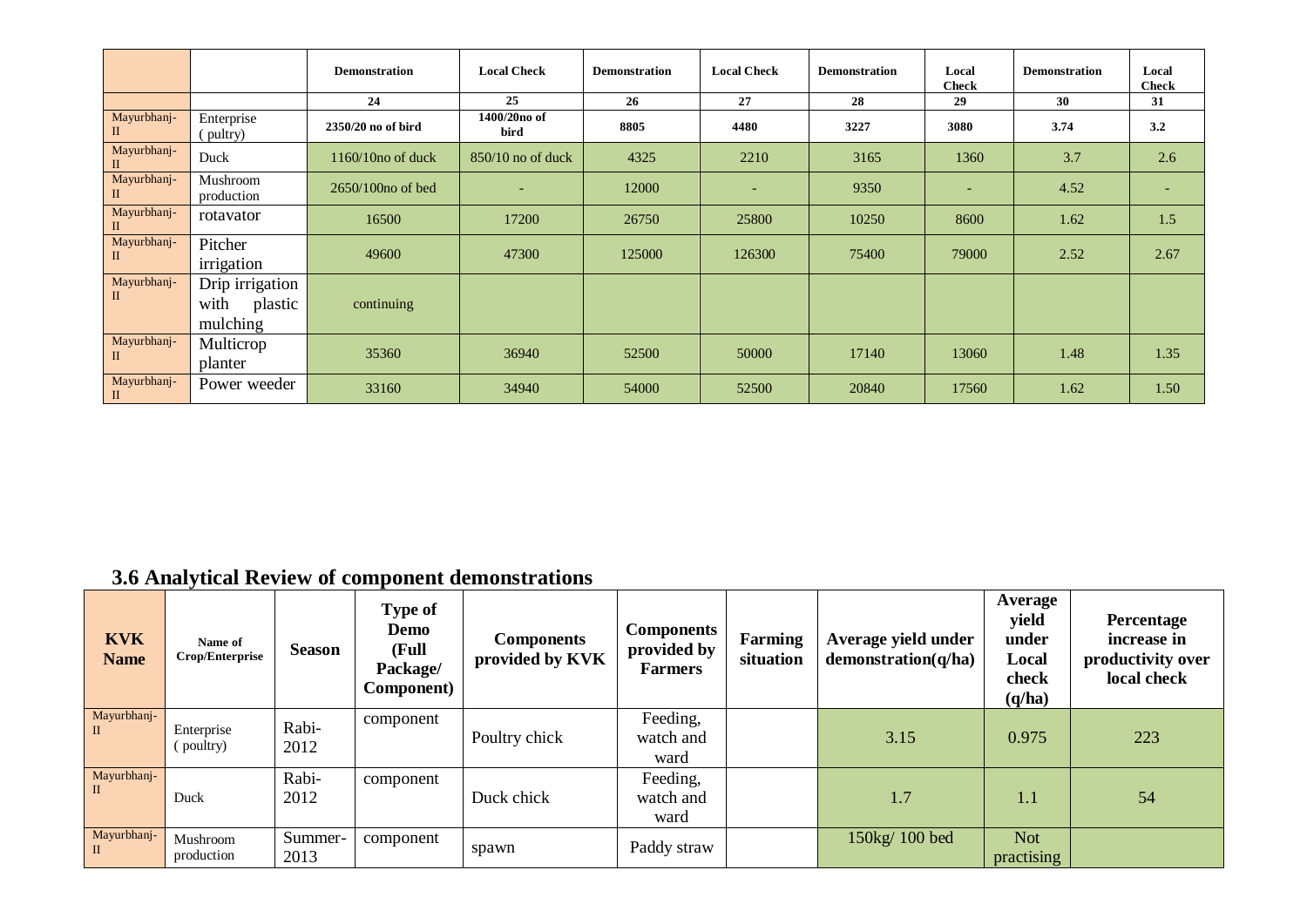| Mayurbhanj-  | rotavator       | Kharif- | component |                   | FYM,         | rain fed  | 11           | 9.5                | 15 %           |
|--------------|-----------------|---------|-----------|-------------------|--------------|-----------|--------------|--------------------|----------------|
| $\mathbf{I}$ |                 | 2012    |           | Rotavator         | Fertilizer,  |           |              |                    |                |
|              |                 |         |           |                   | seed         |           |              |                    |                |
| Mayurbhanj-  | Pitcher         | Rabi-   | component |                   | FYM,         | rain fed  | 100.25       | 101.5              | $-1.24$        |
| $\mathbf{I}$ | irrigation      | 2012    |           | Earthen pots      | Fertilizer,  |           |              |                    |                |
|              |                 |         |           |                   | seed         |           |              |                    |                |
| Mayurbhanj-  | Drip            | Summer- | component |                   |              | rain fed  |              | 13780              |                |
| $\mathbf{I}$ | irrigation      | 2012    |           | 100 micro plastic | Drip         |           | 14500 nos of |                    | 5              |
|              | plastic<br>with |         |           | mulching          | complete set |           | lemon/ha     | nos of<br>lemon/ha |                |
|              | mulching        |         |           |                   |              |           |              |                    |                |
| Mayurbhanj-  | Multicrop       | Rabi-   | component |                   | FYM,         | irrigated |              |                    |                |
| $\mathbf{I}$ | planter         | 2012    |           | Multicrop planter | Fertilizer,  |           | 10.5         | 10                 | 5              |
|              |                 |         |           |                   | seed         |           |              |                    |                |
| Mayurbhanj-  | Power           | Summer- | component |                   | FYM,         | irrigated |              |                    |                |
| $\mathbf{H}$ | weeder          | 2012    |           | Power weeder      | Fertilizer,  |           | 10.8         | 10.5               | $\overline{2}$ |
|              |                 |         |           |                   | seed         |           |              |                    |                |

# **3.7 Technical Feedback on the demonstrated technologies**

| <b>KVK</b><br><b>Name</b> | Name of<br>Crop/Enterprise                     | <b>Demonstrated</b><br><b>Technology</b>                                | <b>Village</b>                     | <b>Block Name</b>   | <b>Feed Back</b>                                                                                        |
|---------------------------|------------------------------------------------|-------------------------------------------------------------------------|------------------------------------|---------------------|---------------------------------------------------------------------------------------------------------|
| Mayurbhanj-<br>П          | Enterprise<br>(poultry)                        | Rearing of<br>improved poultry                                          | Begunia, Moudi, Badbil, Sanjunposi | Jashipur, Raruan    | Appreciated the vanraj and inquired about the availability of<br>breed                                  |
| Mayurbhanj-<br>П          | Duck                                           | Rearing of<br>improved<br>Duck breed                                    | Begunia, Moudi, Badbil, Sanjunposi | Jashipur,<br>Raruan | Appreciated the duckling and inquired about the availability of<br>breed                                |
| Mayurbhanj-<br>П          | Mushroom<br>production                         | Paddy mushroom<br>production                                            | Begunia, Moudi, Badbil, Sanjunposi | Jashipur,<br>Raruan | Adopted by farmers/Rural youth/SHG due to low investment<br>Very good market demand, fetches good price |
| Mayurbhanj-<br>П          | rotavator                                      | of<br>Demonstration<br>operated<br>tractor<br>rotavator                 | Angarpada, Badbil                  | Jashipur            | Satisfied with the performance of the machine                                                           |
| Mayurbhanj-<br>П          | Pitcher<br>irrigation                          | Demonstration on<br>use of pitcher<br>irrigation in<br>pumpkin          | Begunia                            | Jashipur            | Pitcher irrigation saves the plant with minimum water loss                                              |
| Mayurbhanj-<br>П          | Drip<br>irrigation<br>with plastic<br>mulching | Demonstration on<br>use of drip irrigation<br>with mulching in<br>lemon | Kankada                            | Karanjia            | 100 micron black polythene protects the weed growth                                                     |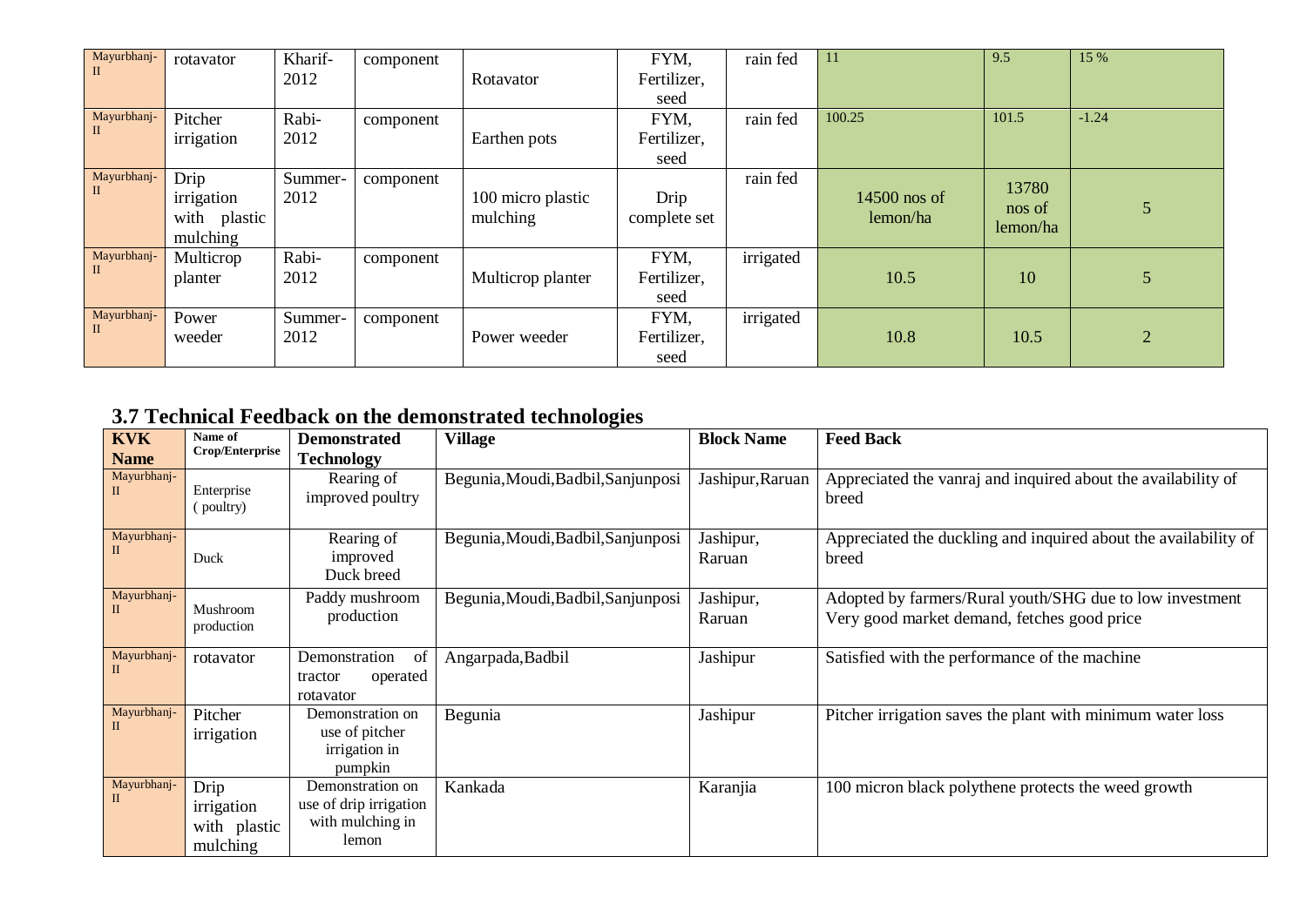| Mayurbhanj- | Multicrop<br>planter | Demonstration on<br>use of tractor<br>operated multicrop<br>planter in ground<br>nut | Badsole, Suanpal | Jashipur | The machine performs better in well leveled field |
|-------------|----------------------|--------------------------------------------------------------------------------------|------------------|----------|---------------------------------------------------|
| Mayurbhanj- | Power<br>weeder      | Demonstration on<br>use power weeder<br>in groundnut                                 | Badsole, Suanpal | Jashipur | Some leaves are damaged by the machine            |

# **3.8 Farmers' reactions on specific technologies**

| <b>KVK</b>    | Name of               | <b>Demonstrated</b>                            | <b>Farmers' Name</b>                     | <b>Feed Back</b>                                                                      |
|---------------|-----------------------|------------------------------------------------|------------------------------------------|---------------------------------------------------------------------------------------|
| <b>Name</b>   | Crop/Enterpr<br>ise   | <b>Technology</b>                              |                                          |                                                                                       |
| Mayurbhanj-II |                       | Rearing of improved                            | Mrs.Fulsari Mohanta                      | Appreciated the vanraj and inquired about the availability of breed                   |
|               | Enterprise            | poultry                                        | Sasmita Mohanta                          |                                                                                       |
|               | (poultry)             |                                                | Jytnsa Mohanta                           |                                                                                       |
|               |                       |                                                | Sita Mohanta                             |                                                                                       |
| Mayurbhanj-II |                       | Rearing of improved                            | Mrs.Jyotibala Mohanta                    | Appreciated the duckling and inquired about the availability of breed                 |
|               | Duck                  | Duck breed                                     | Padmini Mohanta                          |                                                                                       |
|               |                       |                                                | Manjulata Giri                           |                                                                                       |
|               |                       |                                                | Sasmita Mohanta                          |                                                                                       |
| Mayurbhanj-II |                       | Paddy mushroom                                 | Mrs Chhabirani Balmunch                  | Adopted by farmers/Rural youth/SHG due to low investment                              |
|               | Mushroom              | production                                     | Tapas Ranjan Panda                       | Very good market demand, fetches good price                                           |
|               | production            |                                                | Janaki Naik                              |                                                                                       |
| Mayurbhanj-II |                       |                                                | Kunti Naik                               |                                                                                       |
|               | rotavator             | Demonstration of tractor<br>operated rotavator | Shyam Sundar Khandei,<br>Budhela Khandei |                                                                                       |
|               |                       |                                                | Laxman Khandei                           | longivity of PTO shaft is reduced due to extra side load during lifting at the corner |
|               |                       |                                                | Kiran kumar Raut                         | by the rotavator                                                                      |
|               |                       |                                                | Durjodhan Naik                           |                                                                                       |
| Mayurbhanj-II | Pitcher               | Demonstration on use of                        | Laxman Balmunch                          |                                                                                       |
|               | irrigation            | pitcher irrigation in                          | Visma Naik                               | Pitcher irrigation maintains soil moisture in uniform manner                          |
|               |                       | pumpkin                                        | Siri charan Naik                         |                                                                                       |
| Mayurbhanj-II | Drip                  | Demonstration on use of                        | Dukhabandhu Barik                        |                                                                                       |
|               | irrigation            | drip irrigation with                           | Amarendra Barik                          |                                                                                       |
|               | with                  | mulching in lemon                              | Ranjan kumar Barik                       | 100 micron black polythene prevents weed growth                                       |
|               | plastic               |                                                |                                          |                                                                                       |
|               | mulching              |                                                |                                          |                                                                                       |
| Mayurbhanj-II | Multicrop             | Demonstration on use of                        | Uresan Behera                            |                                                                                       |
|               | planter               | tractor operated multicrop                     | Hemanta Kumar Mohanta                    | Performs better in well level field                                                   |
|               | planter in ground nut |                                                | <b>Sarat Rout</b>                        |                                                                                       |
|               |                       |                                                | <b>Lalchand Mohanta</b>                  |                                                                                       |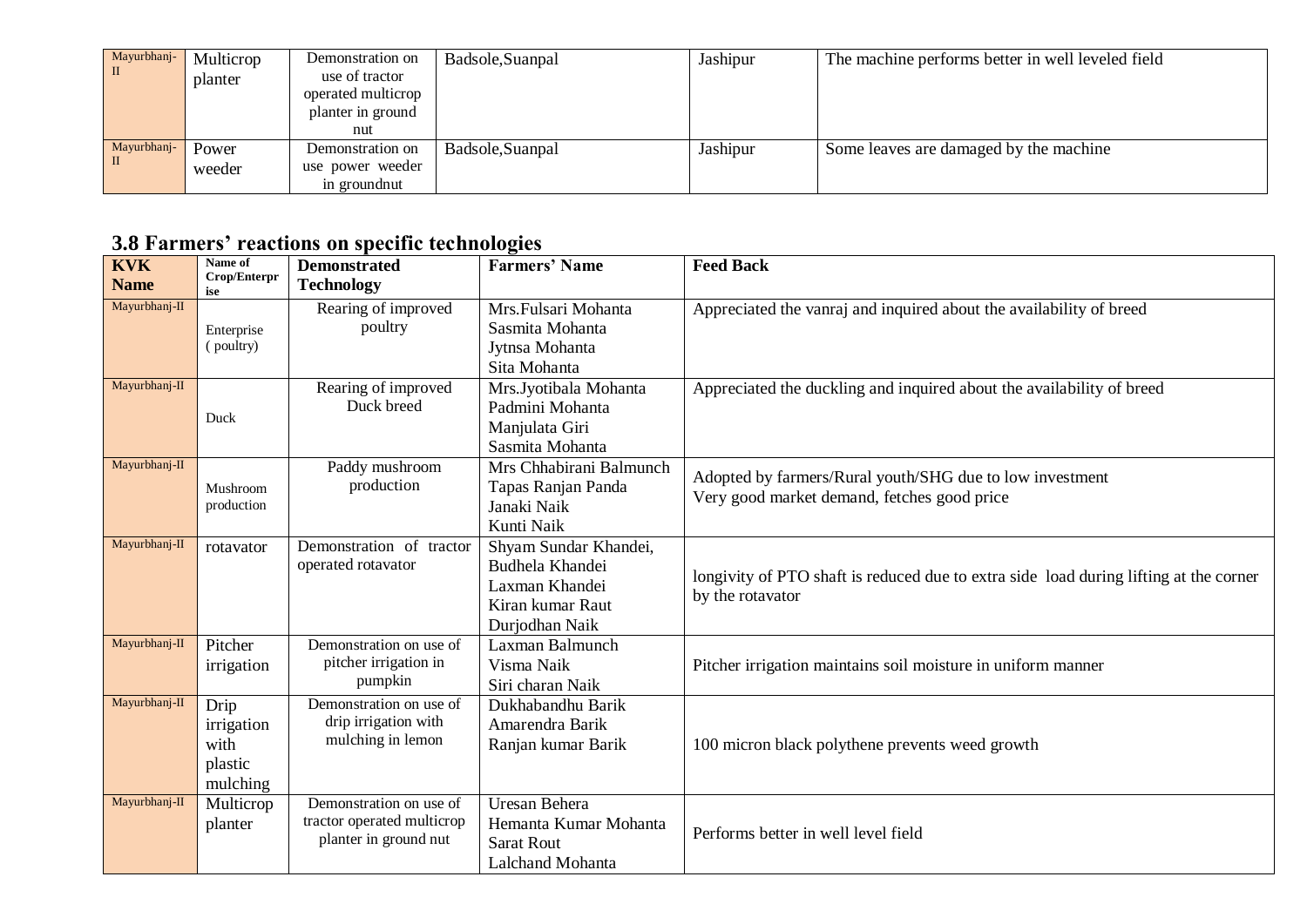|               |                 |                                                      | Ghanashyam Naik                                                                              |                                       |
|---------------|-----------------|------------------------------------------------------|----------------------------------------------------------------------------------------------|---------------------------------------|
| Mayurbhanj-II | Power<br>weeder | Demonstration on use<br>power weeder in<br>groundnut | Ghanashyam Naik<br>Kisore Naik<br>Nanda kosore Naik<br>Laxmi dhar Mohanta<br>Somnath Mohanta | Some weeds are left adjacent to plant |

# **3.9 Extension and Training activities under FLD**

| <b>KVK Name</b>             | Name of<br>Crop/Enterprise | <b>Activity</b>                      | No. of activities organized | <b>Number of participants</b> | <b>Remarks</b> |
|-----------------------------|----------------------------|--------------------------------------|-----------------------------|-------------------------------|----------------|
| Mayurbhanj-<br>П            | Enterprise<br>poultry)     | Field days                           |                             | 40                            |                |
| Mayurbhanj-<br>П            |                            | <b>Farmers Training</b>              |                             | 20                            |                |
| Mayurbhanj-<br>П            |                            | Media coverage                       |                             |                               |                |
| Mayurbhanj-<br>П            |                            | Training for extension functionaries |                             |                               |                |
| Mayurbhanj-                 | Duck                       | Field days                           |                             | 40                            |                |
| Mayurbhanj-<br>$\mathbf{I}$ |                            | <b>Farmers Training</b>              |                             | 20                            |                |
| Mayurbhanj-<br>$\mathbf{I}$ |                            | Media coverage                       |                             |                               |                |
| Mayurbhanj-<br>$\mathbf{I}$ |                            | Training for extension functionaries |                             |                               |                |
| Mayurbhanj-                 | Mushroom production        | Field days                           |                             |                               |                |
| Mayurbhanj-<br>$\mathbf{I}$ |                            | <b>Farmers Training</b>              |                             | 20                            |                |
| Mayurbhanj-<br>П            |                            | Media coverage                       |                             |                               |                |
| Mayurbhanj-                 |                            | Training for extension functionaries |                             |                               |                |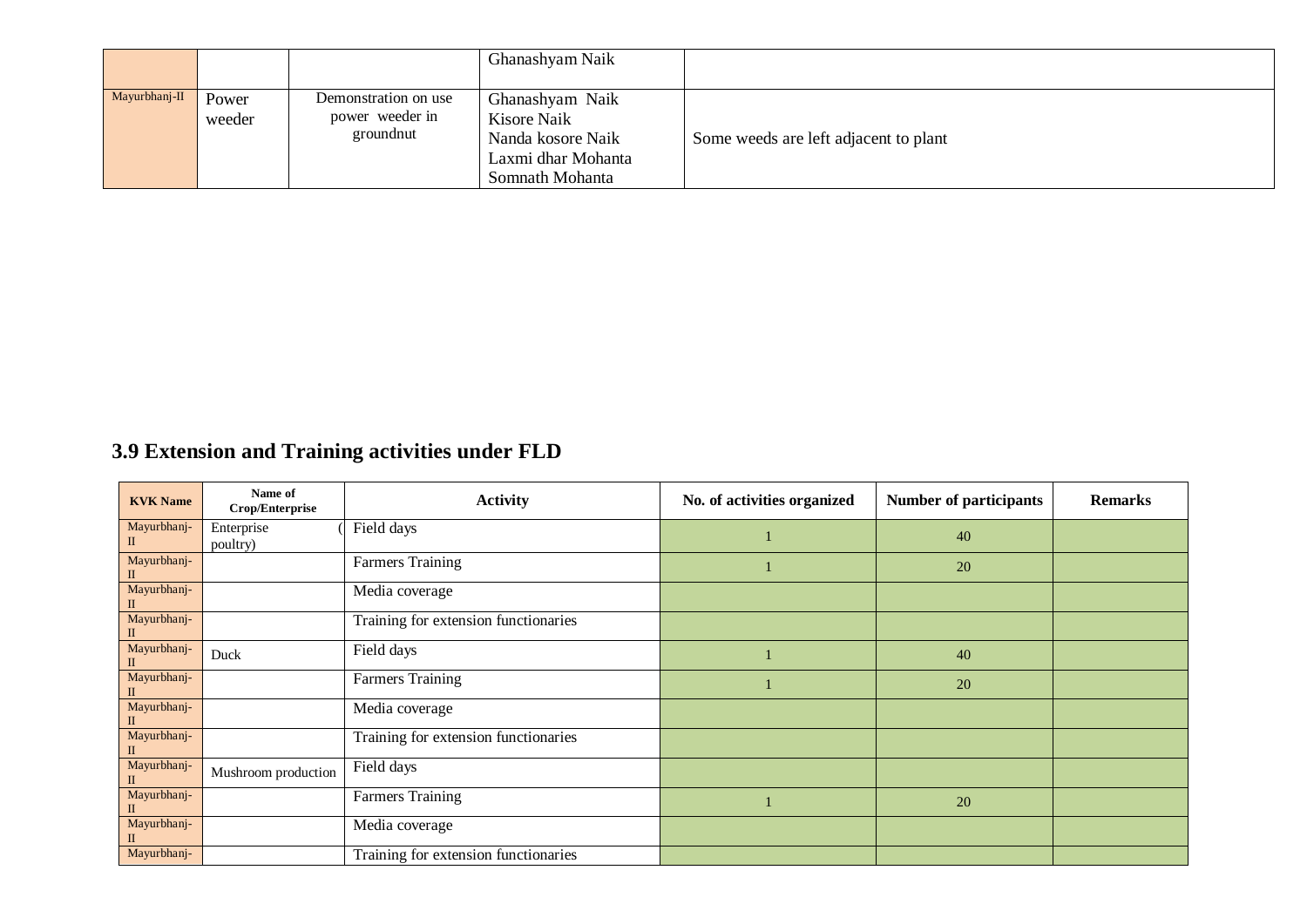| $\overline{\rm II}$         |                                                   |                                      |                |        |  |
|-----------------------------|---------------------------------------------------|--------------------------------------|----------------|--------|--|
|                             |                                                   |                                      |                |        |  |
| Mayurbhanj-<br>$\mathbf{I}$ | rotavator                                         | Field days                           |                |        |  |
| Mayurbhanj-<br>П            |                                                   | Farmers Training                     | $\mathbf{1}$   | 20     |  |
| Mayurbhanj-<br>$\mathbf{I}$ |                                                   | Media coverage                       |                |        |  |
| Mayurbhanj-<br>$\mathbf{I}$ |                                                   | Training for extension functionaries |                |        |  |
| Mayurbhanj-<br>$\mathbf{I}$ | Pitcher irrigation                                | Field days                           |                |        |  |
| Mayurbhanj-<br>П            |                                                   | <b>Farmers Training</b>              |                | 20     |  |
| Mayurbhanj-<br>$\mathbf{I}$ |                                                   | Media coverage                       |                |        |  |
| Mayurbhanj-<br>$\mathbf{I}$ |                                                   | Training for extension functionaries |                |        |  |
| Mayurbhanj-<br>$\mathbf{I}$ | irrigation<br>Drip<br>with<br>plastic<br>mulching | Field days                           | 1              | 40     |  |
| Mayurbhanj-<br>$\mathbf{I}$ |                                                   | <b>Farmers Training</b>              |                | 20     |  |
| Mayurbhanj-<br>П            |                                                   | Media coverage                       |                |        |  |
| Mayurbhanj-<br>$\rm II$     |                                                   | Training for extension functionaries | 1              | $10\,$ |  |
| Mayurbhanj-<br>$\mathbf{I}$ | Multicrop planter                                 | Field days                           |                | 40     |  |
| Mayurbhanj-<br>$\mathbf{I}$ |                                                   | <b>Farmers Training</b>              | $\overline{2}$ | 40     |  |
| Mayurbhanj-<br>$\mathbf{I}$ |                                                   | Media coverage                       |                |        |  |
| Mayurbhanj-<br>$\mathbf{I}$ |                                                   | Training for extension functionaries |                |        |  |
| Mayurbhanj-<br>$\mathbf{I}$ | Power weeder                                      | Field days                           |                | 40     |  |
| Mayurbhanj-<br>$\mathbf{I}$ |                                                   | <b>Farmers Training</b>              |                | 20     |  |
| Mayurbhanj-<br>П            |                                                   | Media coverage                       |                |        |  |
|                             |                                                   | Training for extension functionaries |                |        |  |

# **3.10 FLD on Farm implements and machinery**

| Name of<br><b>KVK</b> | Name of<br>the     | rop | Name of the<br>technology | No. of<br>Area | Filed observation<br>output/man)<br>hour' |                  | % change in<br>major | (man days) | Labor reduction | Cost reduction (Rs./ha<br>or Rs./Unit ect.) |  |  |  |  |
|-----------------------|--------------------|-----|---------------------------|----------------|-------------------------------------------|------------------|----------------------|------------|-----------------|---------------------------------------------|--|--|--|--|
|                       | <i>s</i> implement |     | demonstrated              | Farmer         | (ha)                                      | Demons<br>ration | Check                | parameter  |                 |                                             |  |  |  |  |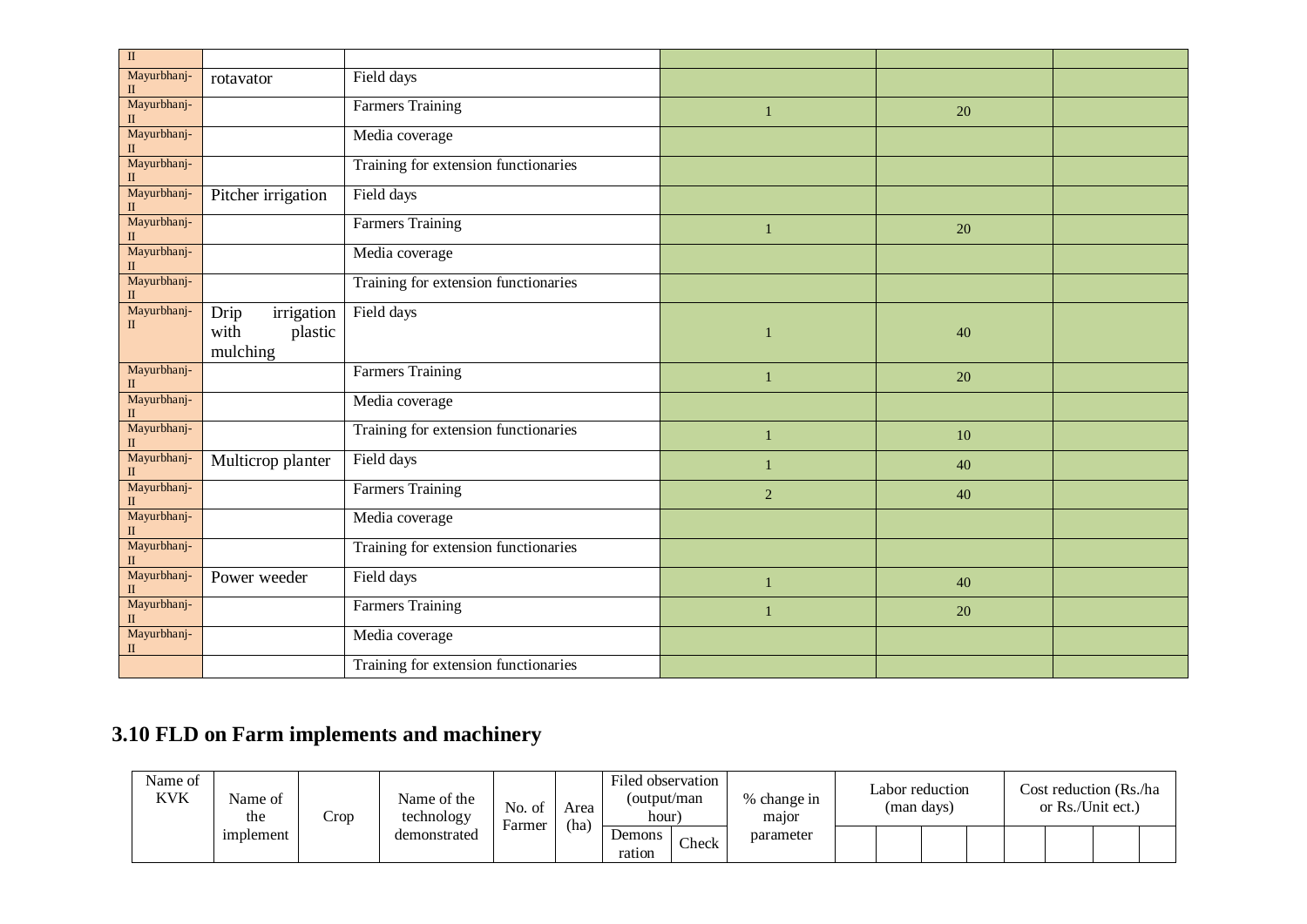| Mayurbhanj-<br>П | rotavator            | Chick<br>pea  | Demonstration<br>of tractor<br>operated                                                              | 5 | 1.5 | -11  | 9.5  | 15             |    |  | 2500 |  |
|------------------|----------------------|---------------|------------------------------------------------------------------------------------------------------|---|-----|------|------|----------------|----|--|------|--|
| Mayurbhanj-<br>П | Multicrop<br>planter | Ground<br>nut | rotavator<br>Demonstration<br>on use of<br>tractor operated<br>multicrop<br>planter in<br>ground nut | 5 | 1.5 | 10.5 | 10   | 5              | 15 |  | 1890 |  |
| Mayurbhanj-<br>П | Power<br>weeder      | Ground<br>nut | Demonstration<br>on use power<br>weeder in<br>groundnut                                              | 5 |     | 10.8 | 10.5 | $\overline{2}$ | 35 |  | 4410 |  |

\* Economics to be worked out based total cost of production per unit area and not on critical inputs alone.

\*\* BCR= GROSS RETURN/GROSS COST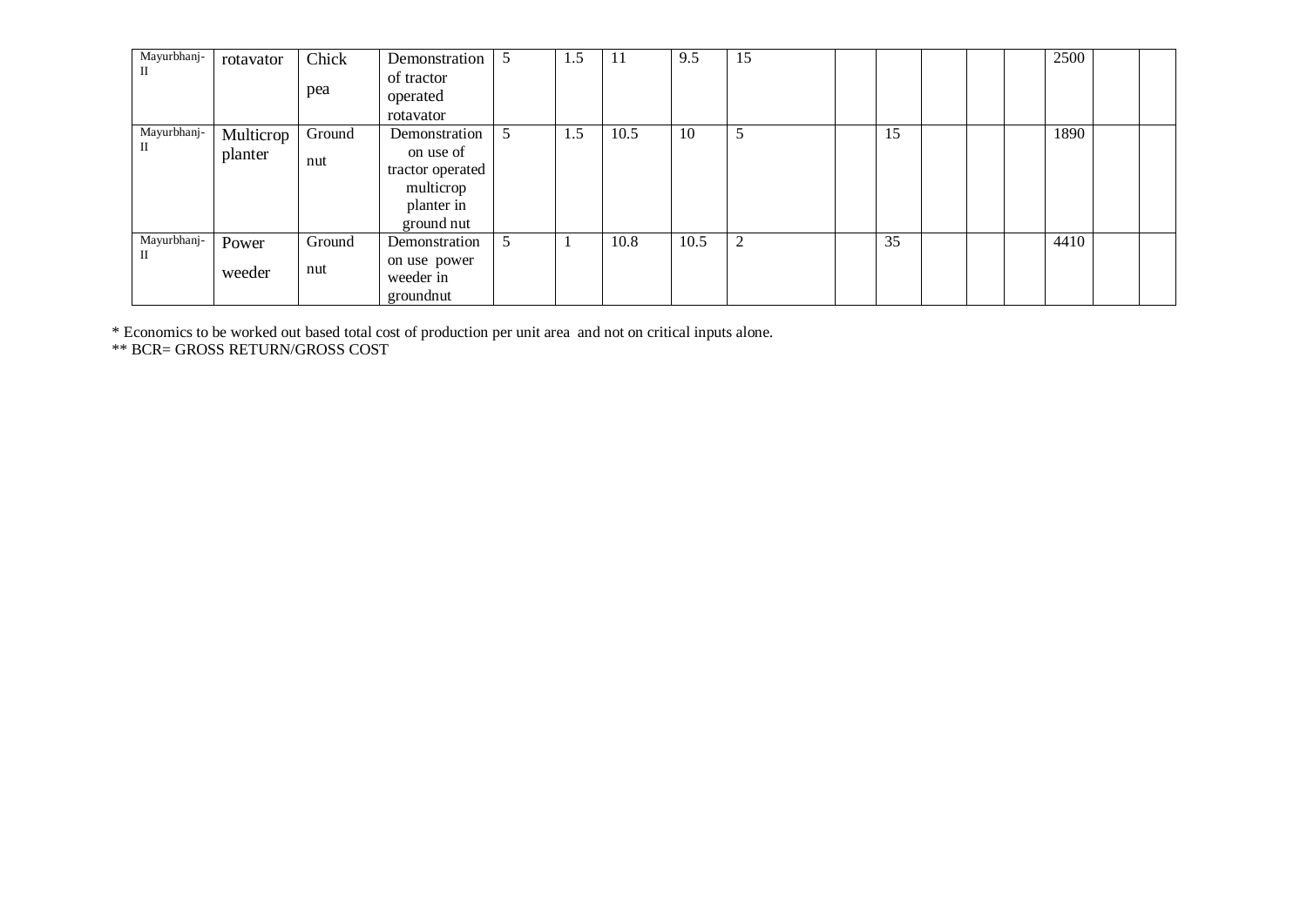# **FORMAT 2 – STAFF POSITION, TRAININGS, EXTENSION ACTIVITIES**

# **REPORTING PERIOD –April, 2012 to March, 2013**

# **1. Staff Position (as on 31 st March 2012)**

| Name of<br>KVK.             | Sanctioned post                      | Name of the<br>incumbent       | Discipline                 | Highest degree         | Subject of<br>Speciali-zation                    | Pay Scale (Rs.)              | Present<br>basic (Rs.) | Date of<br>joining | Permanent<br>/Temporary | Category<br>(SC/ST)<br>OBC/<br>Others) |
|-----------------------------|--------------------------------------|--------------------------------|----------------------------|------------------------|--------------------------------------------------|------------------------------|------------------------|--------------------|-------------------------|----------------------------------------|
| Mayurbhanj-<br>$\rm II$     | Programme<br>Coordinator             | Dr.Sunil<br>kumar<br>Mohapatra | Horticulture               | Ph.D                   | Vegetable<br>science                             | 15,600-<br>39,100+80000(AGP) | 19810                  | 01.09.2012         | Peramanent              | Other                                  |
| Mayurbhanj-<br>$\mathbf{I}$ | <b>Subject Matter</b><br>Specialist1 | Mrs.Bidyutlata<br>Mallick      | Home<br>Science            | $M.\text{sc}(H.Sc)$    | Nutrition                                        | 15,600-<br>39,100+6000(AGP)  | 19810                  | 18.06.2012         | Peramanent              | <b>ST</b>                              |
| Mayurbhanj-<br>$\rm II$     | <b>Subject Matter</b><br>Specialist2 | Er.Govinda<br>Chandra Dhal     | Agricutural<br>Engineering | M.Tech(Agril-<br>Engg) | Soil and<br>water<br>conservation<br>Engineering | 15,600-<br>39,100+6000(AGP)  | 19810                  | 11.09.2012         | Peramanent              | <b>OBC</b>                             |
| Mayurbhanj-<br>$\mathbf{I}$ | <b>Subject Matter</b><br>Specialist3 |                                |                            |                        |                                                  |                              |                        |                    |                         |                                        |
| Mayurbhanj-<br>$\rm II$     | <b>Subject Matter</b><br>Specialist4 |                                |                            |                        |                                                  |                              |                        |                    |                         |                                        |
| Mayurbhanj-<br>$\mathbf{I}$ | <b>Subject Matter</b><br>Specialist5 |                                |                            |                        |                                                  |                              |                        |                    |                         |                                        |
| Mayurbhanj-<br>$\rm II$     | <b>Subject Matter</b><br>Specialist6 |                                |                            |                        |                                                  |                              |                        |                    |                         |                                        |
| Mayurbhanj-<br>$\mathbf{I}$ | Programme Assistant                  |                                |                            |                        |                                                  |                              |                        |                    |                         |                                        |
| Mayurbhanj-<br>$\mathbf{I}$ | Computer<br>Programmer               |                                |                            |                        |                                                  |                              |                        |                    |                         |                                        |
| Mayurbhanj-<br>$\mathbf{H}$ | Farm Manager                         |                                |                            |                        |                                                  |                              |                        |                    |                         |                                        |
| Mayurbhanj-<br>$\mathbf{I}$ | Accountant /<br>superintendent       |                                |                            |                        |                                                  |                              |                        |                    |                         |                                        |
| Mayurbhanj-<br>$\rm II$     | Stenographer                         | Mr.<br>Sadananda<br>Mohanta    |                            |                        |                                                  | $5200 - 20,200$<br>2400 (GP) | 6430                   | 05/07/2012         | Contractual             | <b>OBC</b>                             |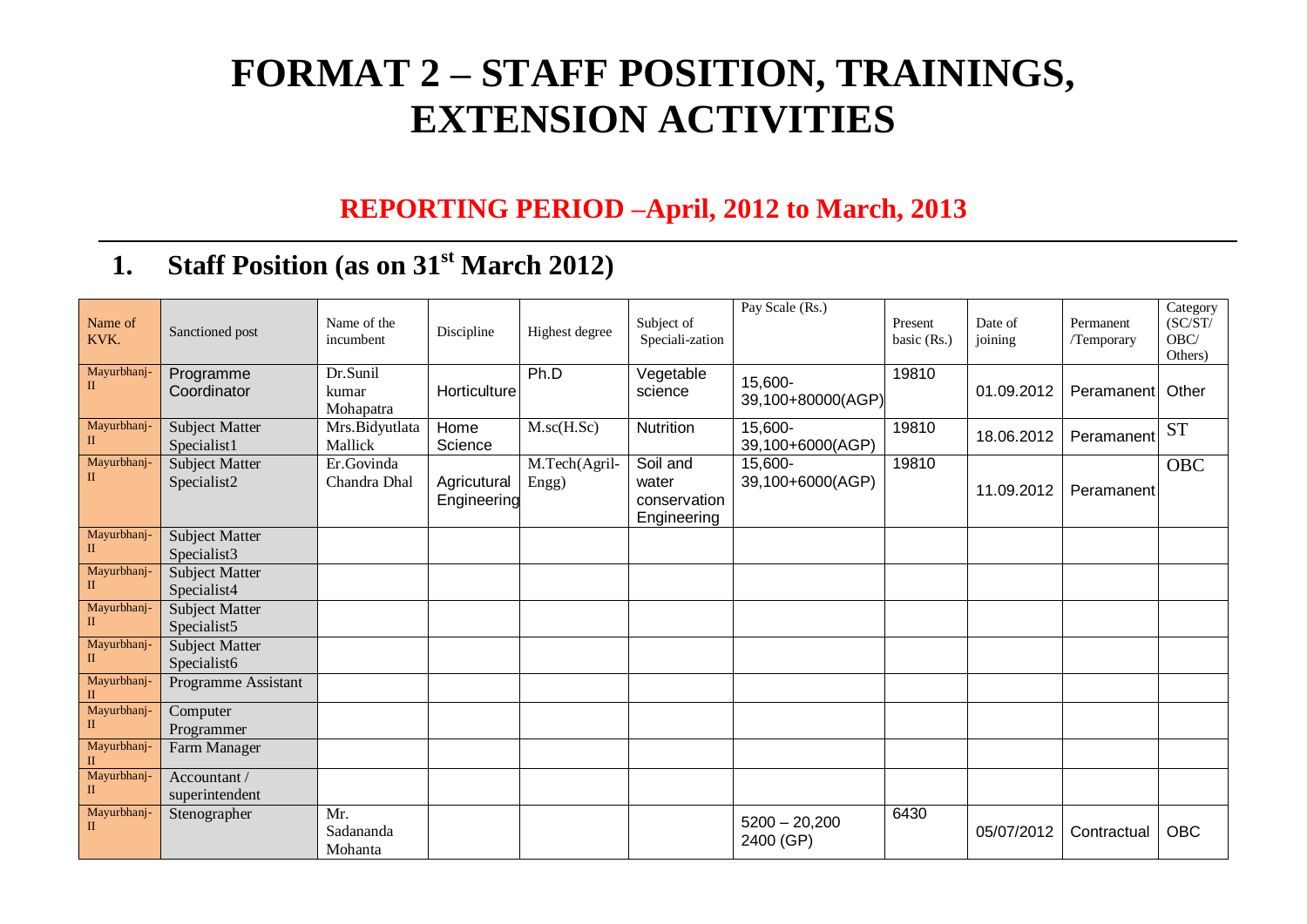| Name of<br>KVK.               | Sanctioned post  | Name of the<br>incumbent | Discipline | Highest degree | Subject of<br>Speciali-zation | Pay Scale (Rs.)              | Present<br>basic (Rs.) | Date of<br>joining | Permanent<br>/Temporary | Category<br>(SC/ST)<br>OBC/<br>Others) |
|-------------------------------|------------------|--------------------------|------------|----------------|-------------------------------|------------------------------|------------------------|--------------------|-------------------------|----------------------------------------|
| Mayurbhanj-<br>$\blacksquare$ | Driver           |                          |            |                |                               |                              |                        |                    |                         |                                        |
| Mayurbhanj-<br>$\blacksquare$ | Driver           | Mr. Srikanta<br>Sahoo    |            |                |                               | $5200 - 20,200$<br>1900 (GP) | 5640                   | 22/06/2012         | Contractual             | Others                                 |
| Mayurbhanj-<br>$\mathbf{I}$   | Supporting staff |                          |            |                |                               |                              |                        |                    |                         |                                        |
| Mayurbhanj-<br>$\mathbf{H}$   | Supporting staff |                          |            |                |                               |                              |                        |                    |                         |                                        |

# **2. Documentation of the need assessment conducted by the KVK for the training programme**

| Name of KVK.  | Category of the<br>training          | <b>Methods of need assessment</b>                                                        | Date and place   | No. Of participants involved |
|---------------|--------------------------------------|------------------------------------------------------------------------------------------|------------------|------------------------------|
| Mayurbhanj-II | Practicing farmers and<br>farm women | Group<br><b>PRA</b><br>Tool,<br>Focus<br>Interaction,<br>discussion,<br>Diagnostic visit | Begunia, Nebda   | 102                          |
| Mayurbhanj-II | <b>Rural Youth</b>                   | Training need assessment,<br>Interview schedule,<br>Questionnaire survey                 | Matiagad, Badbil | 76                           |
| Mayurbhanj-II | Extension<br>functionaries           | Training need assessment,<br>Interview schedule,<br>Questionnaire survey                 | Matiagad, Badbil | 89                           |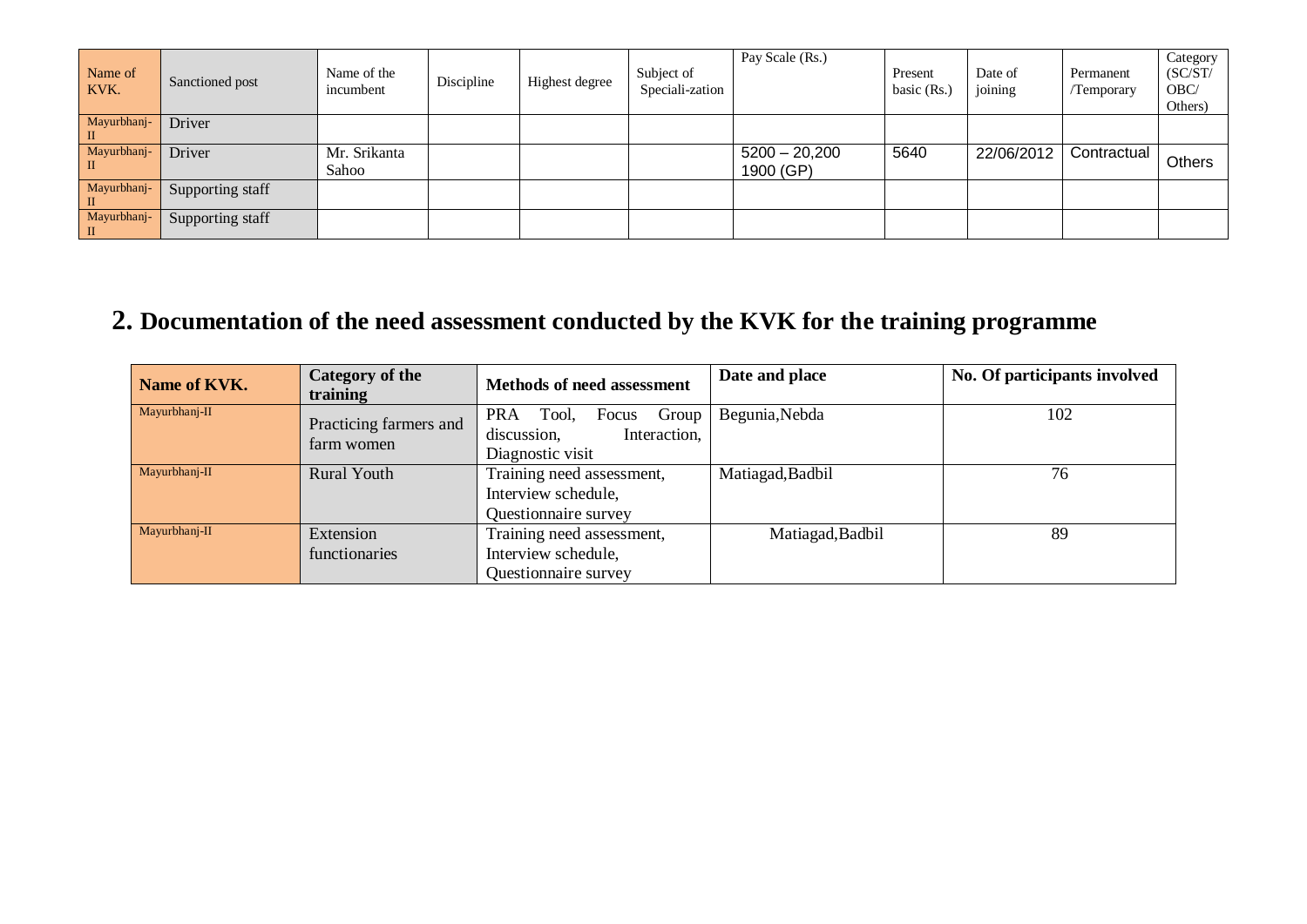# **3. TRAINING PROGRAMMES**

#### **Table 3.1.** Details of Training programmes conducted by the KVKs

| Name of                     | Cate-          | Training                | Theme                   | Sub-theme                                                                       |              | No. of         | Duration       | Participants     |                |                 |                 |                 |                 |
|-----------------------------|----------------|-------------------------|-------------------------|---------------------------------------------------------------------------------|--------------|----------------|----------------|------------------|----------------|-----------------|-----------------|-----------------|-----------------|
| <b>KVK</b>                  | gory           | Type                    | code                    |                                                                                 | Courses      | Courses        | (Days)         | $\overline{SC}$  |                | ST              |                 | Others          |                 |
|                             |                |                         |                         |                                                                                 | (Targeted)   | (Achieved)     |                | M                | $\mathbf F$    | $\overline{M}$  | $\mathbf F$     | M               | $\mathbf{F}$    |
|                             | $\overline{2}$ | $\overline{\mathbf{3}}$ | $\overline{\mathbf{4}}$ | 5                                                                               | 6            | 7              | 8              | $\boldsymbol{q}$ | 10             | 11              | $\overline{12}$ | $\overline{13}$ | 14              |
| Mayurbhanj-                 | <b>FW</b>      | <b>OFC</b>              | <b>HOV</b>              | Improved cultivation practice of marigold                                       |              |                |                |                  |                | 15              |                 | $\overline{5}$  |                 |
| Mayurbhanj-                 | <b>FW</b>      | <b>OFC</b>              | <b>HOV</b>              | Improved cultivation practice of cow pea                                        |              | 1              |                |                  |                | 6               |                 | $\overline{4}$  | 10              |
| Mayurbhanj-                 | <b>FW</b>      | <b>OFC</b>              | <b>HOV</b>              | Improved cultivation practice of cabbage                                        |              | $\mathbf{1}$   |                |                  |                | 14              | 6               |                 |                 |
| Mayurbhanj-                 | <b>FW</b>      | <b>OFC</b>              | <b>HOV</b>              | Improved cultivation practice of tomato                                         |              | $\mathbf{1}$   |                |                  |                | 20              |                 |                 |                 |
| Mayurbhanj-                 | <b>FW</b>      | <b>OFC</b>              | <b>HOF</b>              | Improved cultivation practices of mango                                         |              | $\mathbf{1}$   |                |                  |                | 16              | $\overline{4}$  |                 |                 |
| Mayurbhanj-                 | <b>FW</b>      | <b>OFC</b>              | <b>HOF</b>              | Herbicide application in tomato                                                 |              | $\mathbf{1}$   |                |                  |                | $\overline{17}$ | 3               |                 |                 |
| Mayurbhanj-                 | FW             | <b>OFC</b>              | <b>HOF</b>              | Nursery raising techniques of vegetables                                        |              | $\mathbf{1}$   |                |                  |                | $\overline{13}$ | $7\phantom{.0}$ |                 |                 |
| Mayurbhanj-                 | <b>FW</b>      | <b>OFC</b>              | <b>HOF</b>              | Improved cultivation practices of okra                                          |              | 1              |                |                  |                | 15              | 5               |                 |                 |
| Mayurbhanj-                 | <b>FW</b>      | <b>OFC</b>              | <b>HOF</b>              | Improved cultivation practices of cucumber                                      |              | 1              |                |                  |                | 17              | $\overline{3}$  |                 |                 |
| Mayurbhanj-                 | <b>FW</b>      | <b>OFC</b>              | <b>WOE</b>              | Cultivation of Paddy straw mushroom                                             |              | $\mathbf{1}$   | $\overline{2}$ |                  | $\overline{4}$ |                 | 16              |                 |                 |
| Mayurbhanj-                 | <b>FW</b>      | <b>ONC</b>              | <b>WOE</b>              | Rearing of Van raj in backyard                                                  |              | 1              |                |                  |                |                 | $\overline{4}$  |                 | 16              |
| Mayurbhanj-<br>$\mathbf{I}$ | <b>FW</b>      | <b>ONC</b>              | <b>WOE</b>              | Rearing of duck in backyard pond                                                |              |                |                |                  |                |                 | 6               |                 | $\overline{14}$ |
| Mayurbhanj-                 | FW             | <b>OFC</b>              | <b>WOE</b>              | Cultivation of oyster mushroom by using maize steam                             | 1            | 1              |                |                  |                |                 | $\overline{20}$ |                 |                 |
| Mayurbhanj-<br>$\Pi$        | FW             | <b>OFC</b>              | <b>WOE</b>              | Preparation & Preservation of dehydrated product by<br>using cereals            | 1            | $\mathbf{1}$   |                |                  |                |                 | 5               |                 | $\overline{15}$ |
| Mayurbhanj-<br>$\mathbf{I}$ | <b>FW</b>      | <b>OFC</b>              | <b>WOE</b>              | Use of drudgery reduction implement                                             | 1            | $\mathbf{1}$   |                |                  |                |                 | 20              |                 |                 |
| Mayurbhanj-<br>П            | <b>FW</b>      | <b>OFC</b>              | <b>WOE</b>              | Cultivation of Piscicultuure in backyard pond                                   | $\mathbf{1}$ | $\mathbf{1}$   |                |                  |                |                 | 20              |                 |                 |
| Mayurbhanj-<br>$\mathbf{I}$ | <b>FW</b>      | <b>OFC</b>              | <b>WOE</b>              | Preparation $\&$ Preservation of value-added product by<br>using ber & tamarind |              |                |                |                  |                |                 | $\overline{3}$  |                 | 17              |
| Mayurbhanj-                 | <b>FW</b>      | <b>OFC</b>              | AEG                     | Use of power weeder in paddy                                                    | 1            | $\overline{1}$ |                | $\overline{4}$   |                | 3               |                 | 12              |                 |
| Mayurbhanj-                 | <b>FW</b>      | <b>OFC</b>              | <b>AEG</b>              | Use of drip irrigation with mulching in drip irrigation in<br>orchard crop      |              | $\mathbf{1}$   |                |                  |                | 16              |                 | $\overline{4}$  |                 |
| Mayurbhanj-<br>$\mathbf{I}$ | FW             | <b>OFC</b>              | <b>AEG</b>              | Use of tractor drawn zero till seed drill                                       |              | $\mathbf{1}$   |                |                  |                | 6               |                 | 14              |                 |
| Mayurbhanj-                 | <b>FW</b>      | <b>OFC</b>              | AEG                     | Construction of low cost onion storage structure                                | $\mathbf{1}$ | $\mathbf{1}$   |                |                  |                | $\overline{7}$  |                 | 12              |                 |
| Mayurbhanj-<br>$\mathbf{I}$ | <b>FW</b>      | <b>OFC</b>              | <b>AEG</b>              | Use of various line sowing machines                                             |              | 1              |                | 12               |                |                 |                 | 8               |                 |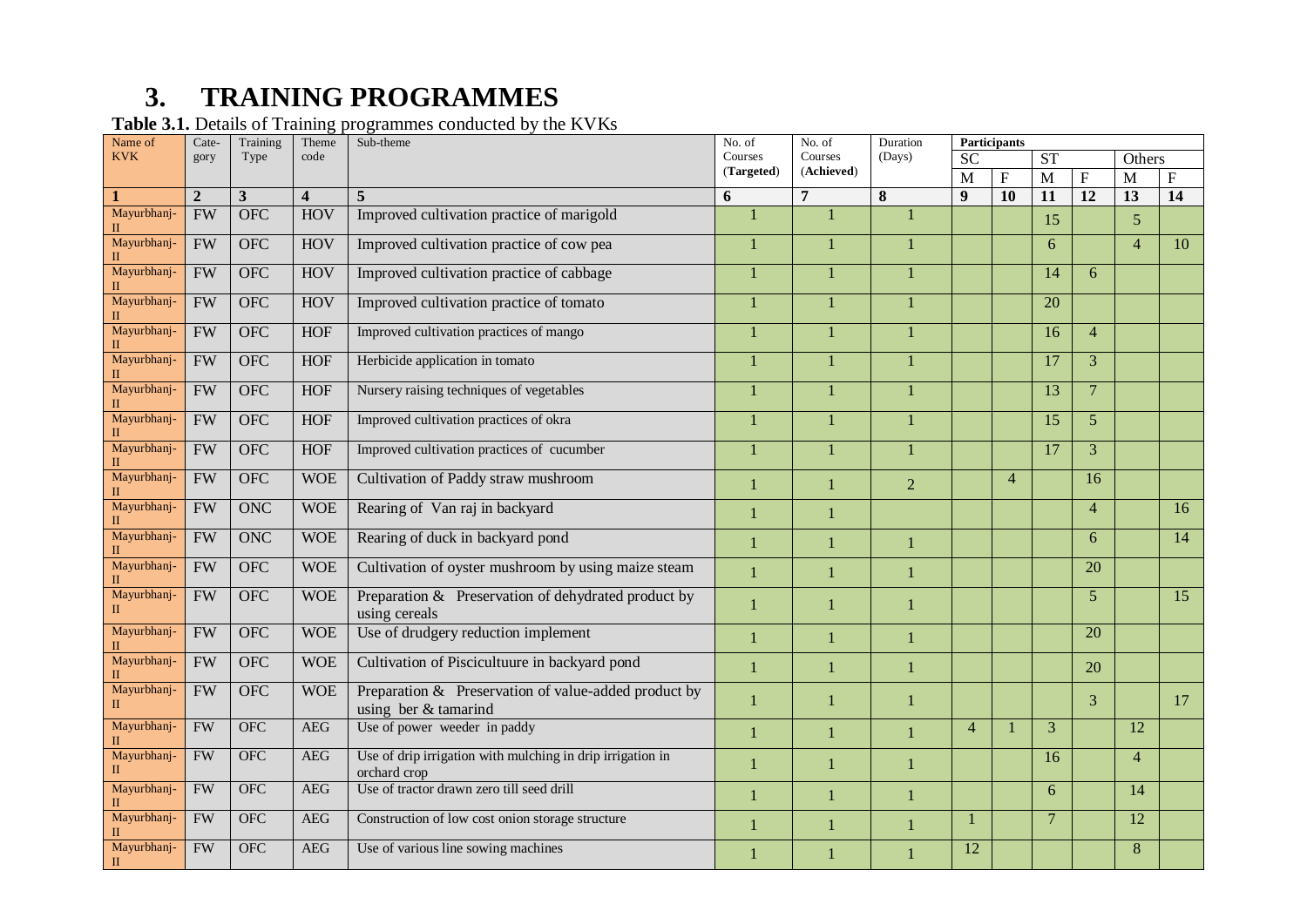| Name of                     | Cate-           | Training     | Theme                   | Sub-theme                                                             | No. of     | No. of         | Duration       |                  | Participants    |           |                |                 |                |
|-----------------------------|-----------------|--------------|-------------------------|-----------------------------------------------------------------------|------------|----------------|----------------|------------------|-----------------|-----------|----------------|-----------------|----------------|
| <b>KVK</b>                  | gory            | Type         | code                    |                                                                       | Courses    | Courses        | (Days)         | <b>SC</b>        |                 | <b>ST</b> |                | Others          |                |
|                             |                 |              |                         |                                                                       | (Targeted) | (Achieved)     |                | M                | $\mathbf{F}$    | M         | F              | M               | $F_{\rm}$      |
|                             | $\overline{2}$  | $\mathbf{3}$ | $\overline{\mathbf{4}}$ | $\overline{5}$                                                        | 6          | $\overline{7}$ | 8              | $\boldsymbol{9}$ | $\overline{10}$ | 11        | 12             | $\overline{13}$ | 14             |
| Mayurbhanj-                 | <b>FW</b>       | OFC          | <b>AEG</b>              | Use of various rain water harvesting structures in watershed<br>areas |            |                |                |                  |                 |           |                | $\overline{20}$ |                |
| Mayurbhanj-                 | <b>FW</b>       | <b>OFC</b>   | <b>AEG</b>              | Multi use of power tiller                                             |            |                |                |                  |                 | 20        |                |                 |                |
| Mayurbhanj-                 | <b>FW</b>       | <b>OFC</b>   | <b>AEG</b>              | Multi purpose use of tractor in agriculture sector                    |            |                |                |                  |                 | 9         |                | 11              |                |
| Mayurbhanj-                 | <b>FW</b>       | <b>OFC</b>   | <b>AEG</b>              | Use of self propelled paddy transplanter                              |            |                |                |                  |                 | 15        | $\overline{5}$ |                 |                |
| Mayurbhanj-                 | <b>FW</b>       | <b>OFC</b>   | <b>AEG</b>              | Use of self propelled maize thresher                                  |            |                |                |                  |                 | 16        |                | $\overline{4}$  |                |
| Mayurbhanj-                 | <b>FW</b>       | <b>OFC</b>   | <b>AEG</b>              | Mechanization in horticultural plantation                             |            |                |                |                  |                 | 15        |                | $5\overline{)}$ |                |
| Mayurbhanj-                 | <b>FW</b>       | <b>OFC</b>   | <b>AEG</b>              | Installation and maintainence of drip irrigation system               |            |                |                |                  |                 | 16        |                | $\overline{4}$  |                |
| Mayurbhanj-                 | <b>RY</b>       | <b>ONC</b>   | <b>WOE</b>              | Preservation tech. of locally available fruits &<br>vegetable         |            |                | 3              |                  |                 |           | 15             |                 |                |
| Mayurbhanj-                 | <b>RY</b>       | <b>ONC</b>   | <b>AEG</b>              | Installation and maintenance of drip irrigation system                |            |                | 2              | 9                |                 | 6         |                |                 |                |
| Mayurbhanj-                 | <b>RY</b>       | <b>ONC</b>   | <b>AEG</b>              | Use of various modern agricultural implements                         |            |                | 2              |                  |                 | 13        |                | $\overline{2}$  |                |
| Mayurbhanj-                 | $\overline{RY}$ | <b>ONC</b>   | <b>HOF</b>              | Grafting techniques in mango                                          |            |                | 3              |                  |                 | 11        |                | $\overline{4}$  |                |
| Mayurbhanj-<br>$\Pi$        | <b>IS</b>       | <b>ONC</b>   | <b>WOE</b>              | Care of pregnant women & infant children during mal<br>nutrition      |            |                |                |                  |                 |           | $\overline{4}$ |                 | 6              |
| Mayurbhanj-                 | <b>IS</b>       | <b>ONC</b>   | <b>AEG</b>              | Use of various line sowing and transplanting machines                 |            |                | $\overline{2}$ |                  |                 | 6         |                | $\overline{2}$  | $\overline{2}$ |
| Mayurbhanj-                 | $\overline{IS}$ | <b>ONC</b>   | <b>AEG</b>              | Use of micro irrigation system with mulching in orchard crop          |            |                | $\overline{2}$ |                  |                 | 3         |                | 6               |                |
| Mayurbhanj-                 | $\overline{IS}$ | <b>ONC</b>   | <b>HOF</b>              | Production technology for vegetables.                                 |            |                | $\overline{2}$ |                  |                 | 6         |                | 3               |                |
| Mayurbhanj-<br>$\mathbf{I}$ |                 |              |                         |                                                                       |            |                |                |                  |                 |           |                |                 |                |

# Table 3.2. Details of Vocational training programmes for Rural Youth conducted by the KVKs

|             |                               |                   |                               | Duration of | <b>Number of Beneficiaries</b> |  |    |  |        |  |  |  |
|-------------|-------------------------------|-------------------|-------------------------------|-------------|--------------------------------|--|----|--|--------|--|--|--|
| Name of KVK | Training title                | Crop / Enterprise | <b>Identified Thrust Area</b> | training    | <b>SC</b>                      |  | SТ |  | Others |  |  |  |
|             |                               |                   |                               | (days)      | M                              |  | М  |  | M      |  |  |  |
| $Mbj-II$    | Preservation tech. of         |                   | Value addition                |             |                                |  |    |  |        |  |  |  |
| Jashipur    | locally available fruits $\&$ | Vegetable         |                               |             |                                |  |    |  |        |  |  |  |
|             | vegetable                     |                   |                               |             |                                |  |    |  |        |  |  |  |

#### **Table 3.3. Details of training programme conducted for livelihood security in rural areas by the KVKs**

| $\sim$<br>. 1 е<br>TV.<br>training<br>$-1$ and $-1$<br>-ot<br>. atter<br>raining<br>Aumber<br>tītle<br>employed<br>01<br>$\bullet$ $\bullet$<br>Name<br>$\cdots$ |  |
|------------------------------------------------------------------------------------------------------------------------------------------------------------------|--|
|------------------------------------------------------------------------------------------------------------------------------------------------------------------|--|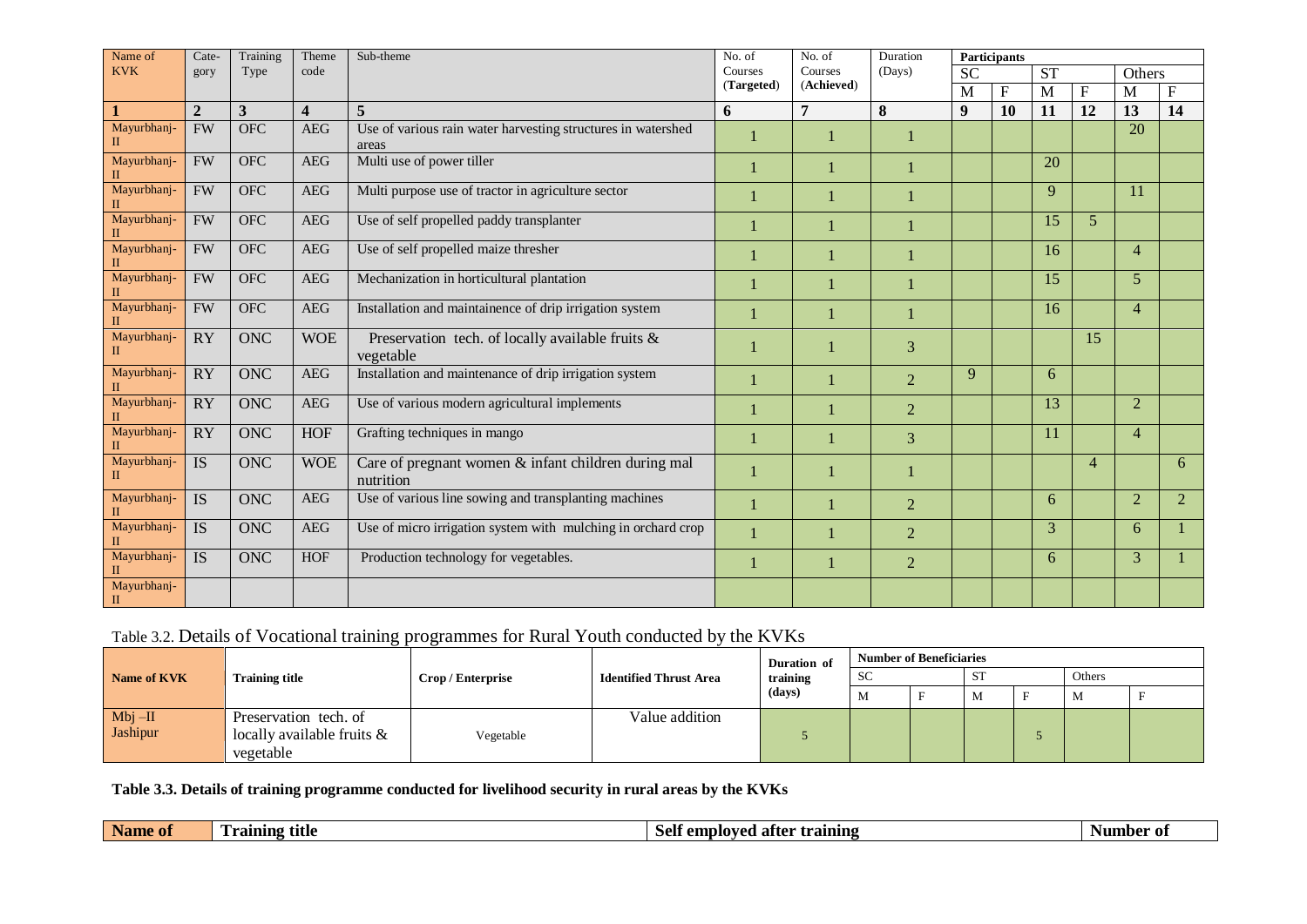| <b>KVK</b>    | <b>Type of units</b> | Number of | Number of        | persons       |
|---------------|----------------------|-----------|------------------|---------------|
|               |                      | units     | persons employed | employed else |
|               |                      |           |                  | where         |
| Mayurbhanj-II |                      |           |                  |               |
| Mayurbhanj-II |                      |           |                  |               |
| Mayurbhanj-II |                      |           |                  |               |
| Mayurbhanj-II |                      |           |                  |               |
| Mayurbhanj-II |                      |           |                  |               |

#### **Table 3.4. Sponsored Training Programmes**

|                       |              | <b>Thematic</b>        | <b>Sub0theme</b>       | <b>Clie</b>            | Dura                 |         |   |              | <b>No. of Participants</b> |                          |     |            |               | Fund                     |
|-----------------------|--------------|------------------------|------------------------|------------------------|----------------------|---------|---|--------------|----------------------------|--------------------------|-----|------------|---------------|--------------------------|
| Name of<br><b>KVK</b> | <b>Title</b> | area (as<br>given in   | (as per<br>column no 5 | nt<br>(FW)             | <b>Otion</b><br>(day | No. of  |   | <b>Other</b> |                            | <b>SC</b>                | ג ט | $\alpha$ T | Sponsoring    | received for<br>training |
|                       |              | abbreviation<br>table) | of Table T1)           | RY/<br>IS <sup>®</sup> | S)                   | courses | M | F            | M                          | $\overline{\phantom{0}}$ | M   | E          | <b>Agency</b> | (Rs.)                    |
| Mayurbhanj-II         |              |                        |                        |                        |                      |         |   |              |                            |                          |     |            |               |                          |

# **4. Evaluation/Follow up & Impact of the training programmes conducted by the KVK (all types of trainings)**

|             | Title of the training               |          | No. of<br>Change in  |              |                   | Change in |               | <b>Change in Income</b> | <b>Impact on</b> |                           |  |                           |
|-------------|-------------------------------------|----------|----------------------|--------------|-------------------|-----------|---------------|-------------------------|------------------|---------------------------|--|---------------------------|
|             |                                     | trainees | knowledge<br>(Score) |              | Production (q/ha) |           | (Rs)          |                         |                  | 1. Area expanded (ha)     |  |                           |
| Name of     |                                     |          |                      |              |                   |           |               |                         |                  | 2. No. of farmers adopted |  |                           |
| <b>KVK</b>  |                                     |          | <b>Before</b>        | <b>After</b> | <b>Before</b>     | After     | <b>Before</b> | <b>After</b>            |                  | (no.)                     |  |                           |
|             |                                     |          |                      |              |                   |           |               |                         |                  |                           |  | 3. % change in knowledge, |
|             |                                     |          |                      |              |                   |           |               |                         |                  | production & Income       |  |                           |
| Mayurbhanj- | Cultivation of Paddy straw mushroom | 20       | 28                   | 75           | 100               | 260       | 2450          | 4206                    |                  | 03 vilaage                |  |                           |
| l II        |                                     |          |                      |              |                   |           |               |                         |                  | 15 farmers,               |  |                           |
|             |                                     |          |                      |              |                   |           |               |                         |                  | 71%, change in income     |  |                           |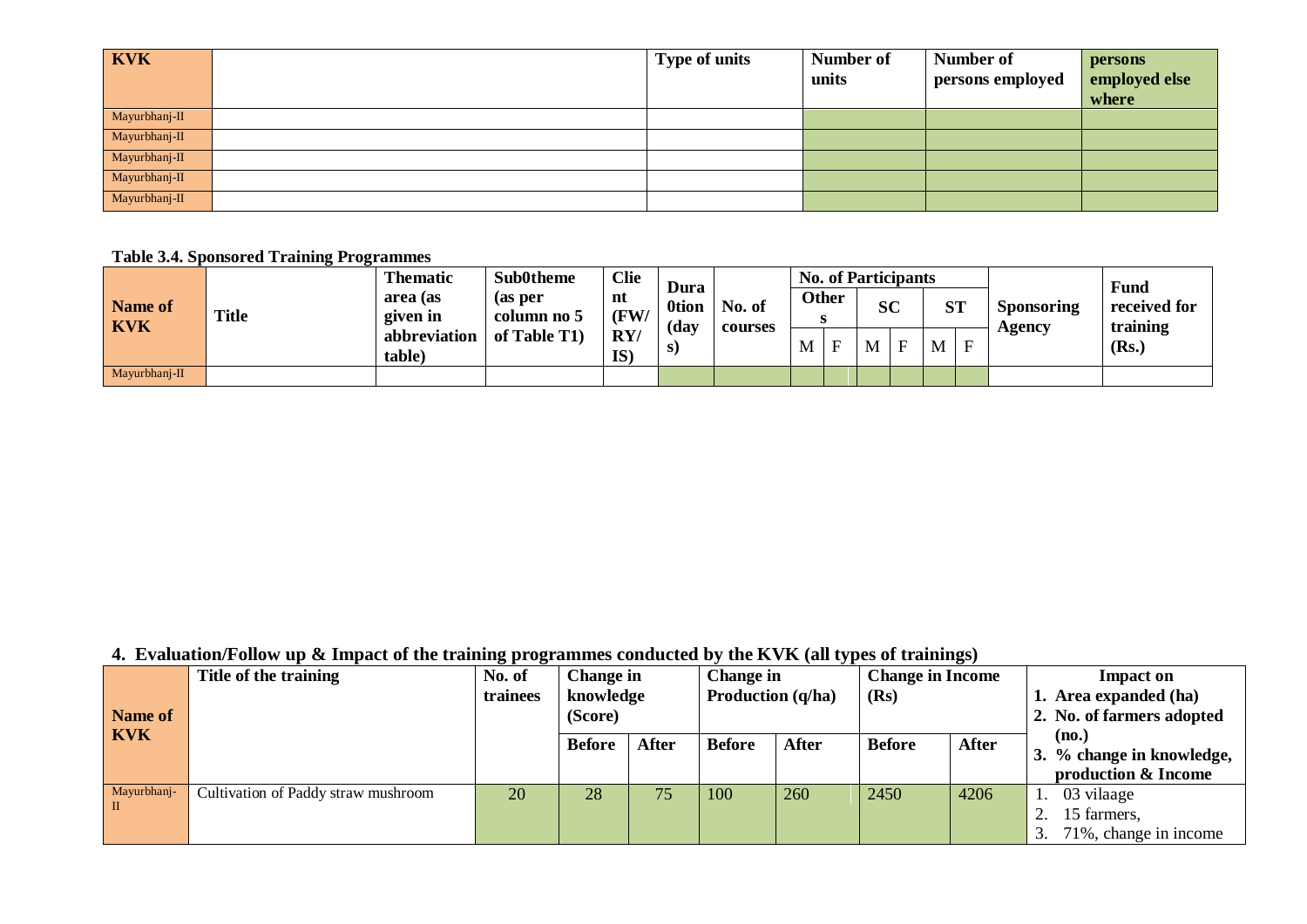| Mayurbhanj-   | Rearing of Van raj in backyard            | $\overline{20}$ | $\overline{20}$ | 83              | $\overline{1.3}$ | $\overline{2.9}$ | 150   | 320   | $1.5$ village           |
|---------------|-------------------------------------------|-----------------|-----------------|-----------------|------------------|------------------|-------|-------|-------------------------|
| $\rm II$      |                                           |                 |                 |                 |                  |                  |       |       | 2.36 farmers            |
|               |                                           |                 |                 |                 |                  |                  |       |       | 3.113% change in income |
| Mayurbhanj-   | Rearing of duck in backyard pond          | 20              | 21              | 86              | 1.2              | 2.1              | 145   | 320   | 1.4 villages            |
| $\mathbf{I}$  |                                           |                 |                 |                 |                  |                  |       |       | 2.25 farmers            |
|               |                                           |                 |                 |                 |                  |                  |       |       | 3.120% change in income |
| Mayurbhanj-   | Cultivation of oyster mushroom by using   | 20              | 15              | 75              | 85               | 210              | 2010  | 4015  | 1.3 villages            |
| $\mathbf{I}$  | maize steam                               |                 |                 |                 |                  |                  |       |       | 2.21 farmer             |
|               |                                           |                 |                 |                 |                  |                  |       |       | 3.99% change in income  |
| Mayurbhanj-   | Preparation & Preservation of dehydrated  | 20              | 25              | 81              | ÷,               | ٠                | 1500  | 3015  | 1.6village              |
| $\mathbf{I}$  | product by using cereals                  |                 |                 |                 |                  |                  |       |       | 2.15farmer              |
|               |                                           |                 |                 |                 |                  |                  |       |       | 3.101% change in income |
| Mayurbhanj-   | Use of drudgery reduction implement       | $\overline{20}$ | $\overline{22}$ | 84              |                  |                  | 2500  | 4800  | 1.5 villages            |
| $\mathbf{I}$  |                                           |                 |                 |                 |                  |                  |       |       | 2.35 farmers            |
|               |                                           |                 |                 |                 |                  |                  |       |       | 3.92 % change in income |
| Mayurbhanj-   | Cultivation of Piscicultuure in backyard  | $\overline{20}$ | $\overline{23}$ | $\overline{76}$ | 14               | 17.5             | 9560  | 15400 | 1.5 villages            |
| $\rm II$      | pond                                      |                 |                 |                 |                  |                  |       |       | 2.41 farmers            |
|               |                                           |                 |                 |                 |                  |                  |       |       | 3.61 % change in income |
| Mayurbhanj-   | Preparation & Preservation of value-      | 20              | 25              | 78              | $=$              | $=$              | 2100  | 3580  | 1.3 villages            |
| $\mathbf{I}$  | added product by using ber & tamarind     |                 |                 |                 |                  |                  |       |       | 2.25 farmers            |
|               |                                           |                 |                 |                 |                  |                  |       |       | 3.70 % change in income |
| Mayurbhanj-   | Improved cultivation practice of marigold | 20              | 29              | $\overline{75}$ | 56               | 79               | 22400 | 28600 | $1.2.5$ ha              |
| $\mathbf{I}$  |                                           |                 |                 |                 |                  |                  |       |       | 2.24 farmer             |
|               |                                           |                 |                 |                 |                  |                  |       |       | 3.27 % change in income |
| Mayurbhanj-   | Improved cultivation practice of cow pea  | $\overline{20}$ | $\overline{25}$ | 81              | $\overline{54}$  | 60               | 38000 | 49600 | 1.village               |
| $\mathbf{I}$  |                                           |                 |                 |                 |                  |                  |       |       | 2.farmer                |
|               |                                           |                 |                 |                 |                  |                  |       |       | 3.30% change in income  |
| Mayurbhanj-   | Improved cultivation practice of cabbage  | $\overline{20}$ | $\overline{25}$ | $\overline{76}$ | 139              | 158              | 22000 | 26400 | $1.24$ ha               |
| $\mathbf{I}$  |                                           |                 |                 |                 |                  |                  |       |       | 2.25 farmers            |
|               |                                           |                 |                 |                 |                  |                  |       |       | 3.20 % change in income |
| Mayurbhanj-   | Improved cultivation practice of tomato   | 20              | 28              | $\overline{74}$ | 144.2            | 175.8            | 56400 | 66523 | $1.10$ ha               |
| П             |                                           |                 |                 |                 |                  |                  |       |       | 2.15 farmer             |
|               |                                           |                 |                 |                 |                  |                  |       |       | 3.17% change in income  |
| Mayurbhanj-   | Improved cultivation practices of mango   | 20              | 23              | $\overline{79}$ | 65.4             | 85.6             | 34200 | 42300 | 1.15 ha                 |
| $\mathbf{I}$  |                                           |                 |                 |                 |                  |                  |       |       | 2.10 farmers            |
|               |                                           |                 |                 |                 |                  |                  |       |       | 3.24 % change in income |
| Mayurbhanj-   | Herbicide application in tomato           | 20              | 20              | 85              | 144.2            | 175.8            | 56400 | 66523 | $1.21$ ha               |
| $\mathbf{II}$ |                                           |                 |                 |                 |                  |                  |       |       | 2.10 farmers            |
|               |                                           |                 |                 |                 |                  |                  |       |       | 3.18% change in income  |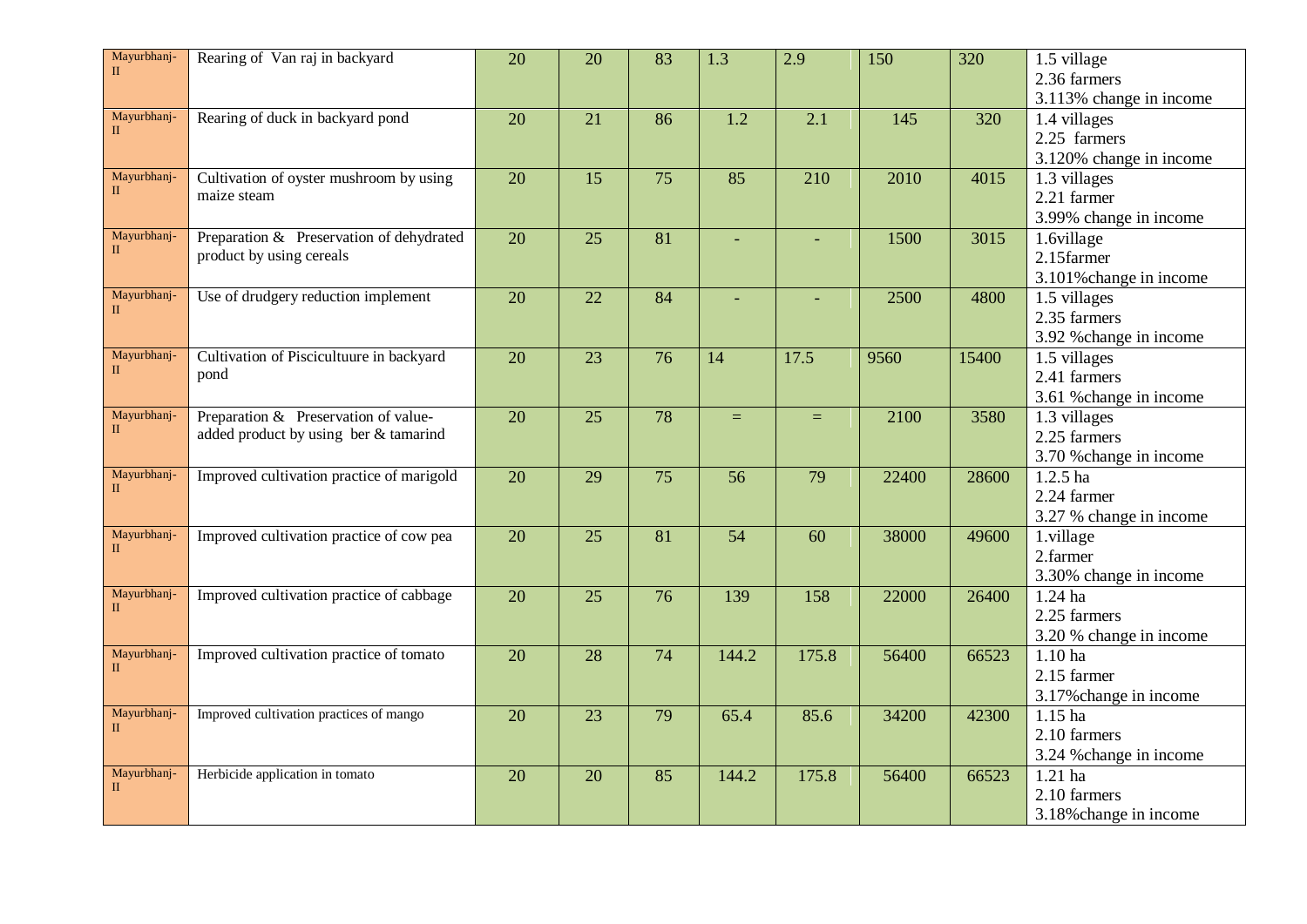| Mayurbhanj-                 | Nursery raising techniques of vegetables         | $\overline{20}$ | $\overline{21}$ | $\overline{71}$ | 238.6           | 306.2                    | 34265 | 48652 | $1.12$ ha                 |
|-----------------------------|--------------------------------------------------|-----------------|-----------------|-----------------|-----------------|--------------------------|-------|-------|---------------------------|
| $\mathbf{I}$                |                                                  |                 |                 |                 |                 |                          |       |       | 2.15 farmers              |
|                             |                                                  |                 |                 |                 |                 |                          |       |       | 3.42% change in income    |
| Mayurbhanj-                 | Improved cultivation practices of okra           | 20              | 18              | 74              | 139             | 158                      | 22000 | 26400 | $1.12$ ha                 |
| $\mathbf{I}$                |                                                  |                 |                 |                 |                 |                          |       |       | 2.14 farmers              |
|                             |                                                  |                 |                 |                 |                 |                          |       |       | 3.20% change in income    |
| Mayurbhanj-                 | Improved cultivation practices of cucumber       | $\overline{20}$ | $\overline{15}$ | $\overline{73}$ | 185.0           | 196.5                    | 16254 | 19987 | $1.15$ ha                 |
| $\mathbf{I}$                |                                                  |                 |                 |                 |                 |                          |       |       | 2.10 farmers              |
|                             |                                                  |                 |                 |                 |                 |                          |       |       | 3.23% change in income    |
| Mayurbhanj-                 | Use of power weeder in paddy                     | 20              | 18              | $\overline{71}$ | L,              | $\overline{\phantom{a}}$ | 7500  | 9800  | 1.15 ha                   |
| $\mathbf{I}$                |                                                  |                 |                 |                 |                 |                          |       |       | 2.12 farmers              |
|                             |                                                  |                 |                 |                 |                 |                          |       |       | 3.30% change in income    |
| Mayurbhanj-                 | Use of drip irrigation with mulching in drip     | 20              | 12              | 45              |                 |                          | 30250 | 50500 | $1.14$ ha                 |
| $\mathbf{I}$                | irrigation in orchard crop                       |                 |                 |                 |                 |                          |       |       | 2.8 farmers               |
|                             |                                                  |                 |                 |                 |                 |                          |       |       | 3.67% change in income    |
| Mayurbhanj-                 | Use of tractor drawn zero till seed drill        | $\overline{20}$ | $\overline{15}$ | $\overline{65}$ |                 |                          | 8015  | 9850  | $1.10$ ha                 |
| $\mathbf{I}$                |                                                  |                 |                 |                 |                 |                          |       |       | 2.5 farmer                |
|                             |                                                  |                 |                 |                 |                 |                          |       |       | 3.23% change in income    |
| Mayurbhanj-                 | Construction of low cost onion storage structure | 20              | 13              | 70              |                 |                          | 3500  | 5600  | 1.3village                |
| $\mathbf{I}$                |                                                  |                 |                 |                 |                 |                          |       |       | 2.10farmers               |
|                             |                                                  |                 |                 |                 |                 |                          |       |       | 3.60% change in income    |
| Mayurbhanj-<br>$\mathbf{I}$ | Use of various line sowing machines              | 20              | 13              | $\overline{75}$ | ÷,              |                          | 5750  | 8560  | 1.4village                |
|                             |                                                  |                 |                 |                 |                 |                          |       |       | 2.8farmer                 |
|                             |                                                  |                 |                 |                 |                 |                          |       |       | 3.49% change in income    |
| Mayurbhanj-<br>$\mathbf{I}$ | Use of various rain water harvesting structures  | $\overline{20}$ | $\overline{19}$ | 87              |                 |                          | 9750  | 12000 | 1.6 village               |
|                             | in watershed areas                               |                 |                 |                 |                 |                          |       |       | 2.150 farmers             |
|                             |                                                  |                 |                 |                 |                 |                          |       |       | 3.23% change in income    |
| Mayurbhanj-<br>$\mathbf{I}$ | Multi use of power tiller                        | 20              | 16              | $\overline{75}$ | $\equiv$        |                          | 15400 | 25450 | $\overline{1.10}$ village |
|                             |                                                  |                 |                 |                 |                 |                          |       |       | 2.10farmer                |
|                             |                                                  |                 |                 |                 |                 |                          |       |       | 3.65% change in income    |
| Mayurbhanj-<br>$\mathbf{I}$ | Multi purpose use of tractor in agriculture      | 20              | 18              | $\overline{75}$ | L,              | ٠                        | 54200 | 85420 | 1.12village               |
|                             | sector                                           |                 |                 |                 |                 |                          |       |       | 2.12farmer                |
|                             |                                                  |                 |                 |                 |                 |                          |       |       | 3.57% change in income    |
| Mayurbhanj-<br>$\mathbf{I}$ | Use of self propelled paddy transplanter         | 20              | $\overline{15}$ | 69              | $\overline{35}$ | 37.5                     | 8500  | 12800 | $1.50$ ha                 |
|                             |                                                  |                 |                 |                 |                 |                          |       |       | 2.61farmers               |
|                             |                                                  |                 |                 |                 |                 |                          |       |       | 3.50% change in income    |
| Mayurbhanj-<br>П            | Use of self propelled maize thresher             | 20              | 14              | $\overline{51}$ |                 |                          | 5800  | 7520  | 1.2villages               |
|                             |                                                  |                 |                 |                 |                 |                          |       |       | 2.5farmers                |
|                             |                                                  |                 |                 |                 |                 |                          |       |       | 3.30% change in income    |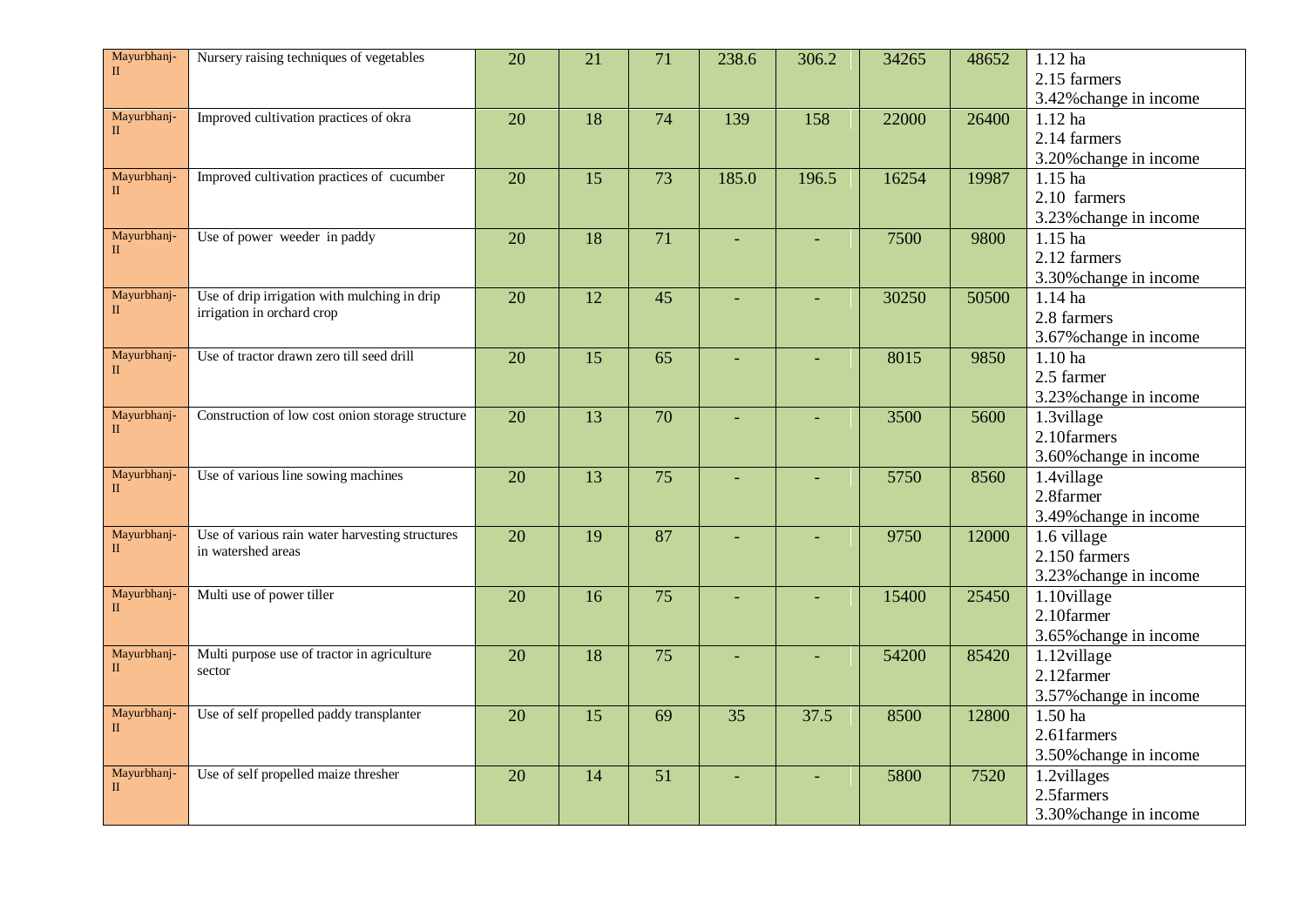| Mayurbhanj-<br>$\mathbf{I}$ | Mechanization in horticultural plantation        | 20 | 15 | 69              |       |                          | 14200 | 25400 | 1.15 ha                  |
|-----------------------------|--------------------------------------------------|----|----|-----------------|-------|--------------------------|-------|-------|--------------------------|
|                             |                                                  |    |    |                 |       |                          |       |       | 2.20farmers              |
|                             |                                                  |    |    |                 |       |                          |       |       | 3.78 % change in income  |
| Mayurbhanj-                 | Installation and maintainence of drip irrigation | 20 | 13 | 58              | --    |                          | 25405 | 35425 | 1.15 ha                  |
| $\mathbf{I}$                | system                                           |    |    |                 |       |                          |       |       | 2.10farmers              |
|                             |                                                  |    |    |                 |       |                          |       |       | 3.39% change in income   |
| Mayurbhanj-                 | Preservation tech. of locally available          | 15 | 21 | 68              | 245.6 | 286.5                    | 64835 | 78698 | 1.2villages              |
| П                           | fruits & vegetable                               |    |    |                 |       |                          |       |       | 2.50farmers              |
|                             |                                                  |    |    |                 |       |                          |       |       | 3. 21% change in income  |
| Mayurbhanj-                 | Installation and maintenance of drip irrigation  | 15 | 12 | 67              |       |                          | 26405 | 37425 | 1.10 ha                  |
| $\Pi$                       | system                                           |    |    |                 |       |                          |       |       | 2. 12farmers             |
|                             |                                                  |    |    |                 |       |                          |       |       | 3.41% change in income   |
| Mayurbhanj-                 | Use of various modern agricultural implements    | 15 | 15 | 75              |       |                          | 2540  | 5400  | 1.5 villages             |
| П                           |                                                  |    |    |                 |       |                          |       |       | 2.10 farmers             |
|                             |                                                  |    |    |                 |       |                          |       |       | 3. 112% change in income |
| Mayurbhanj-                 | Grafting techniques in mango                     | 15 | 25 | 85              | 35.0  | 42.3                     | 43652 | 55987 | 1. 2 villages            |
| П                           |                                                  |    |    |                 |       |                          |       |       | 2.15 farmers             |
|                             |                                                  |    |    |                 |       |                          |       |       | 3. 28% change in income  |
| Mayurbhanj-                 | Care of pregnant women & infant children         | 10 | 18 | 85              |       | $\overline{\phantom{0}}$ |       |       | 1.5 villages             |
| П                           | during mal nutrition                             |    |    |                 |       |                          |       |       | 2.120 farmers            |
|                             |                                                  |    |    |                 |       |                          |       |       |                          |
| Mayurbhanj-                 | Use of various line sowing and transplanting     | 10 | 21 | 86              |       |                          | 5750  | 8560  | 1.4 villages             |
| П                           | machines                                         |    |    |                 |       |                          |       |       | 2.7 farmers              |
|                             |                                                  |    |    |                 |       |                          |       |       | 3.48% change in income   |
|                             | Use of micro irrigation system with mulching     | 10 | 28 | $\overline{82}$ | $=$   |                          | 26405 | 37425 | 1. 3 villages            |
|                             | in orchard crop                                  |    |    |                 |       |                          |       |       | 2.7 farmers              |
|                             |                                                  |    |    |                 |       |                          |       |       | 3.41% change in income   |
|                             | Production technology for vegetables.            | 10 | 24 | 89              | 245.6 | 286.5                    | 64835 | 78698 | 1. 2 villages            |
|                             |                                                  |    |    |                 |       |                          |       |       | 2.8 farmers              |
|                             |                                                  |    |    |                 |       |                          |       |       | 3. 21% change in income  |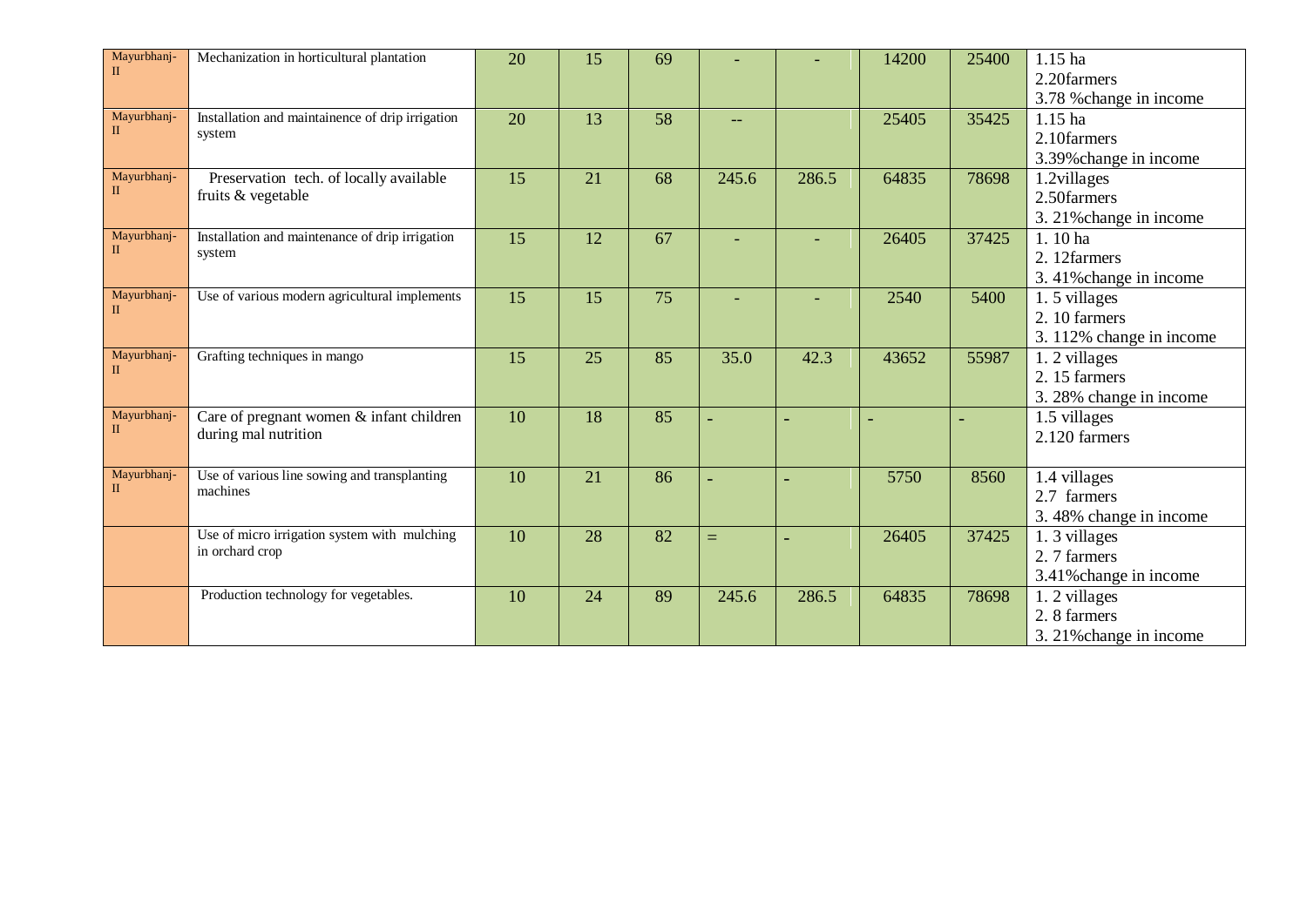# **5. EXTENSION ACTIVITIES**

| Name of the KVK | <b>Detail of Participants</b> |                      |                      |                |                         |                        |              | <b>Remarks</b>   |              |                                                                                     |                                                                               |                    |  |
|-----------------|-------------------------------|----------------------|----------------------|----------------|-------------------------|------------------------|--------------|------------------|--------------|-------------------------------------------------------------------------------------|-------------------------------------------------------------------------------|--------------------|--|
|                 | <b>Activity</b>               | No. of<br>activities | No. of<br>activities |                | <b>Farmers (Others)</b> | <b>SC/ST</b> (Farmers) |              | <b>Extension</b> |              |                                                                                     |                                                                               |                    |  |
|                 |                               | (Targeted)           | (Achieved)           |                |                         |                        |              | <b>Officials</b> |              | <b>Purpose</b>                                                                      | <b>Topics</b>                                                                 | <b>Crop Stages</b> |  |
|                 |                               |                      |                      | $\mathbf M$    | $\mathbf{F}$            | $\mathbf M$            | $\mathbf{F}$ | $\mathbf{M}$     | $\mathbf{F}$ |                                                                                     |                                                                               |                    |  |
| Mayurbhanj-II   | <b>Field Day</b>              | $\mathbf{1}$         |                      |                | 32                      |                        | 8            |                  |              | Develop economic<br>status                                                          | Rearing Van raj                                                               | 4 month            |  |
| Mayurbhanj-II   | <b>Field Day</b>              |                      |                      |                | 34                      |                        | 6            |                  |              | Develop economic<br>status                                                          | Rearing Duck (<br>Khaki Campbell)                                             | 4 month            |  |
| Mayurbhanj-II   | <b>Field Day</b>              |                      |                      | 5              |                         | 34                     |              |                  |              | Awareness about<br>drip with plastic<br>mulching in lemon                           | Demonstration of<br>plastic mulching<br>with drip in lemon                    |                    |  |
| Mayurbhanj-II   | <b>Field Day</b>              |                      |                      | $\overline{2}$ | 3                       | 34                     |              |                  |              | Awareness about<br>tractor drawn 9<br>rows multi crop<br>planter for line<br>sowing | Demonstration on<br>use of tractor<br>operated 9 rows<br>multicrop planter    |                    |  |
| Mayurbhanj-II   | <b>Field Day</b>              |                      |                      | 16             |                         | 19                     | 4            |                  |              | Awareness about<br>power weeder in<br>ground nut crop                               | Demonstration on<br>use of power<br>weeder in ground<br>nut                   |                    |  |
| Mayurbhanj-II   | <b>Field Day</b>              |                      |                      | $\mathbf Q$    |                         | 27                     |              |                  |              | To awarenss about<br>pitcher irrigation in<br>pumppkin                              | Demonstration on<br>use of pitcher<br>irrigation in<br>pumpkin                |                    |  |
| Mayurbhanj-II   | Kisan mela                    |                      |                      | 14             | 18                      | 121                    | 47           |                  |              | Mass awareness                                                                      | Recent<br>technologies in<br>the field of<br>agriculture and<br>allied sector |                    |  |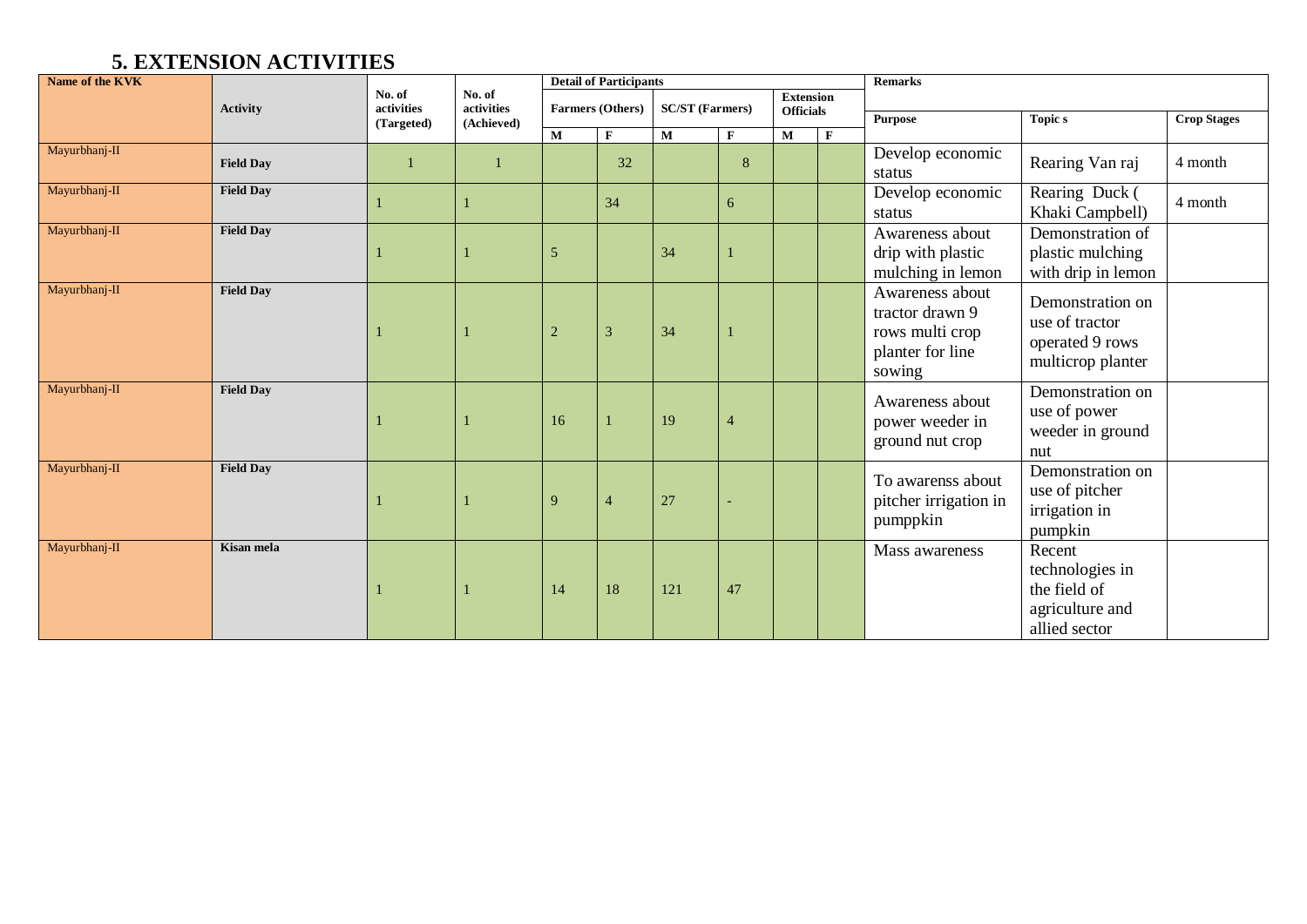# **FORMAT 3- MISCELLENIOUS ACTIVITY**

# **REPORTING PERIOD – 1 st April, 2012 to 31 st March, 2013**

#### **1 BIO PRODUCTS**

| <b>KVK</b> Name | Major group/class     | <b>Product</b> | <b>Species</b> | <b>Quantity</b> |      | Value (Rs.) | Provided to No. |
|-----------------|-----------------------|----------------|----------------|-----------------|------|-------------|-----------------|
|                 |                       | <b>Name</b>    |                | No              | (kg) |             | of Farmers      |
| Mayurbhanj-II   | <b>BIOAGENTS</b>      |                |                |                 |      |             |                 |
| Mayurbhanj-II   |                       |                |                |                 |      |             |                 |
| Mayurbhanj-II   | <b>BIOFERTILIZERS</b> |                |                |                 |      |             |                 |
|                 | <b>BIO PESTICIDES</b> |                |                |                 |      |             |                 |

#### **2 LIVESTOCK**

| Name of KVK   |                           | Name of the breed | <b>Number</b> | Value (Rs.) | <b>No. of Farmers</b> |
|---------------|---------------------------|-------------------|---------------|-------------|-----------------------|
|               | Particulars of Live stock |                   |               |             |                       |
| Mayurbhanj-II | Dairy animals             |                   |               |             |                       |
| Mayurbhanj-II | Cow                       |                   |               |             |                       |
| Mayurbhanj-II | <b>Buffaloes</b>          |                   |               |             |                       |
| Mayurbhanj-II | Calves                    |                   |               |             |                       |
| Mayurbhanj-II | Others (Pl. specify)      |                   |               |             |                       |
| Mayurbhanj-II | <b>Poultry</b>            |                   |               |             |                       |
| Mayurbhanj-II | <b>Broiler</b>            |                   |               |             |                       |
| Mayurbhanj-II | Layers                    |                   |               |             |                       |
| Mayurbhanj-II | Duals (broiler and layer) |                   |               |             |                       |
| Mayurbhanj-II | Japanese Quail            |                   |               |             |                       |
| Mayurbhanj-II | Turkey                    |                   |               |             |                       |
| Mayurbhanj-II | Emu                       |                   |               |             |                       |
| Mayurbhanj-II | Duck                      |                   |               |             |                       |
| Mayurbhanj-II | Others (Pl. specify)      |                   |               |             |                       |
|               | Honey                     |                   |               |             |                       |
| Mayurbhanj-II | <b>Piggery</b>            |                   |               |             |                       |
| Mayurbhanj-II | Piglet                    |                   |               |             |                       |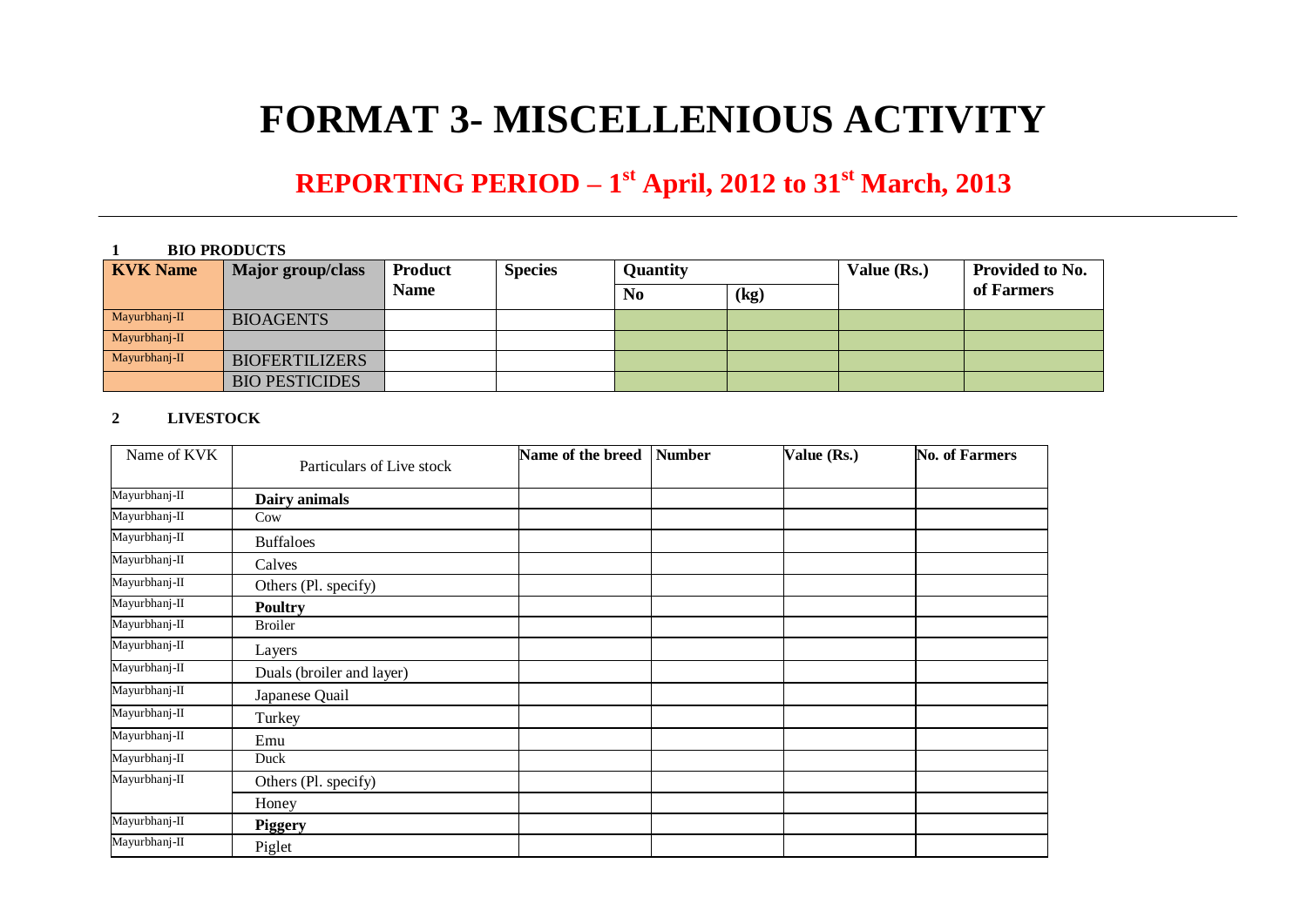| Mayurbhanj-II | Others (Pl.specify)  |  |  |
|---------------|----------------------|--|--|
| Mayurbhanj-II | <b>Fisheries</b>     |  |  |
| Mayurbhanj-II | Indian carp          |  |  |
| Mayurbhanj-II |                      |  |  |
| Mayurbhanj-II |                      |  |  |
| Mayurbhanj-II |                      |  |  |
| Mayurbhanj-II | Exotic carp          |  |  |
| Mayurbhanj-II | Others (Pl. specify) |  |  |
| Mayurbhanj-II |                      |  |  |
| Mayurbhanj-II |                      |  |  |
| Mayurbhanj-II | <b>Total</b>         |  |  |

#### **3 Literature Developed/Published (with full title, author & reference)**

#### (A) KVK News Letter ((,etc.)

| <b>KVK</b><br>Name<br>T. | Date of start | $\cdot$<br>Periodicity | $\sim$<br>Number<br>of copies<br>s printed | $\cdot$ .<br>Number of copies distributed |
|--------------------------|---------------|------------------------|--------------------------------------------|-------------------------------------------|
| Mayurbhanj-II            |               |                        |                                            |                                           |
| Mayurbhanj-II            |               |                        |                                            |                                           |

#### (B) Literature developed/published

| <b>KVK Name</b> | <b>Type</b> | <b>Title</b> | <b>Authors name</b> | <b>Number of copies</b> |
|-----------------|-------------|--------------|---------------------|-------------------------|
| Mayurbhanj-II   |             |              |                     |                         |
| Mayurbhanj-II   |             |              |                     |                         |
| Mayurbhanj-II   |             |              |                     |                         |
| Mayurbhanj-II   |             |              |                     |                         |
| Mayurbhanj-II   |             |              |                     |                         |
| Mayurbhanj-II   |             |              |                     |                         |
| Mayurbhanj-II   |             |              |                     |                         |
| Mayurbhanj-II   |             |              |                     |                         |
| Mayurbhanj-II   |             |              |                     |                         |
| Mayurbhanj-II   |             |              |                     |                         |
| Mayurbhanj-II   |             |              |                     |                         |
| Mayurbhanj-II   |             |              |                     |                         |

#### **(C) Details of Electronic Media Produced**

| <b>KVK Name</b> | Audio-<br>DVD /<br>$\mathbf{VCD}$ ,<br>Type of media (CD<br>Cassette' | Title of the programme | $ -$<br>Number |
|-----------------|-----------------------------------------------------------------------|------------------------|----------------|
| Mayurbhanj-II   |                                                                       |                        |                |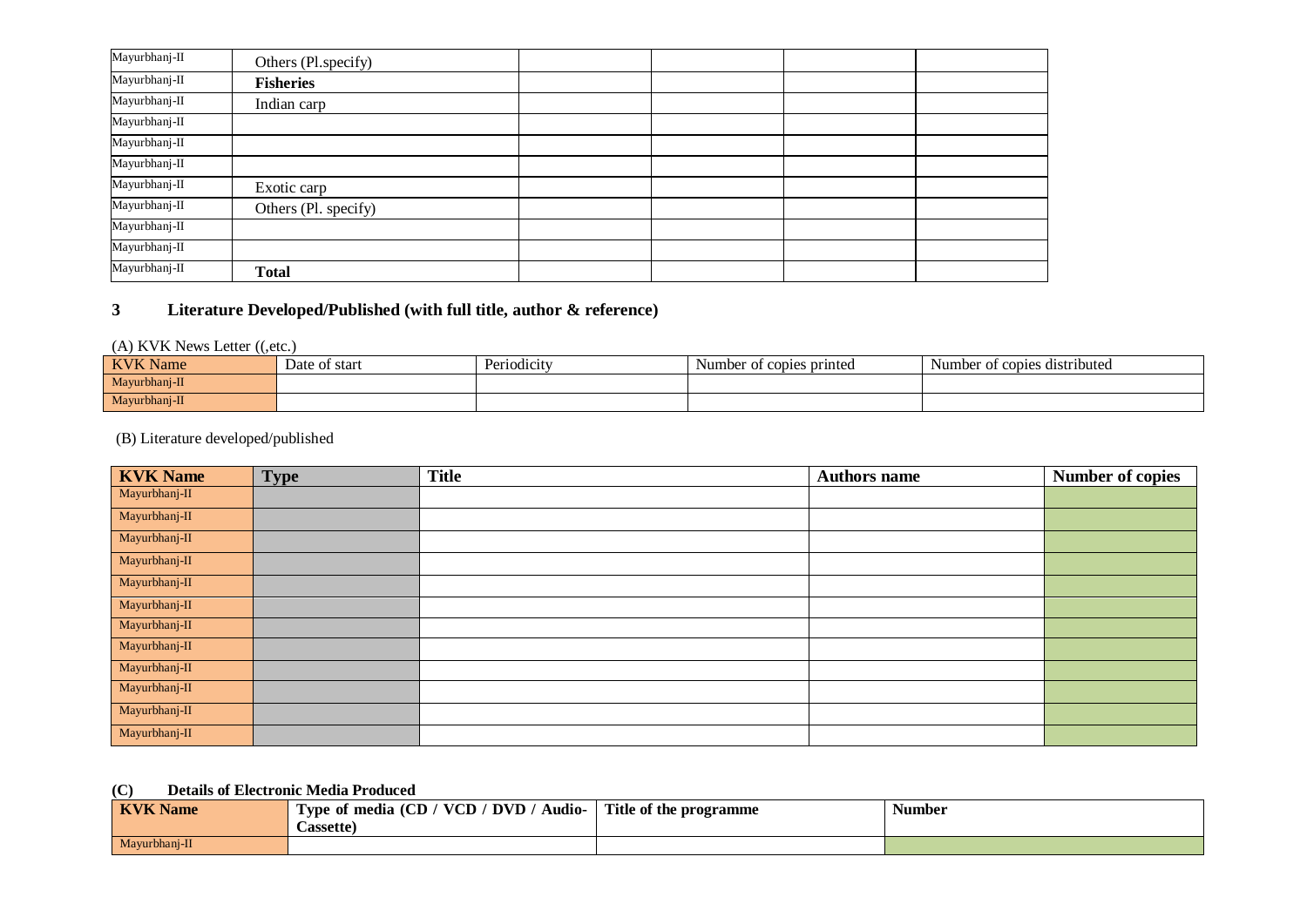#### **4 Activities of Soil and Water Testing Laboratory**

Status of establishment of Lab :

Year of establishment :

#### **1. List of equipments purchased with amount :** KVK Name Name of the Equipment Cost Cost Cost

#### **2. Details of samples analyzed so far:**

| <b>KVK N</b><br>Name | Details | of Samples<br>NO. | : Farmers<br>NO.<br>^+<br>- 01 | $\mathbf{r}$ . The state<br>$\overline{\phantom{a}}$<br>Villages<br>~+<br>NO. OI | . .<br>Amount realized |
|----------------------|---------|-------------------|--------------------------------|----------------------------------------------------------------------------------|------------------------|
| $-$<br>Mayurbhani-II |         |                   |                                |                                                                                  |                        |

#### **5 Production and supply of Technological products**

#### **SEED AND PLANTING MATERIALS**

| <b>KVK</b><br><b>Name</b>      | Major<br>group/class | <b>Crop</b> | <b>Variety</b> | Type of produce<br>(for Seed produced type hear<br><b>SD; For Planting Material</b><br>type here PM) | Quantity | Unit for quantity of<br>produces<br>(qtl for SD and Nos for PM) | <b>Value</b><br>(Rs.) | Provided to No. of<br><b>Farmers</b> |
|--------------------------------|----------------------|-------------|----------------|------------------------------------------------------------------------------------------------------|----------|-----------------------------------------------------------------|-----------------------|--------------------------------------|
| Mayurbhan<br>$j-II$            | Cereals              |             |                |                                                                                                      |          |                                                                 |                       |                                      |
| Mayurbhan<br>$j$ -II           |                      |             |                |                                                                                                      |          |                                                                 |                       |                                      |
| Mayurbhan<br>j-II              | Pulses               |             |                |                                                                                                      |          |                                                                 |                       |                                      |
| Mayurbhan<br>j-II              | Oilseeds             |             |                |                                                                                                      |          |                                                                 |                       |                                      |
| Mayurbhan<br>j-II              | Fibers               |             |                |                                                                                                      |          |                                                                 |                       |                                      |
| Mayurbhan<br>j-II <sup>-</sup> | Spices               |             |                |                                                                                                      |          |                                                                 |                       |                                      |
| Mayurbhan<br>j-II              | Plantation<br>crops  |             |                |                                                                                                      |          |                                                                 |                       |                                      |
| Mayurbhan<br>$i$ -II           | Floriculture         |             |                |                                                                                                      |          |                                                                 |                       |                                      |
| Mayurbhan<br>j-II              | Forest species       |             |                |                                                                                                      |          |                                                                 |                       |                                      |
| Mayurbhan<br>j-II              |                      |             |                |                                                                                                      |          |                                                                 |                       |                                      |
| Mayurbhan<br>j-II              | Fruits               |             |                |                                                                                                      |          |                                                                 |                       |                                      |
| Mayurbhan<br>$i$ -II           | Ornamental<br>crops  |             |                |                                                                                                      |          |                                                                 |                       |                                      |
| Mayurbhan<br>j-II              | Vegetables           |             |                |                                                                                                      |          |                                                                 |                       |                                      |
| Mayurbhan<br>$j-H$             | Others               |             |                |                                                                                                      |          |                                                                 |                       |                                      |
| Mayurbhan                      | Mushroom             |             |                |                                                                                                      |          |                                                                 |                       |                                      |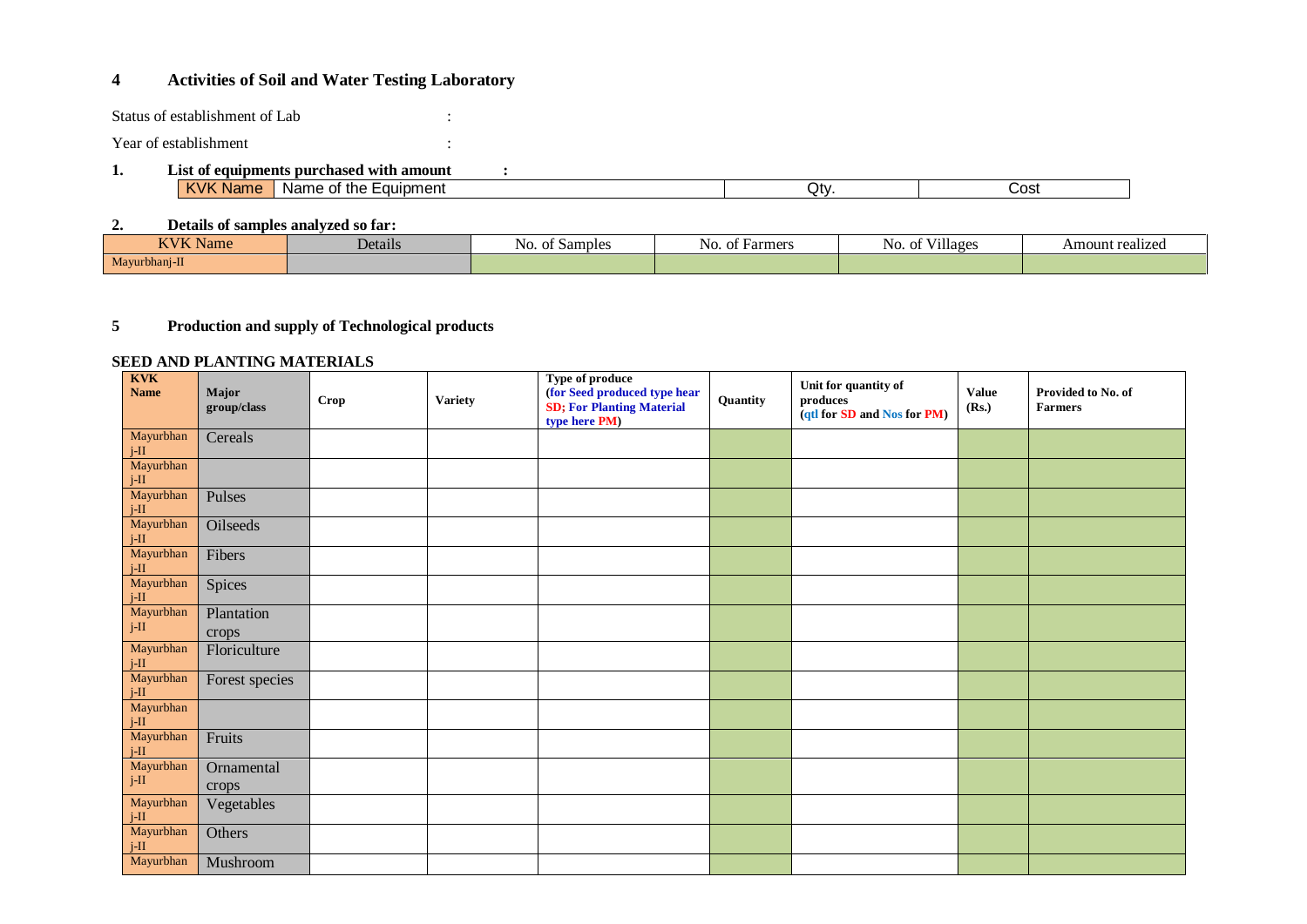| <b>KVK</b><br><b>Name</b> | Major<br>group/class | Crop | Variety | Type of produce<br>(for Seed produced type hear<br><b>SD</b> ; For Planting Material<br>type here PM | <b>Quantity</b> | Unit for quantity of<br>produces<br>(atl for SD and Nos for PM) | Value<br>(Rs.) | Provided to No. of<br>Farmers |
|---------------------------|----------------------|------|---------|------------------------------------------------------------------------------------------------------|-----------------|-----------------------------------------------------------------|----------------|-------------------------------|
| $i$ -II                   | spawn                |      |         |                                                                                                      |                 |                                                                 |                |                               |

SD – Seed; PM – Planting Material

#### **6 Performance of instructional farm (Crops) including seed production (as on 31.03.2012)**

|                 |                           | <b>Name</b> | Date of    | Date of                                           | Area | <b>Details of production</b>              |                           |          | Amount (Rs.)      |                 |                |
|-----------------|---------------------------|-------------|------------|---------------------------------------------------|------|-------------------------------------------|---------------------------|----------|-------------------|-----------------|----------------|
| <b>KVK Name</b> | Major group/class         | of the crop | sowing     | harvest                                           | (ha) | <b>Variety</b>                            | Type of<br><b>Produce</b> | Qty.     | Cost of<br>inputs | Gross<br>income | <b>Remarks</b> |
|                 | Cereals                   | Paddy       | 26/06/2012 | 30/11/2012<br>(Lalat)<br>19/12/2012<br>(MTU-7029) | 2.4  | Lalat (0.6 ha)<br>MTU -7029<br>$(1.8$ ha) | <b>SD</b>                 | 68 qt.   | 72,094            |                 |                |
| Mayurbhanj-II   | Cereals                   | Paddy       |            |                                                   |      |                                           |                           | (un      |                   |                 |                |
| Mayurbhanj-II   | Cereals                   |             |            |                                                   |      |                                           |                           | process) |                   |                 |                |
| Mayurbhanj-II   | Cereals                   |             |            |                                                   |      |                                           |                           |          |                   |                 |                |
| Mayurbhanj-II   | Cereals                   |             |            |                                                   |      |                                           |                           |          |                   |                 |                |
| Mayurbhanj-II   | Cereals                   |             |            |                                                   |      |                                           |                           |          |                   |                 |                |
| Mayurbhanj-II   | Pulses                    |             |            |                                                   |      |                                           |                           |          |                   |                 |                |
| Mayurbhanj-II   | Pulses                    |             |            |                                                   |      |                                           |                           |          |                   |                 |                |
| Mayurbhanj-II   | Pulses                    |             |            |                                                   |      |                                           |                           |          |                   |                 |                |
| Mayurbhanj-II   | Pulses                    |             |            |                                                   |      |                                           |                           |          |                   |                 |                |
| Mayurbhanj-II   | Pulses                    |             |            |                                                   |      |                                           |                           |          |                   |                 |                |
| Mayurbhanj-II   | Pulses                    |             |            |                                                   |      |                                           |                           |          |                   |                 |                |
| Mayurbhanj-II   | Oilseeds                  |             |            |                                                   |      |                                           |                           |          |                   |                 |                |
| Mayurbhanj-II   | Oilseeds                  |             |            |                                                   |      |                                           |                           |          |                   |                 |                |
| Mayurbhanj-II   | Oilseeds                  |             |            |                                                   |      |                                           |                           |          |                   |                 |                |
| Mayurbhanj-II   | Oilseeds                  |             |            |                                                   |      |                                           |                           |          |                   |                 |                |
| Mayurbhanj-II   | Oilseeds                  |             |            |                                                   |      |                                           |                           |          |                   |                 |                |
| Mayurbhanj-II   | Fibers                    |             |            |                                                   |      |                                           |                           |          |                   |                 |                |
| Mayurbhanj-II   | Spices & Plantation crops |             |            |                                                   |      |                                           |                           |          |                   |                 |                |
| Mayurbhanj-II   | Floriculture              |             |            |                                                   |      |                                           |                           |          |                   |                 |                |
| Mayurbhanj-II   | Fruits                    |             |            |                                                   |      |                                           |                           |          |                   |                 |                |
| Mayurbhanj-II   | Vegetables                |             |            |                                                   |      |                                           |                           |          |                   |                 |                |
| Mayurbhanj-II   | Others (specify)          |             |            |                                                   |      |                                           |                           |          |                   |                 |                |

#### **7 Performance of production Units (bio-agents / bio pesticides/ bio fertilizers etc.,)**

| <b>KVK</b> Name | Name of the Product | Qty(q) | Amount (Rs.)   |              |         |
|-----------------|---------------------|--------|----------------|--------------|---------|
|                 |                     |        | Cost of inputs | Gross income | Remarks |
| Mayurbhanj-II   |                     |        |                |              |         |
| Mayurbhanj-II   |                     |        |                |              |         |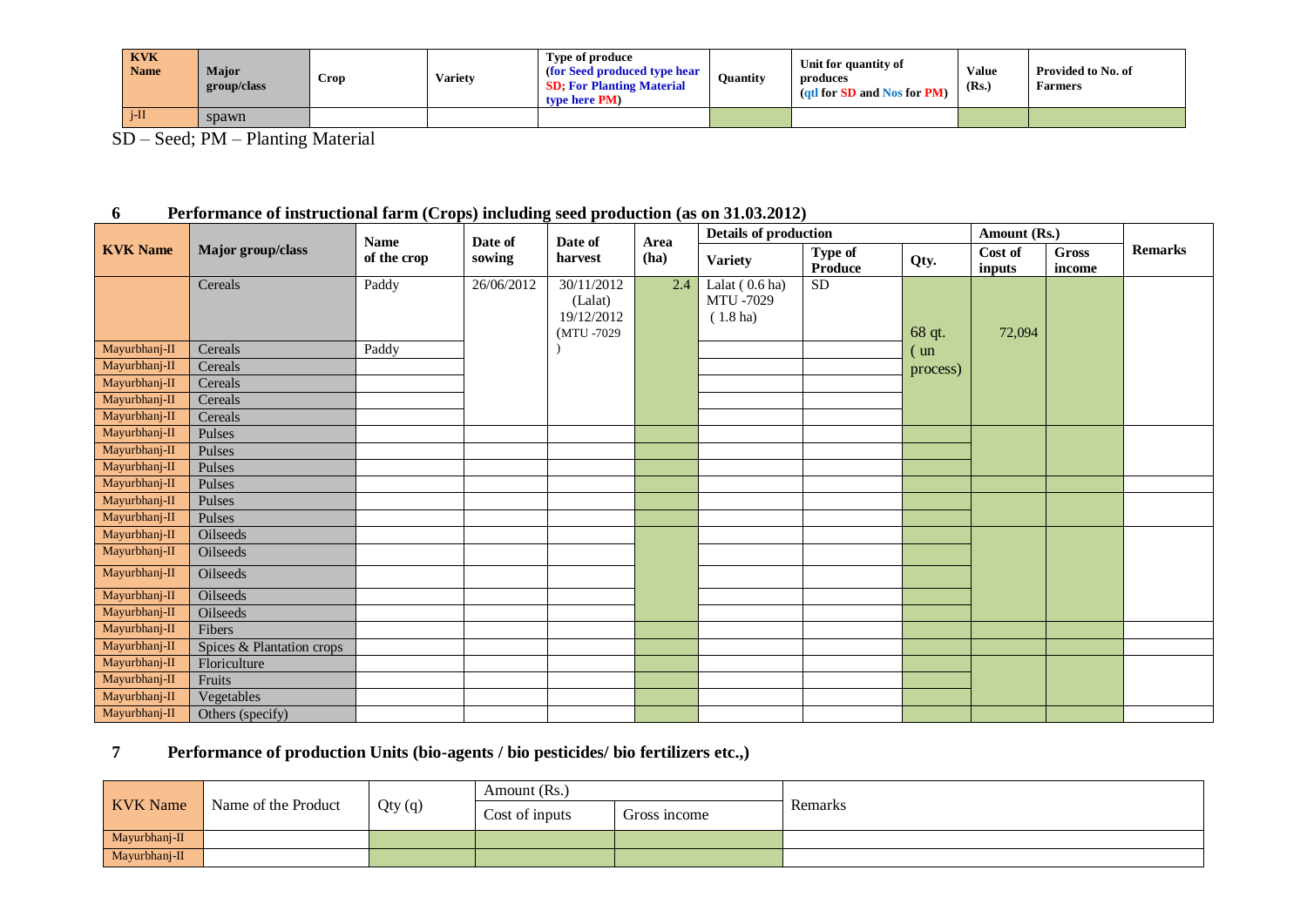| <b>KVK</b>  | Name                               | Details of production |                 |      | Amount (Rs.)   |              |         |
|-------------|------------------------------------|-----------------------|-----------------|------|----------------|--------------|---------|
| Name        | of the animal /<br>bird / aquatics | <b>Breed</b>          | Type of Produce | Qty. | Cost of inputs | Gross income | Remarks |
| Mayurbhanj- |                                    |                       |                 |      |                |              |         |
| Mayurbhanj- |                                    |                       |                 |      |                |              |         |
| Mayurbhanj- |                                    |                       |                 |      |                |              |         |

#### **8 Performance of instructional farm (livestock and fisheries production)**

#### **9 Rainwater Harvesting**

#### **Training programmes conducted by using Rainwater Harvesting Demonstration Unit**

| Name of    | Date | Title of the training course | No. of<br>Courses | No of<br>Demonstra<br>tions | Client<br>(PF/R) | No. of planting<br>material produced | No of<br>Officials/extension<br>persons Visited | No. of farmers<br>visitors including<br>SC/ST |               |     | No. of<br>SC/STParticipants |        |     |
|------------|------|------------------------------|-------------------|-----------------------------|------------------|--------------------------------------|-------------------------------------------------|-----------------------------------------------|---------------|-----|-----------------------------|--------|-----|
| <b>KVK</b> |      |                              |                   |                             | Y/EF             |                                      |                                                 | Mal                                           | Fema          | Tot | Mal                         | Female | Tot |
|            |      |                              |                   |                             |                  |                                      |                                                 | ≏                                             | <sub>1e</sub> | al  | e                           |        | aı  |
| Mayurbh    |      |                              |                   |                             |                  |                                      |                                                 |                                               |               |     |                             |        |     |
| $ani-H$    |      |                              |                   |                             |                  |                                      |                                                 |                                               |               |     |                             |        |     |

#### **10 Utilization of hostel facilities**

#### **Accommodation available (No. of beds) :**

| <b>KVK</b> Name | <b>Months</b> | Year | Title of the training course | <b>Duration of</b><br>training | No. of<br>trainees<br>staved | <b>Trainee</b><br>days (days<br>staved | <b>Reason for short</b><br>fall (if any) |
|-----------------|---------------|------|------------------------------|--------------------------------|------------------------------|----------------------------------------|------------------------------------------|
| Mayurbhanj-II   |               |      |                              |                                |                              |                                        |                                          |

#### **11. Documentation of Innovative technologies at the district level :**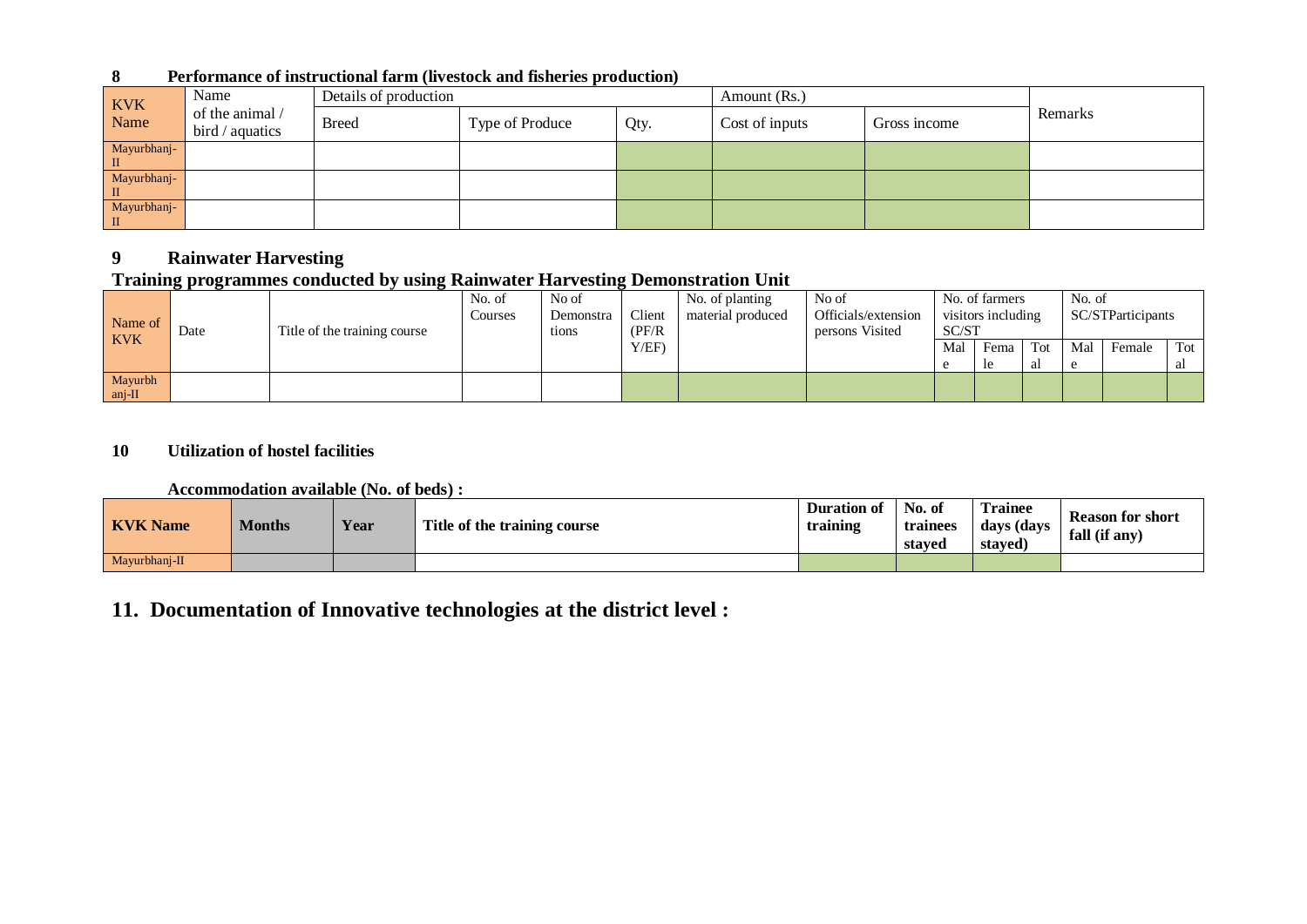**12. Some importance success stories and case studies :** 

**13.Well labeled Photographs for each activity of the KVK (Soft copies as well as hard copy- specially for all OFT along with the problem) -**

#### **14. INTERVENTIONS ON DROUGHT MITIGATION**

Introduction of alternate crops/varieties

| $- - - - -$   | `rops/cultivars | (ha) | of beneficiaries |
|---------------|-----------------|------|------------------|
| Name of KVK   |                 | 20   | Number           |
| Mayurbhanj-II |                 |      |                  |

Major area coverage under alternate crops/varieties

| <b>Mane of KVK</b> | <b>Crops</b>    | Area (ha) | <b>Number of beneficiaries</b> |
|--------------------|-----------------|-----------|--------------------------------|
| Mayurbhanj-II      | Oilseeds        |           |                                |
| Mayurbhanj-II      | Pulses          |           |                                |
| Mayurbhanj-II      | Cereals         |           |                                |
| Mayurbhanj-II      | Vegetable crops |           |                                |
| Mayurbhanj-II      | Tuber crops     |           |                                |
| Mayurbhanj-II      | Fruits          |           |                                |
| Mayurbhanj-II      | <b>Spices</b>   |           |                                |
| Mayurbhanj-II      | Cotton          |           |                                |
| Mayurbhanj-II      | <b>Total</b>    |           |                                |

#### Farmers-scientists interaction on livestock management

| Name of KVK   | <b>Livestock components</b> | <b>Number of interactions</b> | No.of participants |
|---------------|-----------------------------|-------------------------------|--------------------|
| Mayurbhanj-II | Dairy Management            |                               |                    |
| Mayurbhanj-II | Disease management          |                               |                    |
| Mayurbhanj-II | Feed and fodder technology  |                               |                    |
| Mayurbhanj-II | Poultry management          |                               |                    |
| Mayurbhanj-II |                             |                               |                    |
| Mayurbhanj-II |                             |                               |                    |

#### Animal health camps organised

| Name of KVK   | Number of camps | No.of animals | <b>No.of farmers</b> |
|---------------|-----------------|---------------|----------------------|
| Mayurbhanj-II |                 |               |                      |
| Mayurbhanj-II |                 |               |                      |
| Mayurbhanj-II |                 |               |                      |

#### Seed distribution in drought hit states

| $+TTTTTT$<br>Name<br>$\sqrt{ }$<br>'Γ<br>n. | Crops | . .<br>(atl<br>Οu<br>antıtv | Coverage of | Number of |
|---------------------------------------------|-------|-----------------------------|-------------|-----------|
|                                             |       |                             |             |           |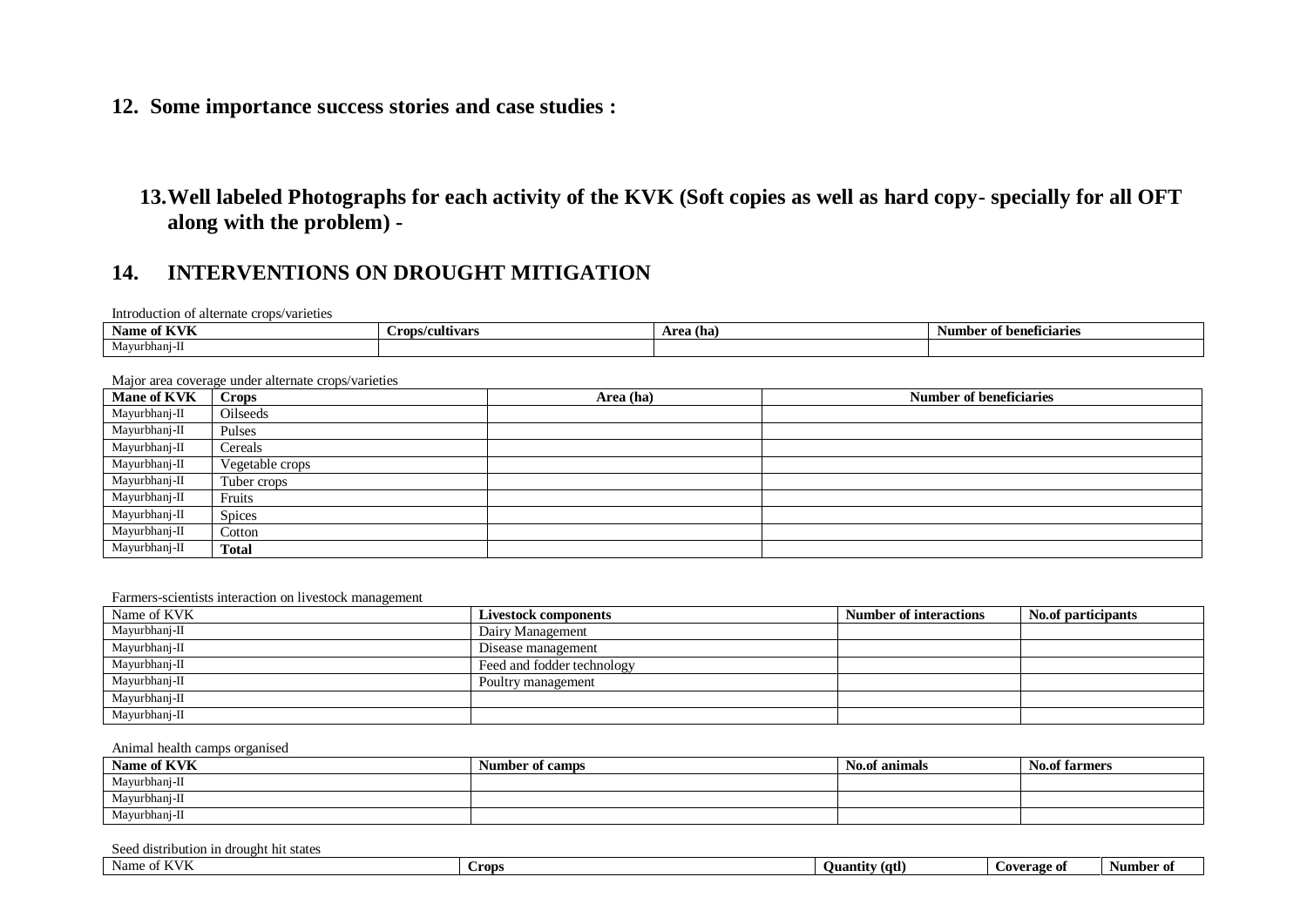|               |                   | area (ha) | farmers |
|---------------|-------------------|-----------|---------|
| Mayurbhanj-II | <b>Black Gram</b> |           |         |
| Mayurbhanj-II | Green Gram        |           |         |
| Mayurbhanj-II | Groundnut         |           |         |
| Mayurbhanj-II | Jowar             |           |         |
| Mayurbhanj-II | Kodo-Millet       |           |         |
| Mayurbhanj-II | Little-Millet     |           |         |
| Mayurbhanj-II | Maize             |           |         |
| Mayurbhanj-II | Moong             |           |         |
| Mayurbhanj-II | Niger             |           |         |
| Mayurbhanj-II | Paddy             |           |         |
| Mayurbhanj-II | Pigeon Pea        |           |         |
| Mayurbhanj-II | Sesame            |           |         |
| Mayurbhanj-II | Soybean           |           |         |
| Mayurbhanj-II | Turmeric          |           |         |
| Mayurbhanj-II | Urid              |           |         |
| Mayurbhanj-II | vegetables        |           |         |
| Mayurbhanj-II | Arhar             |           |         |
| Mayurbhanj-II | Chilli            |           |         |
| Mayurbhanj-II | Maize             |           |         |
| Mayurbhanj-II | Moong             |           |         |
| Mayurbhanj-II | Niger             |           |         |
| Mayurbhanj-II | Okra              |           |         |
| Mayurbhanj-II | Paddy             |           |         |
| Mayurbhanj-II | Pigeon Pea        |           |         |
| Mayurbhanj-II | Soybean           |           |         |

Seedlings and Saplings distributed

| Name of KVK     | <b>Crops</b>     | <b>Quantity (No.s)</b> | <b>Coverage of</b> | Number of |  |  |
|-----------------|------------------|------------------------|--------------------|-----------|--|--|
|                 |                  |                        | area (ha)          | farmers   |  |  |
|                 | <b>Seedlings</b> |                        |                    |           |  |  |
| Mayurbhanj-II   |                  |                        |                    |           |  |  |
| Mayurbhanj-II   |                  |                        |                    |           |  |  |
| Mayurbhanj-II   |                  |                        |                    |           |  |  |
| Mayurbhanj-II   |                  |                        |                    |           |  |  |
| Mayurbhanj-II   |                  |                        |                    |           |  |  |
| <b>Saplings</b> |                  |                        |                    |           |  |  |
| Mayurbhanj-II   |                  |                        |                    |           |  |  |
| Mayurbhanj-II   |                  |                        |                    |           |  |  |

**Bio-control Agents**

| T/T<br>Name of KVK | <b>Bio-control</b><br>Agents<br>. | . .<br><b>Uuantity</b> (g) | Coverage | No.<br>t <b>tarmers</b> |
|--------------------|-----------------------------------|----------------------------|----------|-------------------------|
|                    |                                   |                            | v.       |                         |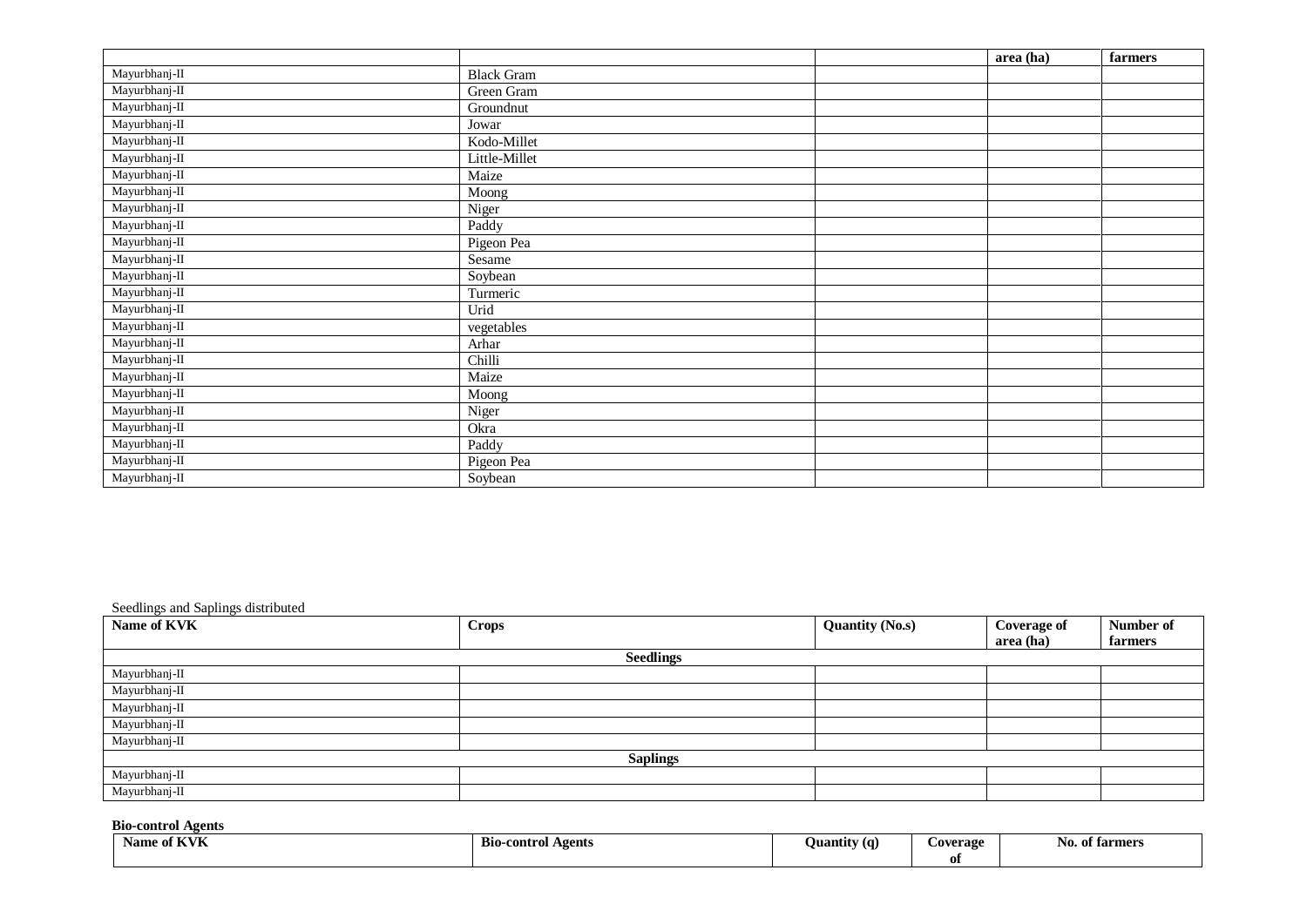|               |                                          | Area (ha) |  |
|---------------|------------------------------------------|-----------|--|
| Mayurbhanj-II | Tricho derma Viride                      |           |  |
| Mayurbhanj-II | Ha NPV                                   |           |  |
| Mayurbhanj-II | Maxicon Beetle for Control of Parthenium |           |  |
| Mayurbhanj-II | T.V.                                     |           |  |
| Mayurbhanj-II | Pheromen Trap                            |           |  |
| Mayurbhanj-II | Neem oil                                 |           |  |
| Mayurbhanj-II | NPV-S1                                   |           |  |
| Mayurbhanj-II | Other                                    |           |  |

#### **(e) Bio-Fertilizer**

| Name of KVK   | <b>Bio-Fertilizer</b> | Quantity (kg) | Coverage of | No. of farmers |
|---------------|-----------------------|---------------|-------------|----------------|
|               |                       |               | Area (ha)   |                |
| Mayurbhanj-II | Azatobactor           |               |             |                |
| Mayurbhanj-II | Blue green Algae      |               |             |                |
| Mayurbhanj-II | <b>PSB</b>            |               |             |                |
| Mayurbhanj-II | Rizobium              |               |             |                |
| Mayurbhanj-II |                       |               |             |                |

#### **(f) Verms Produced**

| Name of KVK | <b>Verms Produced</b> | Quantity (q) | <b>Coverage of</b><br>Area (ha) | <b>No. of Farmers</b> |
|-------------|-----------------------|--------------|---------------------------------|-----------------------|
|             |                       |              |                                 |                       |
|             |                       |              |                                 |                       |

#### Large scale adoption of resource conservation technologies

| Name of KVK   | Crops/cultivars and gist of resource conservation technologies | Area (ha) | Number of |
|---------------|----------------------------------------------------------------|-----------|-----------|
|               | introduced                                                     |           | farmers   |
| Mayurbhanj-II | Cultivation of fruits                                          |           |           |
| Mayurbhanj-II | Drought tolerant crop and sort duration variety                |           |           |
| Mayurbhanj-II | <b>Integrated Crop Management</b>                              |           |           |
| Mayurbhanj-II | Irrigation Scheduling                                          |           |           |
| Mayurbhanj-II | Mechanization                                                  |           |           |
| Mayurbhanj-II | Mulching                                                       |           |           |
| Mayurbhanj-II | <b>SRI</b>                                                     |           |           |
| Mayurbhanj-II | Water Management                                               |           |           |
| Mayurbhanj-II | Weed management                                                |           |           |
| Mayurbhanj-II | Direct seeding and weed management in Rice                     |           |           |
| Mayurbhanj-II | Early & drought tolerance varieties of Maize                   |           |           |
| Mayurbhanj-II | Dry seeded method of rice cultivation                          |           |           |
| <b>Total</b>  |                                                                |           |           |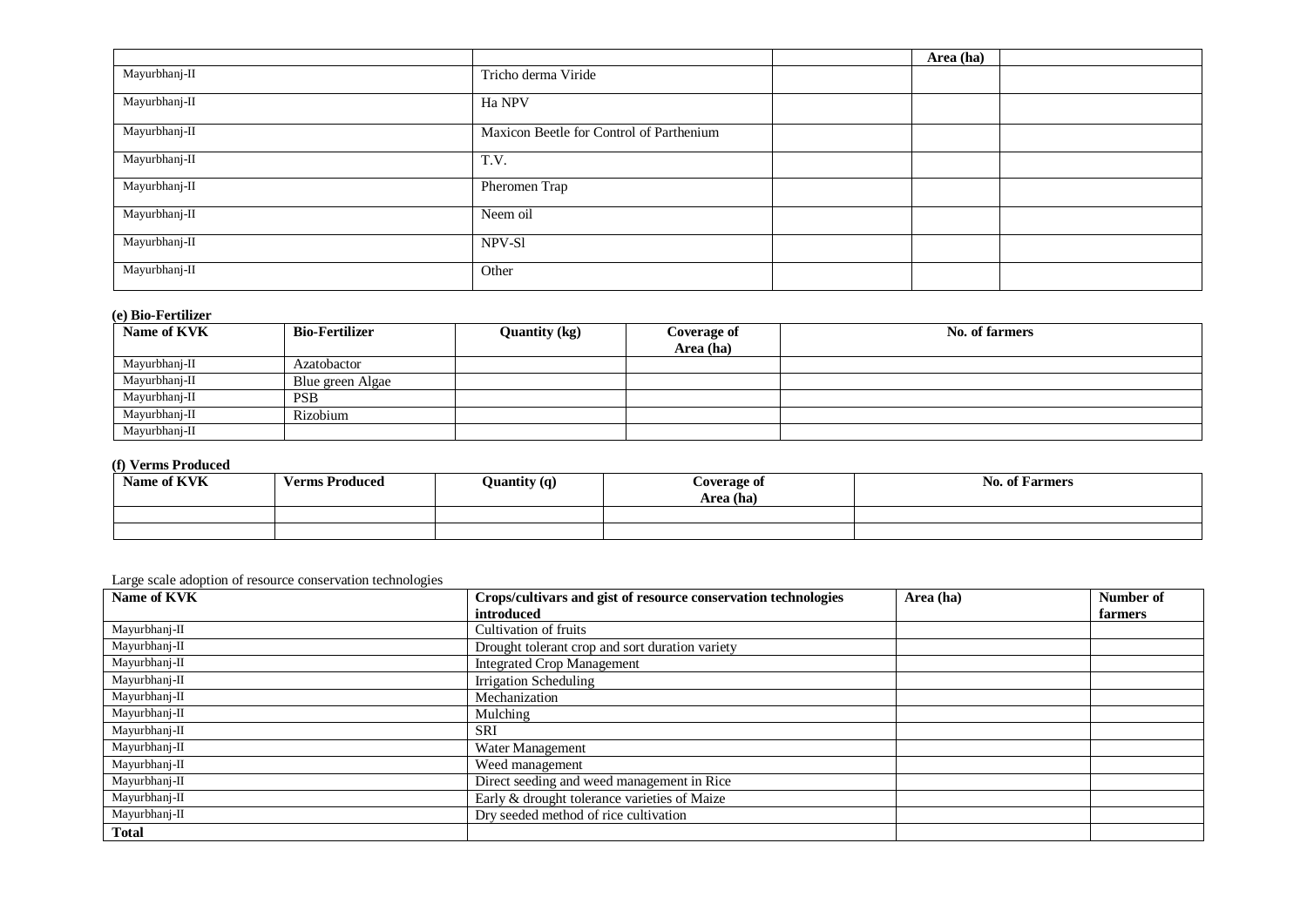Awareness campaign

| Name of KVK   | <b>Meetings</b> |         | Gosthies |         | <b>Field days</b> |         | <b>Farmers fair</b> |         | <b>Exhibition</b> |         | <b>Film show</b> |         |
|---------------|-----------------|---------|----------|---------|-------------------|---------|---------------------|---------|-------------------|---------|------------------|---------|
|               | No.             | No. of  | No.      | No. of  | No.               | No. of  | No.                 | No. of  | No.               | No. of  | No.              | No. of  |
|               |                 | farmers |          | farmers |                   | farmers |                     | farmers |                   | farmers |                  | farmers |
| Mayurbhanj-II |                 |         |          |         | $\sigma$          | 240     |                     | 200     |                   |         |                  |         |
| Mayurbhanj-II |                 |         |          |         |                   |         |                     |         |                   |         |                  |         |
| Mayurbhanj-II |                 |         |          |         |                   |         |                     |         |                   |         |                  |         |
| <b>Total</b>  |                 |         |          |         |                   |         |                     |         |                   |         |                  |         |

# **15. DETAILS OF TECHNOLOGY WEEK CELEBRATIONS**

| Name of KVK   | <b>Types of Activities</b>                        | No. of            | Number of           | Related crop/livestock technology                                                 |
|---------------|---------------------------------------------------|-------------------|---------------------|-----------------------------------------------------------------------------------|
|               |                                                   | <b>Activities</b> | <b>Participants</b> |                                                                                   |
| Mayurbhanj-II | Seed treatment campaign, line sowing of field     |                   |                     | Mushroom production, Poultry vaccination, Value addition, use of micro irrigation |
|               |                                                   |                   |                     | system,                                                                           |
|               | crop, animal health camp, road show on safety use |                   |                     |                                                                                   |
|               | of farm implements, practicing of summer          |                   |                     |                                                                                   |
|               | ploughing, metod of conservation of               |                   |                     |                                                                                   |
|               | water, economic use of seeds and fertilizer       |                   | 280                 |                                                                                   |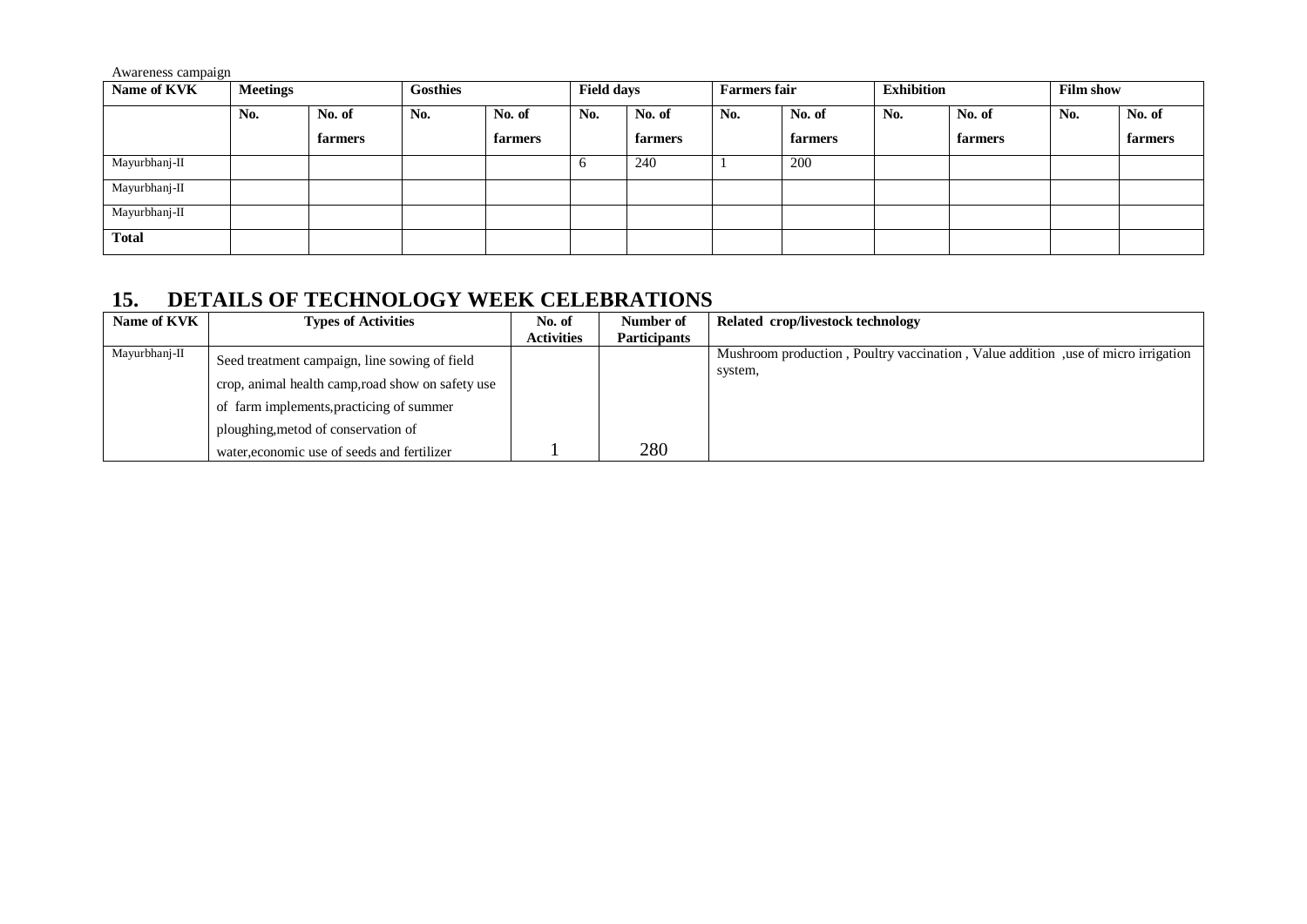# **16. SCIENTIFIC ADVISORY COMMITTEE**

| Name of     | Date of SAC | Number of    | Major recommendations |
|-------------|-------------|--------------|-----------------------|
| <b>KVK</b>  | Meeting     | Member       |                       |
|             |             | Participated |                       |
| Mayurbhanj- |             |              |                       |
| Ш           |             |              |                       |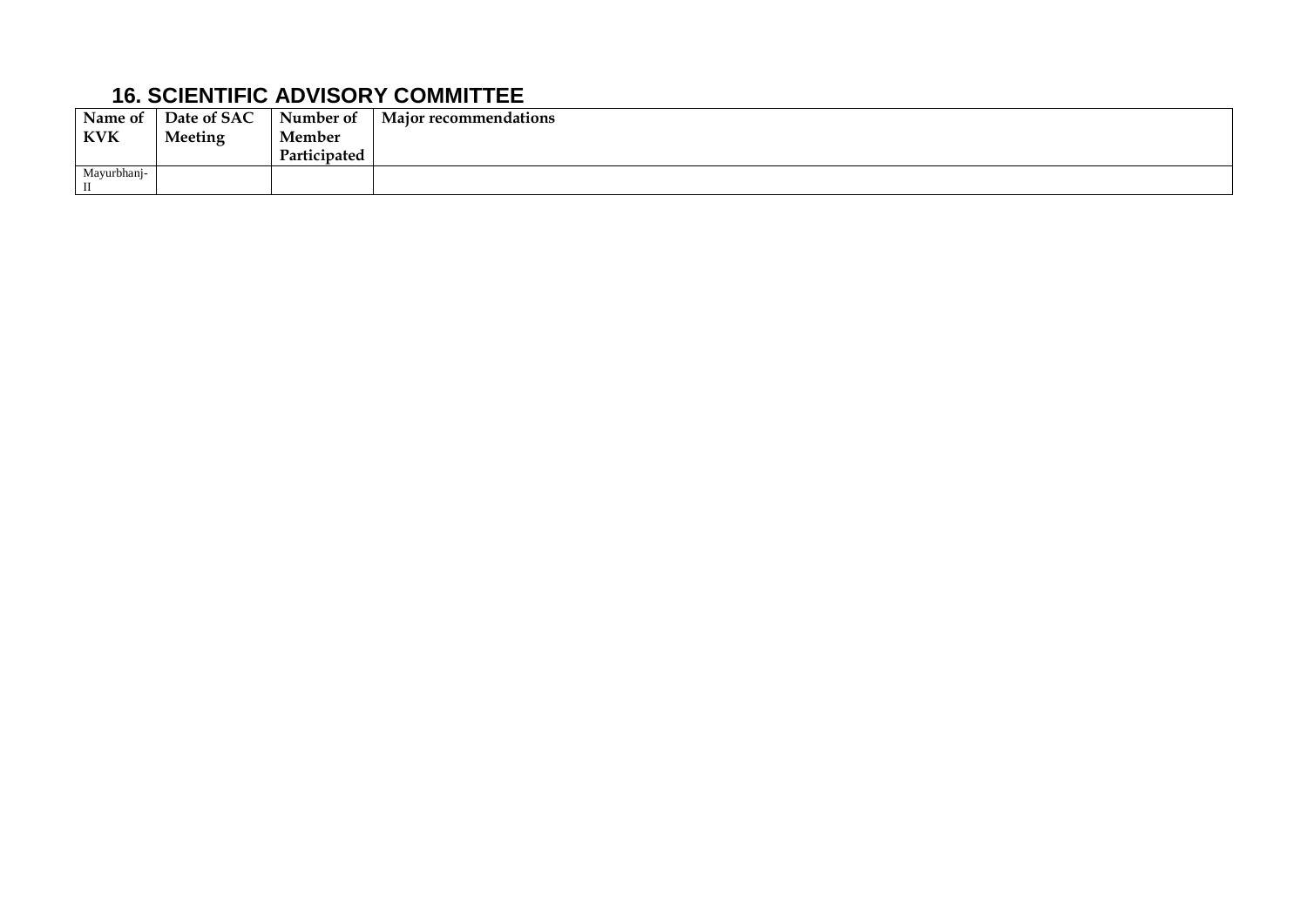# **17. E-CONNECTIVITY**

| Name of KVK   | Number and Date of Lector delivered from KVK Hub |                         |                                    |                                               | No of lectors organized<br>by KVK | Brief achievements | Remarks |
|---------------|--------------------------------------------------|-------------------------|------------------------------------|-----------------------------------------------|-----------------------------------|--------------------|---------|
| Mayurbhanj-II | Date                                             | No of Staff<br>attended | No of call<br>received from<br>Hub | No of Call<br>mate to<br>Hub by<br><b>KVK</b> |                                   |                    |         |
| Mayurbhanj-II |                                                  |                         |                                    |                                               |                                   |                    |         |

# **18. Kisan Mobile Advisory Services**

| Name of KVKs | Month and year of Starting | No. of SMSs sent<br>$(April 2011 - March)$<br>2012) | No. of farmers benefited | <b>Remark (Continued/Discontinued)</b> |
|--------------|----------------------------|-----------------------------------------------------|--------------------------|----------------------------------------|
|              |                            |                                                     |                          |                                        |

# **19. Details of KVK Agro-technological Park**

| Name of KVK   | <b>Name of Component of Park</b> | <b>Detail Information (If established)</b> |
|---------------|----------------------------------|--------------------------------------------|
| Mayurbhanj-II | Crop Cafeteria                   |                                            |
| Mayurbhanj-II | <b>Technology Desk</b>           |                                            |
| Mayurbhanj-II | <b>Visitors Gallery</b>          |                                            |
| Mayurbhanj-II | <b>Technology Exhibition</b>     |                                            |
| Mayurbhanj-II | <b>Technology Gate-Valve</b>     |                                            |

# **20. Status of KVK Website:**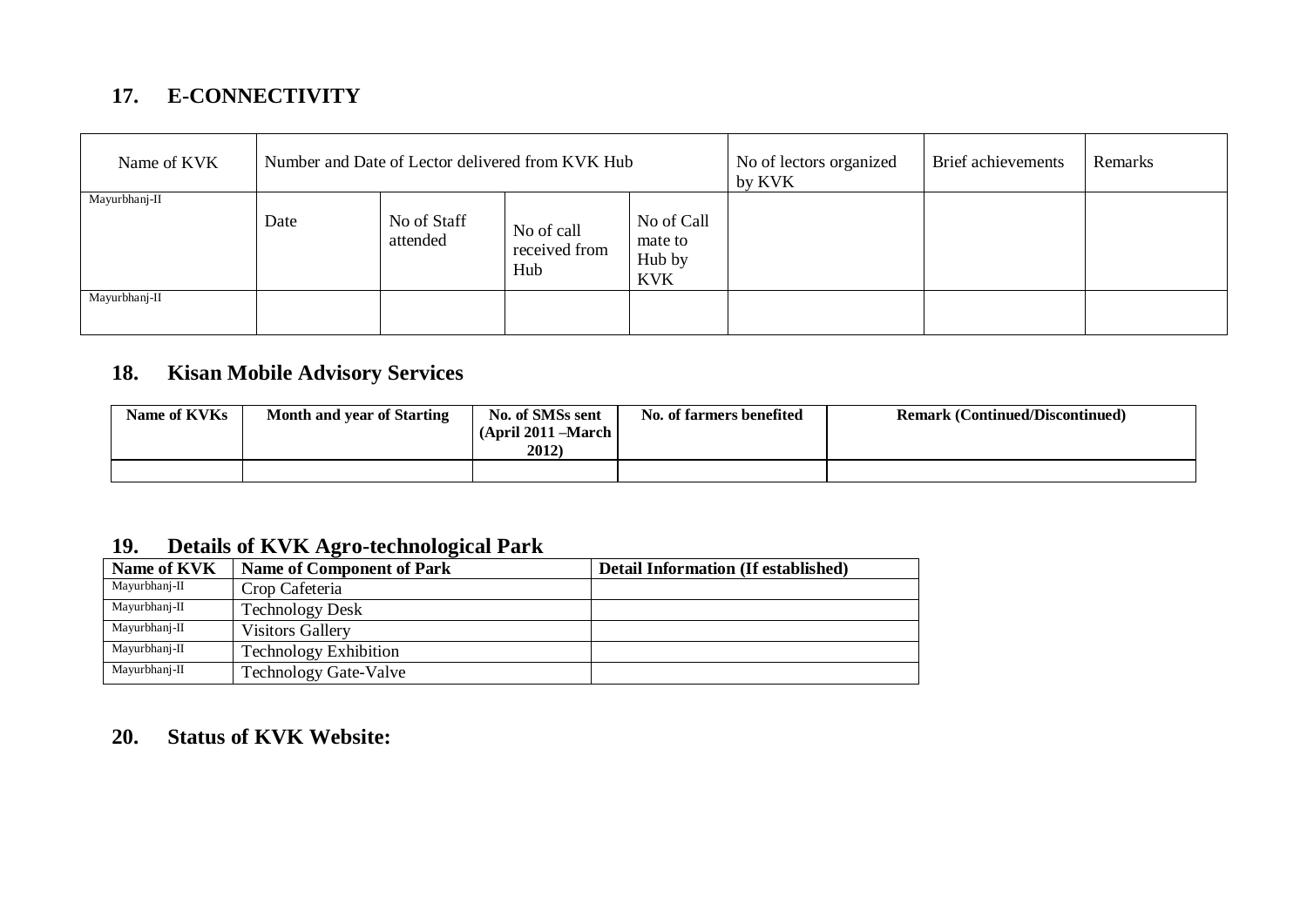# **21. Important visitors to KVK**

| Name of KVK   | <b>Name of Visitor</b>                   | Date of Visit                                     | <b>Remarks</b>  |  |
|---------------|------------------------------------------|---------------------------------------------------|-----------------|--|
| Mayurbhanj-II | Dr. Rabindra Kumar Raj                   | Discussion regarding demarcation of<br>16.09.2012 |                 |  |
|               | Joint Director, Directorate of Extension |                                                   | <b>KVK</b> land |  |
|               | <b>Education OUAT Bhubaneswar.</b>       |                                                   |                 |  |
| Mayurbhanj-II | Sudarsan Mohanty, Deputy Director of     | 25.03.2013                                        | Attended as c   |  |
|               | Agriculture, Mayurbhani                  |                                                   |                 |  |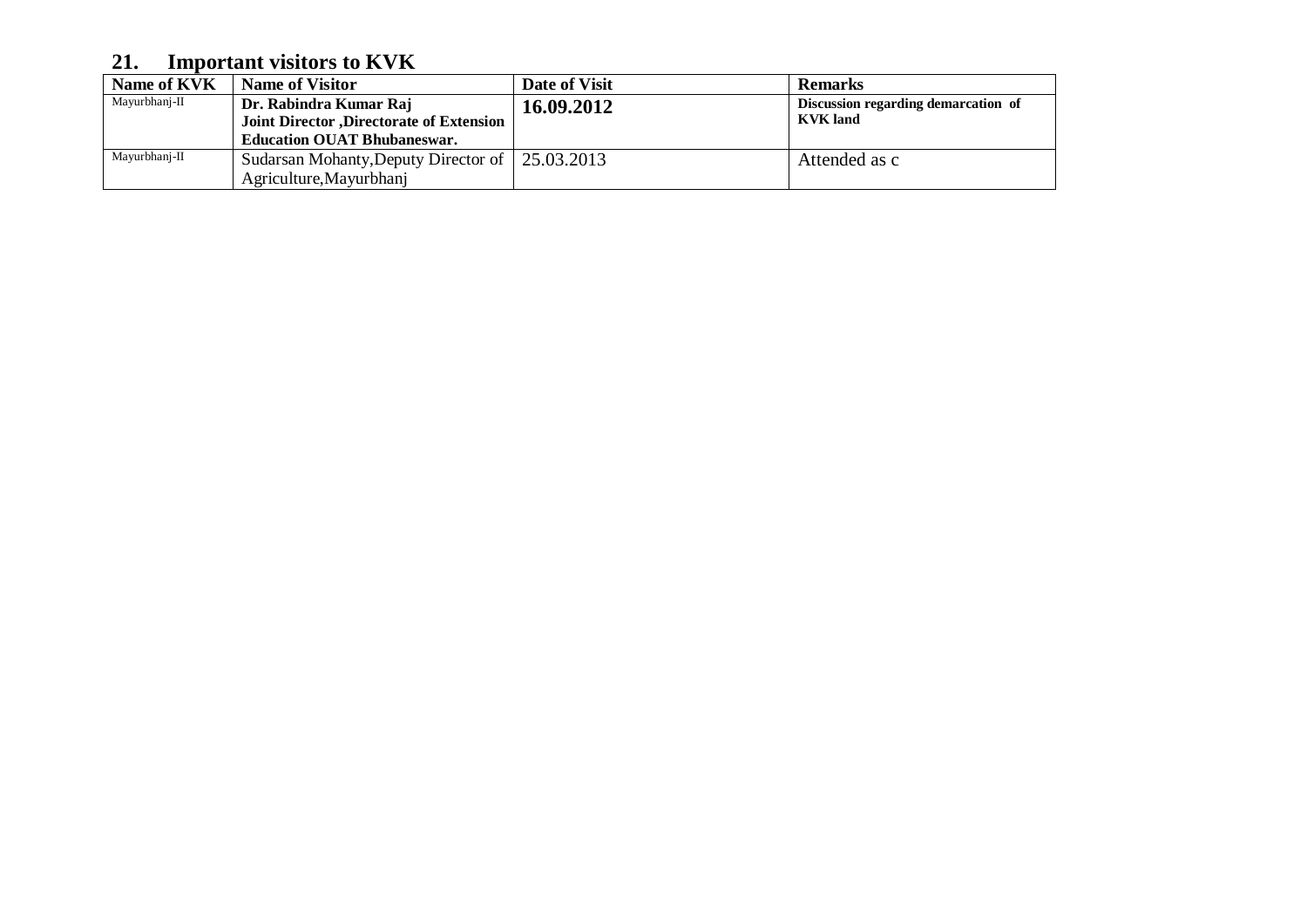





OFT on 8 rows paddy drum seeder FLD on self propelled paddy reaper